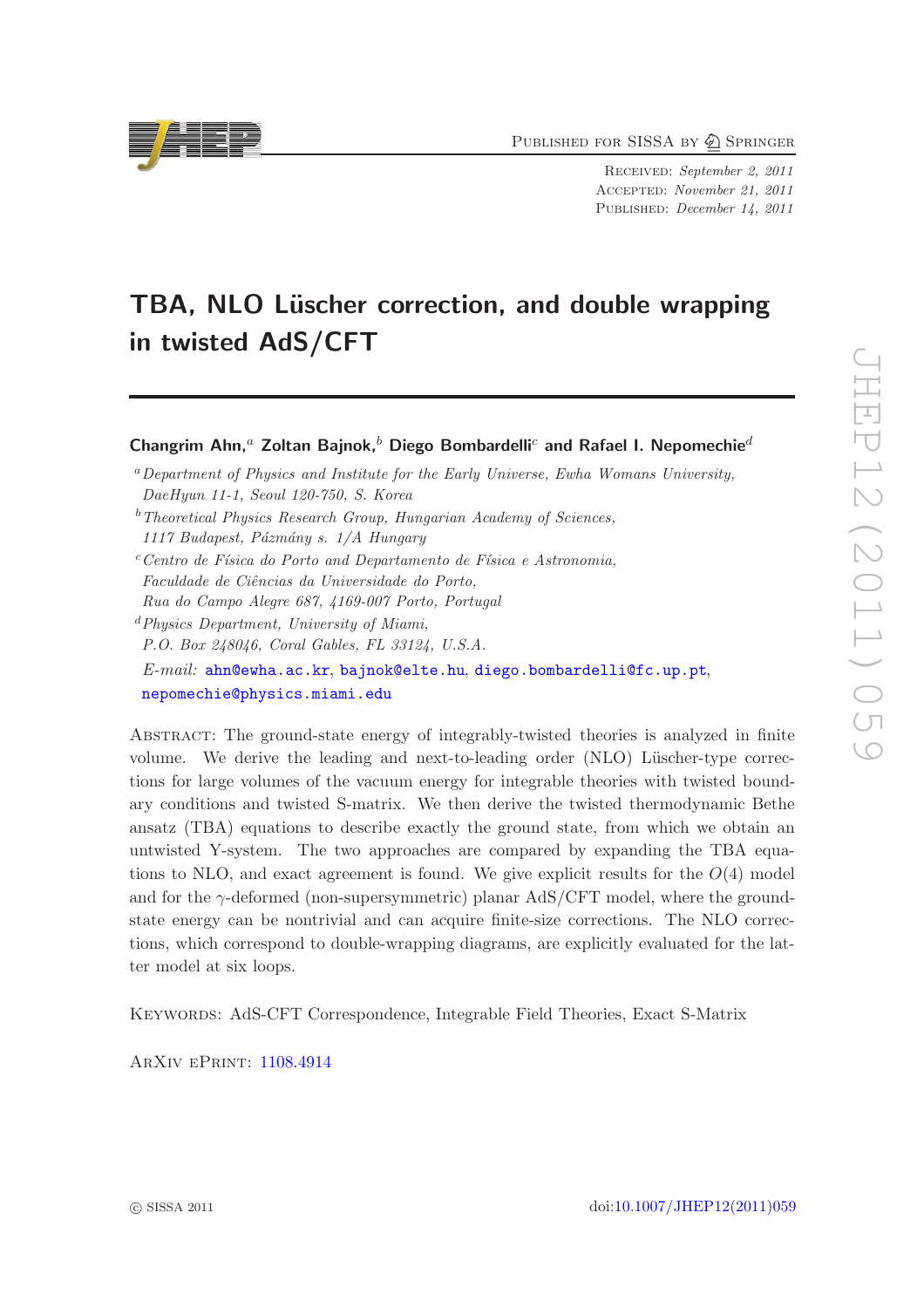# Contents

| $\mathbf{1}$ | Introduction                                 | $\bf{2}$                                                              |                  |
|--------------|----------------------------------------------|-----------------------------------------------------------------------|------------------|
| $\bf{2}$     | Finite-size corrections of the vacuum energy |                                                                       |                  |
|              | 2.1                                          | Large-volume expansion                                                | $\overline{5}$   |
|              |                                              | Leading-order calculation<br>2.1.1                                    | $\overline{5}$   |
|              |                                              | Next-to-leading order calculation<br>2.1.2                            | $\boldsymbol{6}$ |
|              | 2.2                                          | Twisted TBA                                                           | 8                |
| 3            | Case study: $O(4)$ model                     |                                                                       |                  |
|              | Lüscher corrections<br>3.1                   |                                                                       |                  |
|              | 3.2                                          | Twisted TBA                                                           |                  |
|              |                                              | Raw twisted TBA<br>3.2.1                                              | 12               |
|              |                                              | 3.2.2 Universal TBA and Y-system                                      | 13               |
|              |                                              | 3.2.3 Asymptotic expansion                                            | 14               |
|              | 4 Twisted AdS/CFT                            |                                                                       |                  |
|              | 4.1                                          | Lüscher corrections                                                   | 18               |
|              |                                              | 4.1.1 NLO Lüscher correction: the case $Q_1 = Q_2 = 1$                | 20               |
|              |                                              | NLO Lüscher correction: the general case $(Q_1, Q_2)$<br>4.1.2        | <b>20</b>        |
|              | 4.2<br>Twisted TBA equations                 |                                                                       |                  |
|              | Universal TBA equations and Y-system<br>4.3  |                                                                       |                  |
|              | 4.4<br>Asymptotic expansion                  |                                                                       | 26               |
|              |                                              | 4.4.1 Leading-order expansion                                         | 27               |
|              |                                              | 4.4.2 NLO expansion                                                   | 27               |
|              |                                              | 4.4.3 NLO TBA correction: the case $Q_1 = Q_2 = 1$                    | 30               |
|              |                                              | 4.4.4 NLO TBA correction for any $Q_1, Q_2$                           | 31               |
| $\bf{5}$     | Weak-coupling expansion                      |                                                                       |                  |
|              | 5.1                                          | LO contribution, single wrapping                                      | 34               |
|              | 5.2                                          | NLO contribution, double wrapping                                     | 35               |
|              | 5.3                                          | Specific calculations for $L=3$                                       | 37               |
| 6            | Conclusion                                   |                                                                       |                  |
|              |                                              | A Determinants of S-matrices in the $su(2)_L \otimes su(2)_R$ sectors | 39               |
|              |                                              | B Details of the weak-coupling expansion                              | 43               |
|              | В.1                                          | Weak coupling expansion of the dressing phase                         | 43               |
|              | B.2                                          | Performing the integrals by residues                                  | 44               |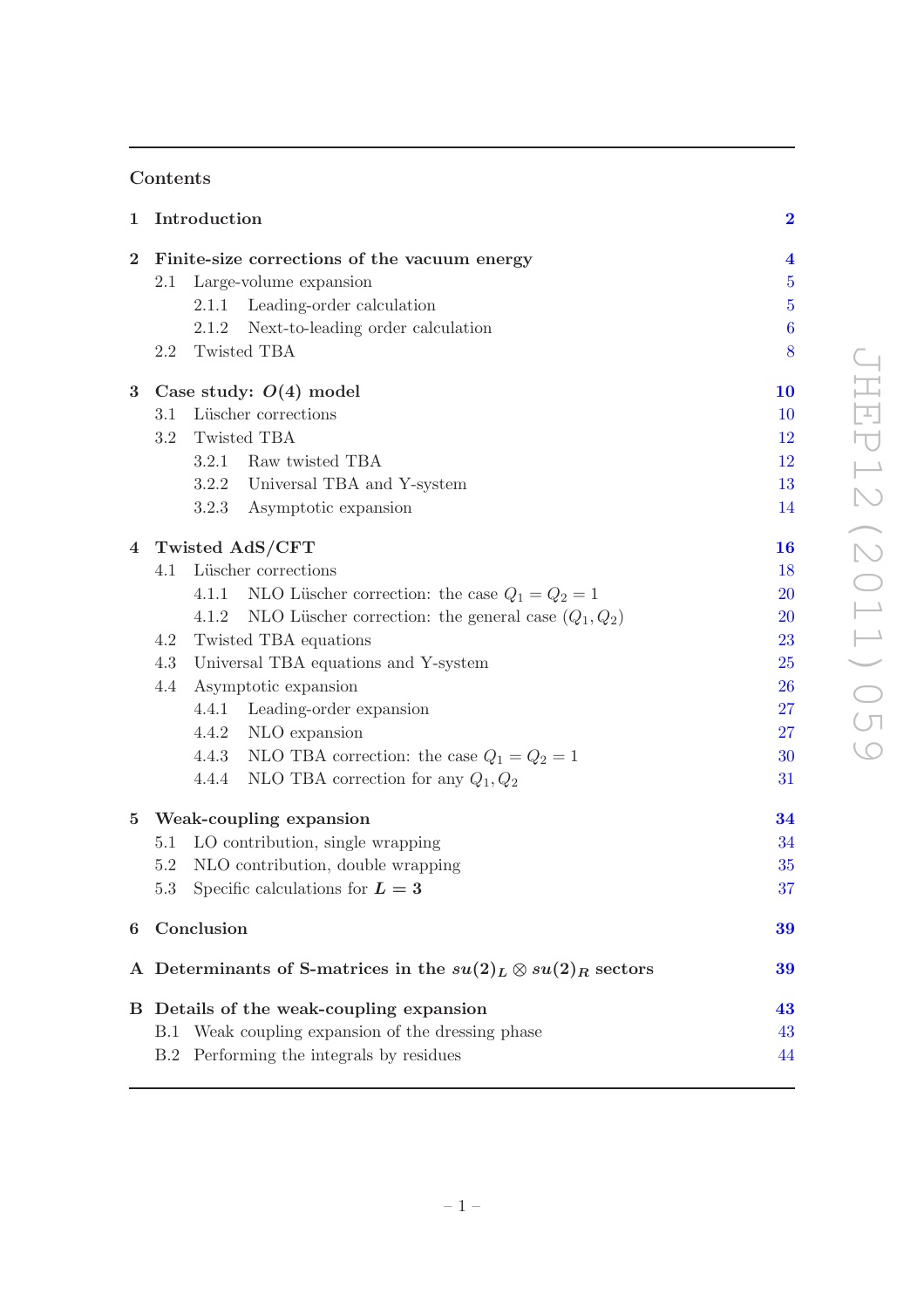#### <span id="page-2-0"></span>1 Introduction

The AdS/CFT correspondence in the planar limit can be described by a two-dimensional integrable quantum field theory. The finite-volume energy levels of this integrable theory correspond on one side to the string energies in the curved  $AdS_5 \times S^5$  background, while to the scaling dimensions of gauge-invariant single-trace operators on the other side. Integrability provides tools to solve the finite-volume spectral problem exactly. (For recent reviews with many references, see [\[1,](#page-45-0) [2\]](#page-45-1).)

For large volume, L, (long operators of size L), the asymptotic Bethe ansatz  $[3, 4]$  $[3, 4]$ determines the spectrum including all polynomial corrections in  $L^{-1}$ . In the weak-coupling limit, this result is exact up to  $L$  loops; but over  $L$  loops, wrapping diagrams start to contribute [\[5\]](#page-46-0). In the integrable quantum field theory, they show up as exponentially small vacuum polarization effects: virtual particles circling around the space-time modifies the energy levels  $[6]$ . These effects have a systematic expansion which counts how many times virtual particles encircle the space-time cylinder (or diagrams wrap around). The leadingorder  $(L<sub>O</sub>)$  Lüscher correction corresponds to a single circle or wrapping. Together with the asymptotic Bethe ansatz, they provide an exact result up to 2L loops. The next-to-leading (NLO) Lüscher correction corresponds to two circles and double wrapping. Including their contribution describes the energy levels/scaling dimensions exactly up to 3L loops.

For an exact description, valid for any number of loops, one has to sum up all virtual processes. For the ground state, this is done by the thermodynamic Bethe ansatz (TBA), which evaluates the saddle point of the partition function for large Euclidean times in the mirror (space-time rotated) description [\[7](#page-46-2)[–14](#page-46-3)]. The TBA provides coupled integral equations for infinitely-many unknown functions, whose solutions determine the exact ground-state energy and satisfy the so-called Y-system relations, which are characteristic for the model and are the same for all the excited states [\[15\]](#page-46-4). What is different for the excited states is the analytical structure of these Y-functions [\[16](#page-46-5)[–18](#page-46-6)]. Using additional inputs, such as discontinuity relations [\[19](#page-46-7), [20\]](#page-46-8) and analytical structure, the Y-system can be turned into integral equations for excited states [\[21](#page-46-9), [22](#page-46-10)], which provide the solution of the finite-volume spectral problem. An ultimate solution would be to replace the infinite Y-system with a finite T-Q system (see attempts [\[22](#page-46-10)[–26](#page-47-0)] in this direction), which would lead to nonlinear integral equations (NLIE) for only finitely-many unknowns.

In the present paper, we would like to analyze the ground state of the three-parameter family of  $\gamma$ -deformed planar AdS/CFT theories in the sense of [\[27](#page-47-1)[–31\]](#page-47-2), to which we refer as  $\gamma$ -deformed theory from now on. In these theories the  $S^5$  part of the background is deformed such that the bosonic  $su(4)$  part of the  $psu(2, 2|4)$  symmetry is Drinfeld-Reshetikhin twisted [\[32](#page-47-3)] with three parameters:  $\gamma_1, \gamma_2, \gamma_3$ . Contrary to the undeformed or  $\beta$ -deformed theories, in the most general case, no supersymmetry is preserved, so the ground state is indeed nontrivial and affected by wrapping corrections. The planar gauge theory is nevertheless ultraviolet finite and scale-invariant [\[33](#page-47-4)]. This is an ideal laboratory to test ideas directly on the ground state, which actually contains all information about the theory.

The  $\gamma$ -deformation can be implemented in several distinct ways: in [\[34](#page-47-5)] it was described as an operatorial twisted boundary condition (the twist depends on the excitation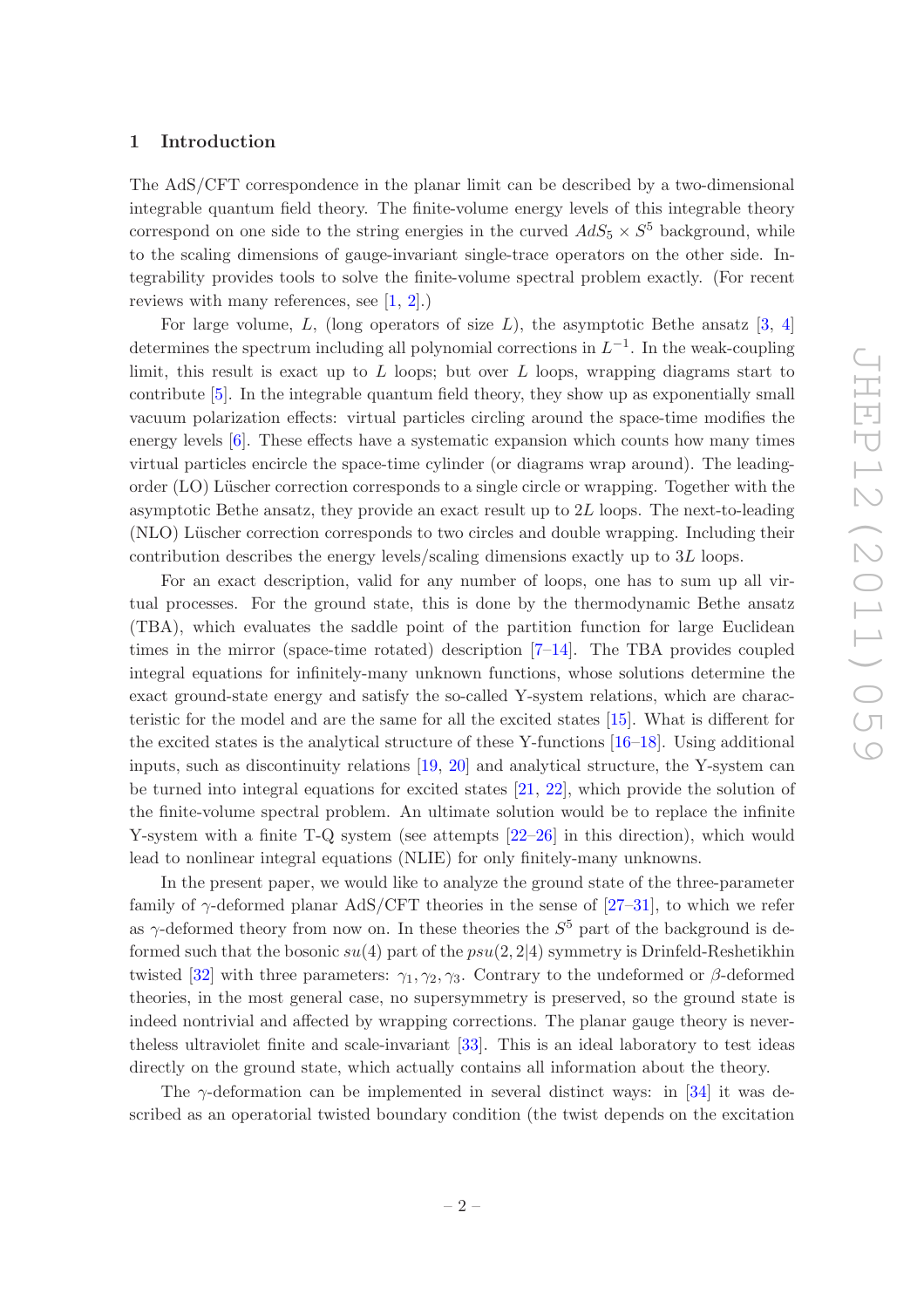number<sup>[1](#page-3-0)</sup>); in [\[35](#page-47-6), [36\]](#page-47-7) as a (c-number) twisted boundary condition and a twisted scattering matrix; finally in [\[37](#page-47-8)] the authors showed that the untwisted Y-system with twisted asymptotic conditions is consistent with the LO Lüscher (single wrapping) correction as calculated on the gauge-theory side. In this paper, based on our previous work [\[36](#page-47-7)], we choose twisted boundary condition and twisted S-matrix. Out of the three-parameter family of deformations,  $\gamma_1$  gives rise to the Drinfeld-Reshetikhin twist of the scattering matrix, while  $\gamma_2, \gamma_3$ appear in the twisted boundary condition [\[36\]](#page-47-7). We show that the ground-state energy does not depend on the Drinfeld-Reshetikhin twist, i.e. on  $\gamma_1$ , merely on the other two parameters  $\gamma_2, \gamma_3$ . This can also be understood from the fact that the particular choice of vacuum,  $\text{Tr}(Z^{J})$  on the gauge-theory side, is left invariant by the generators multiplying  $\gamma_{1}$ .

We begin by analyzing in section [2](#page-4-0) the effect of a twisted boundary condition on the ground state in general. We derive exact expressions for the LO and NLO Lüscher corrections valid for any integrable theory with a twisted boundary condition. The LO correction contains information about the spectrum of the (mirror) theory, while the NLO contains the logarithmic derivative of the scattering matrix. We show that a Drinfeld-Reshetikhin type twist [\[32](#page-47-3)] of the scattering matrix does not affect the ground-state energy. We then demonstrate the effect of the twist in the TBA equations in general. These equations provide the exact description of the ground state for any finite size. By expanding the result for large sizes, we must recover the LO and NLO Lüscher corrections. This is explicitly elaborated in the examples that follow.

As a warm up in a simpler case, we analyze in section [3](#page-10-0) the  $O(4)$  model with twisted boundary conditions. After calculating the LO and NLO Lüscher corrections, we derive the so-called raw (canonical) TBA equations, which contain the twist as chemical potentials. Interestingly, the twist does not show up in the simplified TBA equations except in the asymptotic behavior of the Y-functions. As a consequence, the Y-system is the same as the untwisted one. We solve the simplified TBA equations at NLO and compare with the NLO Lüscher correction. We find complete agreement.

We turn in section [4](#page-16-0) to the  $\gamma$ -deformed AdS/CFT model. We calculate first the LO Lüscher correction. In calculating the NLO correction, we determine the determinant of the two-particle S-matrix  $S^{Q_1 Q_2}$  in all the  $su(2)_L \otimes su(2)_R$  sectors for the generic  $Q_1$  and  $Q_2$ bound-state case. We then derive the raw TBA equations from first principles by evaluating exactly the chemical potentials originating from the twisted boundary condition. (For the untwisted case, the TBA equations were formulated in [\[10](#page-46-11)[–14](#page-46-3)].) The twist disappears from the simplified equations, just as it does in the  $O(4)$  case. (See [\[38](#page-47-9)] for a general argument on this.) The twist nevertheless reappears in the asymptotic boundary conditions for the Y-functions. Since the simplified equations are not twisted, neither is the Y-system, as was anticipated by the authors of [\[37](#page-47-8), [39](#page-47-10)]. Our derivation confirms their assumption. We then expand the TBA equations to NLO and compare with the result of the NLO Lüscher correction. We find complete agreement again.

<span id="page-3-0"></span><sup>&</sup>lt;sup>1</sup>In particular, the  $\gamma_1$  twist is multiplied with the excitation number, and thus does not contribute to the vacuum energy.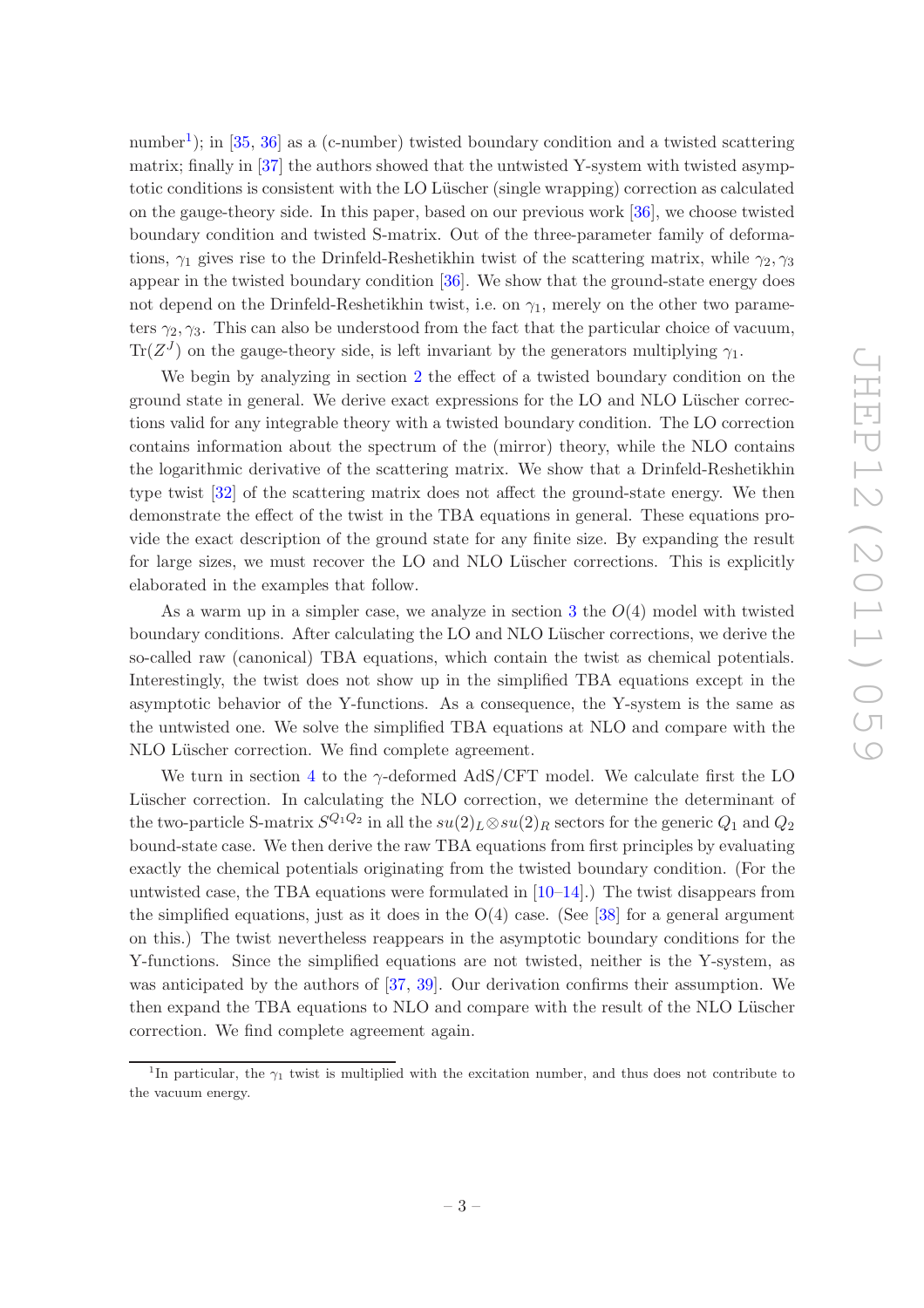

<span id="page-4-2"></span>Figure 1. Two possible locations of a defect. On the left it is located in space, and it introduces a twisted boundary condition. On the right it is located in (Euclidean) time, and it acts as an operator on the periodic Hilbert space.

We evaluate in section [5](#page-34-0) the weak-coupling expansion of the NLO Lüscher correction, which corresponds to double-wrapping diagrams. We explicitly compute this correction for  $L = 3$ , thereby obtaining the anomalous dimension of the operator  $Tr Z<sup>3</sup>$  in the twisted gauge theory up to six loops.

Finally, section [6](#page-39-0) contains our conclusion and outlook.

## <span id="page-4-0"></span>2 Finite-size corrections of the vacuum energy

In this section we analyze the finite-size corrections for the ground state with a twisted boundary condition. We consider an integrable  $(1 + 1)$ -dimensional quantum field theory that possesses just one multiplet of particles with the same dispersion relation. The particles are labeled by  $\alpha$ , and their interaction is described by the two-particle scattering matrix  $S^{\delta\gamma}_{\alpha\beta}(p_1,p_2)$  $S^{\delta\gamma}_{\alpha\beta}(p_1,p_2)$  $S^{\delta\gamma}_{\alpha\beta}(p_1,p_2)$ , which does not admit any bound states.<sup>2</sup> We are interested in the ground-state energy of a system of size  $L$  with a c-number twisted boundary condition in terms of the scattering data. The twisted boundary condition is defined by means of a conserved charge J, which commutes with the scattering matrix  $[J, S] = 0$ . The twists are implemented by introducing a so-called defect line on the circle. It has the effect that, whenever a particle of type  $\alpha$  crosses the defect line from the left to the right, it picks up the transmission phase  $e^{i\gamma J_{\alpha}}$ , where  $\gamma$  is the twist angle supposed to be real. If the particle moves oppositely, then it picks up the inverse phase  $e^{-i\gamma J_{\alpha}}$ . This ensures that if we formulate the Bethe-Yang equation by moving one particle around the circle and scattering with all the other particles and with the defect line in both directions, then we obtain equivalent equations.

In deriving the finite-size energy of the vacuum with the defect line,  $E_0^d(L)$ , we analyze the twisted Euclidean torus partition function from two different perspectives, see figure [1.](#page-4-2) By compactifying the time-like direction with period R and taking the  $R \to \infty$  limit, the ground-state energy of the twisted system can be extracted from the twisted partition function as

$$
\lim_{R \to \infty} Z^d(L, R) = \lim_{R \to \infty} Tr \left( e^{-H^d(L)R} \right) = e^{-E_0^d(L)R} + \dots \tag{2.1}
$$

<span id="page-4-1"></span><sup>&</sup>lt;sup>2</sup>With a view to later applying this formalism to AdS/CFT, we do not assume relativistic invariance; hence, the two-particle S-matrix need not be a function of the difference of the particles' momenta.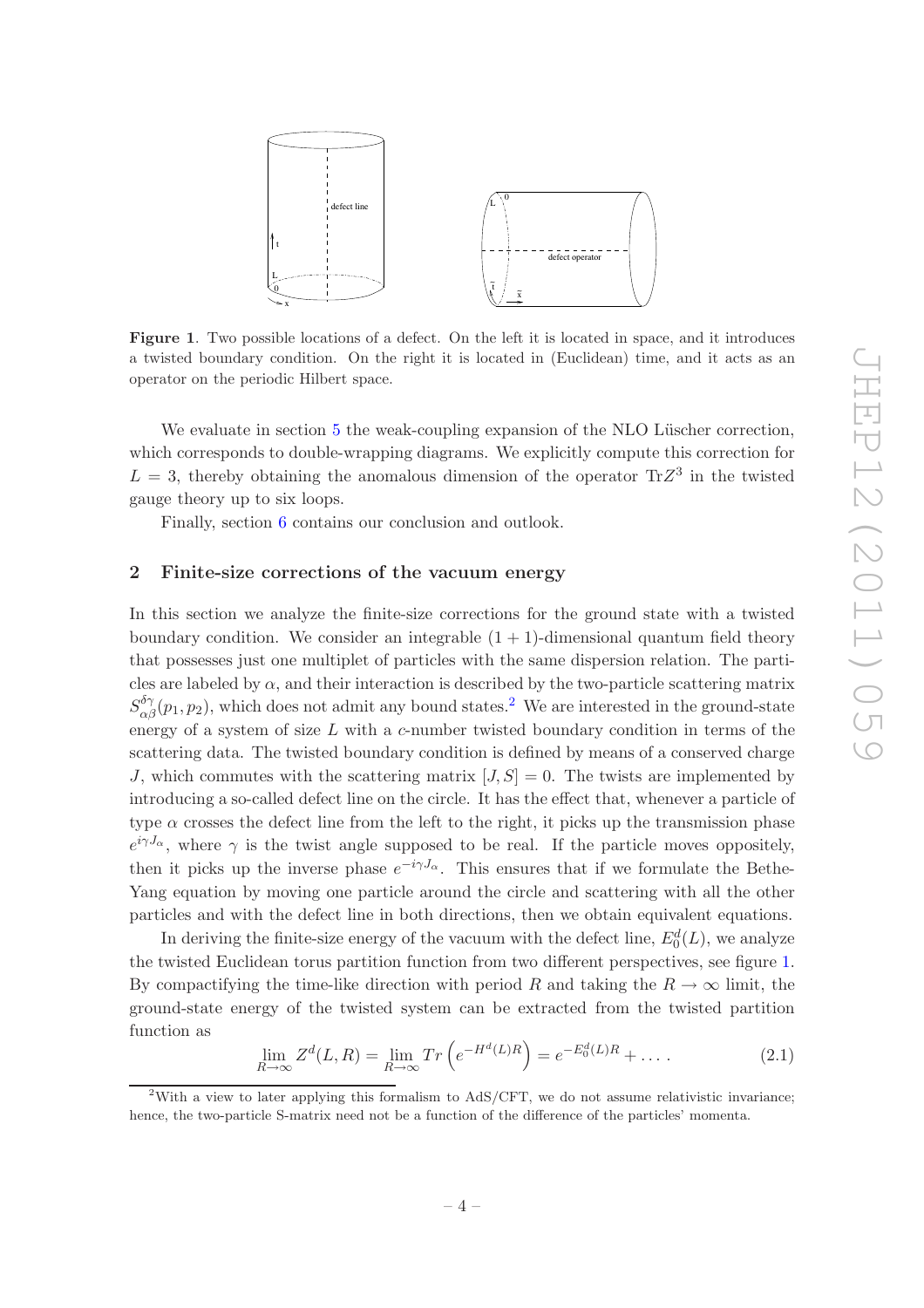In the alternative description in which the rôles of Euclidean time,  $\tilde{x} = -it$ , and space, x, are exchanged, the defect will be localized at a constant imaginary time  $\tilde{t} = -ix$  of the mirror model. It acts as an operator of the periodic Hilbert space of the mirror model defined by the configurations on a fixed- $\tilde{t}$  slice. The action of this operator can be calculated from the transmission phase [\[40\]](#page-47-11). In the present case, the operator is simply  $e^{i\gamma J}$ , and we can evaluate the twisted partition function alternatively as

$$
Z^d(L,R) = \text{Tr}(e^{-\tilde{H}(R)L}e^{i\gamma J}),\qquad(2.2)
$$

where we use a tilde  $\tilde{\ }$  to help distinguish quantities in the mirror model. In the first subsection, we suppose that the volume  $L$  is large and expand the partition function at leading and next-to-leading orders. In this way, we derive the LO and NLO Lüschertype corrections for the ground state energy of the twisted system. Then, in the second subsection, we comment on how one can evaluate the partition function in the saddle-point approximation to obtain the twisted thermodynamic Bethe ansatz (TBA) equations.

#### <span id="page-5-0"></span>2.1 Large-volume expansion

In this subsection, we evaluate the twisted partition function at LO and NLO for large volumes (i.e., L is large, and  $R \to \infty$ ). This means that we keep the first two nontrivial terms in the expansion of the twisted partition function

$$
\lim_{R \to \infty} \text{Tr}(e^{-\tilde{H}(R)L}e^{i\gamma J}) = 1 + \sum_{k,\alpha} e^{i\gamma J_{\alpha} - \tilde{\epsilon}(\tilde{p}_k)L} + \sum_{k,l,(\alpha,\beta)} e^{i\gamma J_{(\alpha,\beta)} - (\tilde{\epsilon}(\tilde{p}_k) + \tilde{\epsilon}(\tilde{p}_l))L} + \dots, (2.3)
$$

where k, l are the labels of the allowed mirror momenta  $\tilde{p}$ ;  $\alpha$  is the color index of the oneparticle and  $(\alpha, \beta)$  is that of the two-particle state. The sum  $\sum'$  is taken over the distinct two-particle states. J is the conserved charge such that  $J_{\alpha}$  denotes its eigenvalue on the one particle, while  $J_{(\alpha,\beta)}$  is its eigenvalue on the two-particle state. Finally,  $\tilde{\epsilon}(\tilde{p})$  denotes the energy of the mirror particle. Clearly, the defect does not affect the energy levels, but nevertheless modifies the twisted partition function. Calculations based on the expansion of the partition function for large volumes can be found for boundary entropies in [\[41\]](#page-47-12), while for the boundary ground state energy in [\[42\]](#page-47-13).

#### <span id="page-5-1"></span>2.1.1 Leading-order calculation

In evaluating the twisted partition function at LO, we analyze the one-particle contributions. In a finite but large volume,  $R$ , the momentum is quantized as

<span id="page-5-2"></span>
$$
e^{i\tilde{p}_k R} = 1 \qquad \to \qquad \frac{R}{2\pi} \tilde{p}_k = k \in \mathbb{Z} \,, \tag{2.4}
$$

which is independent of the color index  $\alpha = 1, \ldots, N$ . In the  $R \to \infty$  limit, the allowed momenta become dense, and the summation can be turned into integration. The change from the discrete label k to the continuous momentum variable  $\tilde{p}$  is dictated by the Bethe-Yang equation above as

<span id="page-5-3"></span>
$$
\sum_{k} \to R \int \frac{d\tilde{p}}{2\pi} \,. \tag{2.5}
$$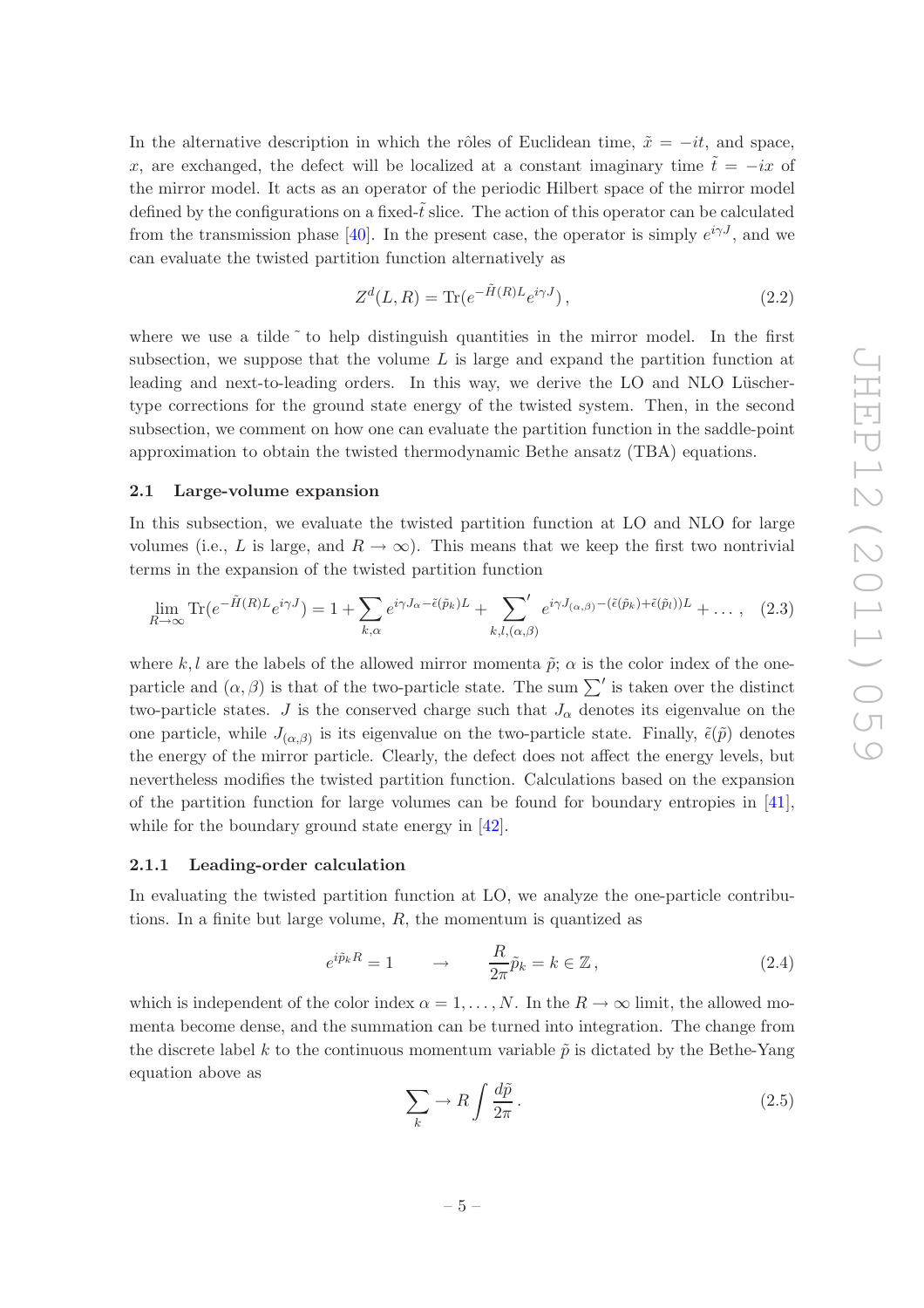Taking the logarithm of the twisted partition function, the ground-state energy can be obtained

<span id="page-6-1"></span>
$$
E_0^d(L) = -\lim_{R \to \infty} R^{-1} \log \left[ \text{Tr} (e^{-\tilde{H}(R)L} e^{i\gamma J}) \right]. \tag{2.6}
$$

Expanding the log as  $log(1+x) = x + O(x^2)$  and keeping the first term, we obtain

<span id="page-6-3"></span>
$$
E_0^d(L) = E_0^{(1)}(L) + O(e^{-2\tilde{\epsilon}(0)L}), \qquad E_0^{(1)}(L) = -\text{Tr}(e^{i\gamma J}) \int \frac{d\tilde{p}}{2\pi} e^{-\tilde{\epsilon}(\tilde{p})L}, \qquad (2.7)
$$

where the color summation gives  $\sum_{\alpha} e^{i\gamma J_{\alpha}} = \text{Tr}(e^{i\gamma J})$ , which is basically the character of the particles' representation. The physical meaning of this formula is clear: The finitevolume vacuum contains virtual particles, and they modify the vacuum energy by virtual processes. The leading volume-dependent process is when a particle and anti-particle pair appears from the vacuum, and then the particle travels around the world and annihilates with the anti-particle on the other side. Clearly, in so doing, it crosses the defect line and picks up the phase which, when summed up for the multiplet, results in the character.

#### <span id="page-6-0"></span>2.1.2 Next-to-leading order calculation

At the NLO energy correction, we have to expand the logarithm of the partition func-tion [\(2.6\)](#page-6-1) to second order:  $\log(1+x) = x - \frac{x^2}{2} + O(x^3)$ . This will include the square of the one-particle term and the two-particle term. The former, however, contains a factor  $R^2$ which would lead to a divergence in the  $R \to \infty$  limit, and has to be canceled against a similar part of the two-particle term. We evaluate now the two-particle contribution and see the needed cancellation. From the remaining terms, we obtain the NLO energy correction.

In calculating the two-particle term, we must first determine the allowed momenta. In very large volume  $R$ , the momentum quantization conditions are given by the Bethe-Yang (or, in other terminology, the asymptotic Bethe ansatz) equations. As the scattering mixes the color indices, we begin by diagonalizing the two-particle S-matrix:

<span id="page-6-2"></span>
$$
e^{iR\tilde{p}_k} S_{\mu}^{\nu}(\tilde{p}_k, \tilde{p}_l) \psi_{\nu} = \psi_{\mu} \to e^{iR\tilde{p}_k} e^{i\delta_{\mu}(\tilde{p}_k, \tilde{p}_l)} = 1.
$$
\n(2.8)

The two-particle S-matrix has  $N^2$  eigenvalues, and we denote their phases by  $\delta_{\mu}(\tilde{p}_k, \tilde{p}_l)$ for  $\mu = 1, ..., N^2$ . Unitarity implies  $\delta_{\mu}(\tilde{p}_k, \tilde{p}_l) = -\delta_{\mu}(\tilde{p}_l, \tilde{p}_k)$  mod  $2\pi$ . We assume that the particles are fermionic:  $S(\tilde{p}, \tilde{p}) = -\mathbb{I}$ , thus  $\delta_{\mu}(\tilde{p}, \tilde{p}) = \pi$ . Taking the logarithm of the equations [\(2.8\)](#page-6-2) for a given eigenvalue, we arrive at the Bethe-Yang equations

$$
\frac{R}{2\pi}\tilde{p}_k + \frac{1}{2\pi}\delta_\mu(\tilde{p}_k, \tilde{p}_l) = k,
$$
\n
$$
\frac{R}{2\pi}\tilde{p}_l - \frac{1}{2\pi}\delta_\mu(\tilde{p}_k, \tilde{p}_l) = l.
$$
\n(2.9)

The fermionic nature of the particles excludes  $k = l$ ; and in summing up over twoparticle states,  $k > l$  is understood. In changing to momentum integration, it is better to reorganize the sum as  $\sum_{k>l} f(k,l) = \frac{1}{2} \sum_{k,l} f(k,l) - \frac{1}{2}$  $\frac{1}{2}\sum_{k} f(k,k)$ , since the summand  $f(k,l) = e^{i\gamma J - (\tilde{\epsilon}(\tilde{p}_k) + \tilde{\epsilon}(\tilde{p}_l))L}$  is symmetric. The diagonal part,  $-\frac{1}{2}$  $\frac{1}{2}\sum_{k} f(k,k)$ , has the oneparticle quantization rule  $(2.4)$ ; thus, changing to integration as in  $(2.5)$  the contribution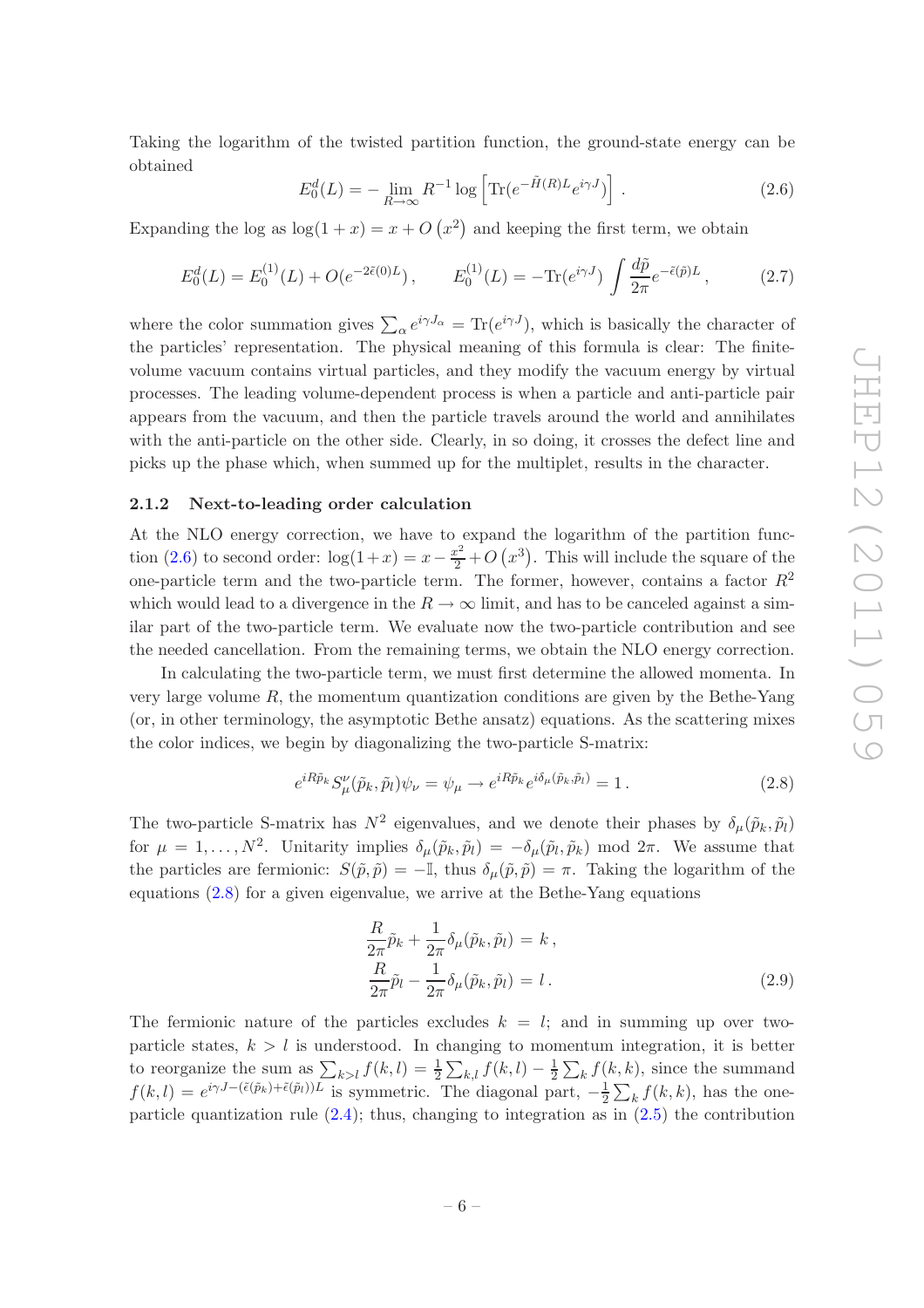to the energy turns out to be:

<span id="page-7-3"></span>
$$
E_0^{(2,1)}(L) = \frac{1}{2} \text{Tr}(e^{i\gamma J})^2 \int \frac{d\tilde{p}}{2\pi} e^{-2\tilde{\epsilon}(\tilde{p})L},\tag{2.10}
$$

where we used that  $\sum_{(\alpha,\beta)} e^{i\gamma J_{(\alpha,\beta)}} = \sum_{\mu} e^{i\gamma J_{\mu}} = \text{Tr}(e^{i\gamma J})^2$ .

We now transform  $\frac{1}{2} \sum_{k,l} f(k,l)$  into a double integral. To this end, we compute the Jacobian for the change of variables  $(k, l) \rightarrow (\tilde{p}_k, \tilde{p}_l)$ :

<span id="page-7-0"></span>
$$
\begin{vmatrix}\n\frac{\partial k}{\partial \tilde{p}_k} & \frac{\partial k}{\partial \tilde{p}_l} \\
\frac{\partial l}{\partial \tilde{p}_k} & \frac{\partial l}{\partial \tilde{p}_l}\n\end{vmatrix} = \frac{1}{(2\pi)^2} \begin{vmatrix}\nR + \delta_{\mu,k} & \delta_{\mu,l} \\
-\delta_{\mu,k} & R - \delta_{\mu,l}\n\end{vmatrix} = \frac{1}{(2\pi)^2} \left[R^2 + R(\delta_{\mu,k} - \delta_{\mu,l})\right],
$$
\n(2.11)

where  $\delta_{\mu,k} = \partial_{\tilde{p}_k} \delta_{\mu}(\tilde{p}_k, \tilde{p}_l)$  and  $\delta_{\mu,l} = \partial_{\tilde{p}_l} \delta_{\mu}(\tilde{p}_k, \tilde{p}_l)$ . As already mentioned, the terms which contribute to the ground-state energy have to be proportional to R. Indeed the dangerous  $R^2$  term

$$
\frac{R^2}{2}\text{Tr}(e^{i\gamma J})^2 \int \frac{d\tilde{p}_1}{2\pi} \int \frac{d\tilde{p}_2}{2\pi} e^{-(\tilde{\epsilon}(\tilde{p}_1) + \tilde{\epsilon}(\tilde{p}_2))L}
$$
(2.12)

will cancel against the  $-\frac{x^2}{2}$  $\frac{c^2}{2}$  term of the expansion of the logarithm of the one-particle contribution. The second term of the Jacobi determinant [\(2.11\)](#page-7-0) is proportional to the volume R, and contributes to the ground-state energy as

<span id="page-7-4"></span>
$$
E_0^{(2,2)}(L) = -\int \frac{d\tilde{p}_1}{2\pi} e^{-\tilde{\epsilon}(\tilde{p}_1)L} \int \frac{d\tilde{p}_2}{2\pi} e^{-\tilde{\epsilon}(\tilde{p}_2)L} \sum_{\mu} e^{i\gamma J_{\mu}} \partial_{\tilde{p}_1} \delta_{\mu}(\tilde{p}_1, \tilde{p}_2), \tag{2.13}
$$

where we have used that  $\delta_{\mu}(\tilde{p}_1, \tilde{p}_2)$  is antisymmetric in its arguments; and that, as the twist commutes with the scattering matrix  $[e^{i\gamma J}, S] = 0$ , both can be diagonalized in the same basis. We note that

<span id="page-7-5"></span>
$$
\sum_{\mu} e^{i\gamma J_{\mu}} \partial_{\tilde{p}_1} \delta_{\mu}(\tilde{p}_1, \tilde{p}_2) = -i \partial_{\tilde{p}_1} \text{Tr}(e^{i\gamma J} \log[S(\tilde{p}_1, \tilde{p}_2)]). \tag{2.14}
$$

In particular, this implies that if the S-matrix is twisted ( $\hat{a}$  la Drinfeld-Reshetikhin [\[32](#page-47-3)]) with another conserved charge  $\tilde{S} = FSF$ , such that  $[e^{i\gamma J}, F] = 0$ , then the finite-size correction is the same as in the undeformed case:

<span id="page-7-2"></span>
$$
\partial_{\tilde{p}_1} \text{Tr}(e^{i\gamma J} \log(\tilde{S})) = \partial_{\tilde{p}_1} \sum_{\alpha} e^{i\gamma J_{\alpha}} \text{Tr}_{\alpha} \log(F_{\alpha} S_{\alpha} F_{\alpha}) = \partial_{\tilde{p}_1} \sum_{\alpha} e^{i\gamma J_{\alpha}} \log \det(F_{\alpha} S_{\alpha} F_{\alpha})
$$

$$
= \partial_{\tilde{p}_1} \sum_{\alpha} e^{i\gamma J_{\alpha}} \log \det S_{\alpha} = \partial_{\tilde{p}_1} \text{Tr}(e^{i\gamma J} \log(S)), \tag{2.15}
$$

where we have denoted by  $F_{\alpha}(S_{\alpha})$  the matrix  $F(S)$  in the subspace where J has eigenvalue  $J_{\alpha}$ , respectively; and we have used the fact that  $\det(F_{\alpha}S_{\alpha}F_{\alpha}) = \det S_{\alpha} \det F_{\alpha}^2$ .

We conclude that the LO and NLO corrections to the finite-volume vacuum energy in the twisted theory come only from the twisted boundary condition, and are given by

<span id="page-7-1"></span>
$$
E_0^d(L) = E_0^{(1)}(L) + E_0^{(2,1)}(L) + E_0^{(2,2)}(L)
$$
  
= 
$$
-\text{Tr}_1(e^{i\gamma J}) \int \frac{d\tilde{p}}{2\pi} e^{-\tilde{\epsilon}(\tilde{p})L} + \frac{1}{2} \text{Tr}_1(e^{i\gamma J})^2 \int \frac{d\tilde{p}}{2\pi} e^{-2\tilde{\epsilon}(\tilde{p})L} + \int \frac{d\tilde{p}_1}{2\pi} e^{-\tilde{\epsilon}(\tilde{p}_1)L} \int \frac{d\tilde{p}_2}{2\pi} e^{-\tilde{\epsilon}(\tilde{p}_2)L} i \partial_{\tilde{p}_1} \text{Tr}_2(e^{i\gamma J} \log[S(\tilde{p}_1, \tilde{p}_2)]), \qquad (2.16)
$$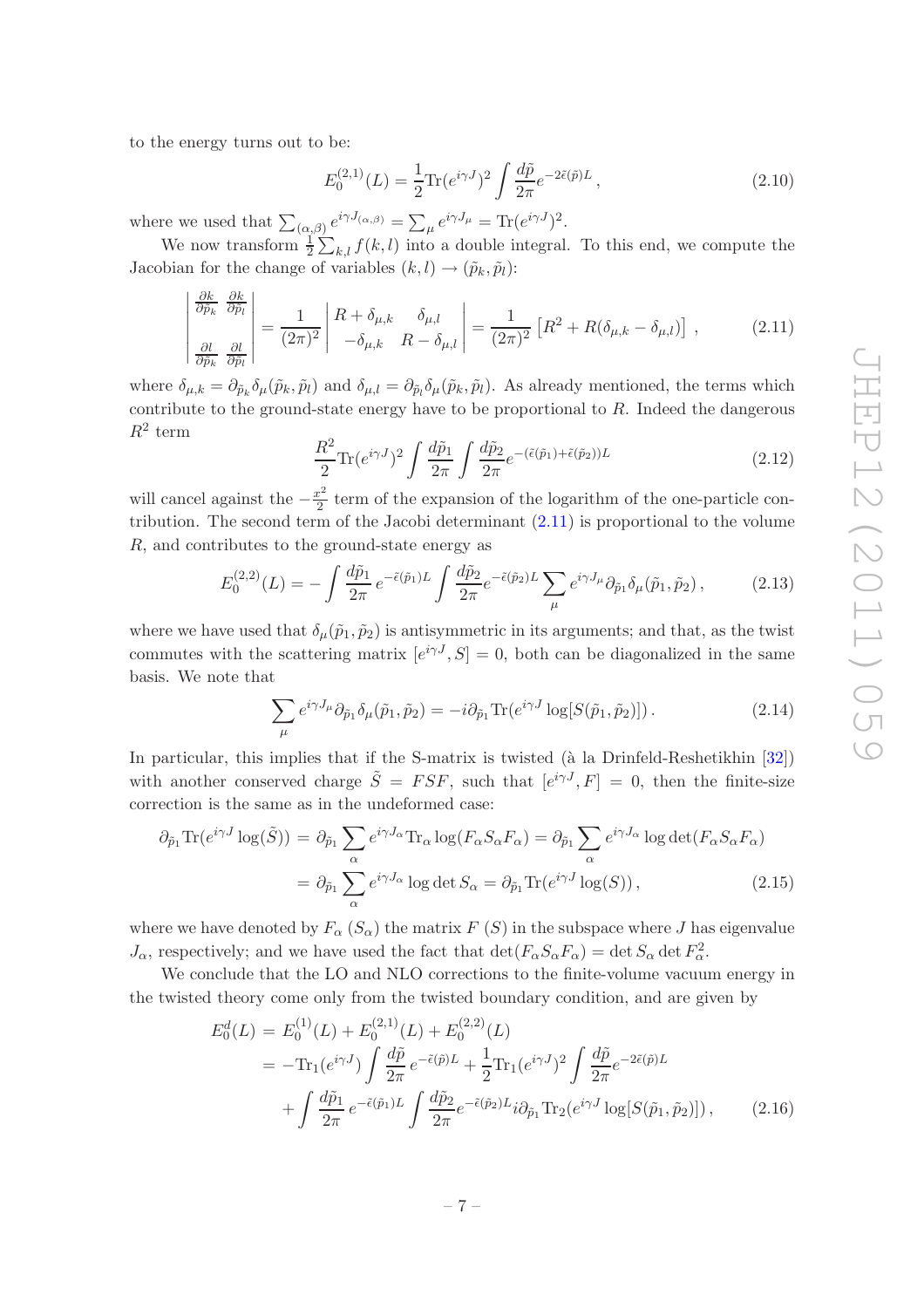where the omitted terms are of order of  $O(e^{-3\tilde{\epsilon}(0)L})$ , and  $Tr_i()$  for  $i = 1, 2$  means that the trace is taken over the one- or two-particle states, respectively. This derivation is an alternative formulation of the virial expansion of the partition function in statistical physics. (See also the result for the  $O(n)$  case [\[43\]](#page-48-0).)

Our result [\(2.16\)](#page-7-1) can also be used to make the connection between the scattering description and other descriptions of the theory. Indeed, given an integral equation for the ground-state energy, we can extract from it the S-matrix by expanding for large volume to NLO.

## <span id="page-8-0"></span>2.2 Twisted TBA

We have so far supposed that the physical volume  $L$  is large, and we have calculated the LO and NLO energy corrections. If the volume is not large and we are interested in the exact description of the vacuum, we have to evaluate the contributions of multiparticle states. This, in the untwisted case, is done by the TBA; and we shall now see how the derivations are modified in the presence of the twist.

The first step in calculating the partition function is the determination of the momentum quantization of multiparticle states. This is done by solving the Bethe-Yang equations by means of the asymptotic Bethe ansatz (BA). Here, in addition to the physical momentum-carrying particles, one has to introduce so-called magnonic particles that take care of the non-diagonal nature of the scattering. They are useful objects, since in terms of them the scattering can be regarded as diagonal. One then analyzes the various "diagonal" scattering matrices and looks for bound states: i.e., complex string-like solutions of the asymptotic BA equations. The scattering matrices of the bound states are determined from the scattering matrices of their constituents. Let us label the particles (momentumcarrying, magnonic and their bound states) by a multilabel  $n$ ; and their scattering matrices by  $S_{nm}(u_1^n, u_2^m)$ , where  $u_i^{n_i}$  is some generalized rapidity of a particle of type  $n_i$ . Greek indices such as  $\alpha$  will denote magnons only. The asymptotic BA equations for large particle numbers (thermodynamic limit) takes the generic form

<span id="page-8-1"></span>
$$
-1 = e^{i\tilde{p}_n(u_k^n)R} \prod_m \prod_l S_{nm}(u_k^n, u_l^m), \qquad (2.17)
$$

where the mirror momentum vanishes for magnons  $\tilde{p}_{\alpha}(u^{\alpha}) = 0$ , and  $S_{nn}(u_k^n, u_k^n) = -1$ . We note that not only the momentum, but also the energy vanishes for magnons,  $\tilde{\epsilon}_{\alpha} = 0$ . Thus, the magnonic equations can be inverted, without changing their physical meaning. We have to choose such equations which give rise to positive particle densities in the thermodynamic limit. In this limit, the partition function is dominated by finite-density configurations. The density of the particles (holes) of type n can be introduced as  $\rho_n = \frac{\Delta N_n}{R\Delta \tilde{p}}, (\bar{\rho}_n = \frac{\Delta \bar{N}_n}{R\Delta \tilde{p}})$ , where  $\Delta N_n(\Delta \bar{N}_n)$  denotes the number of particles (holes) in the interval  $(\tilde{p}, \tilde{p} + \Delta \tilde{p})$ , respectively. In terms of these densities, the energy of the configuration is

$$
\tilde{E}[\rho] = R \sum_{n} \int d\tilde{p} \,\rho_{n}(\tilde{p}) \,\tilde{\epsilon}_{n}(\tilde{p}) = R \sum_{n} \int du \,\rho_{n}(u) \,\tilde{\epsilon}_{n}(u) \,, \tag{2.18}
$$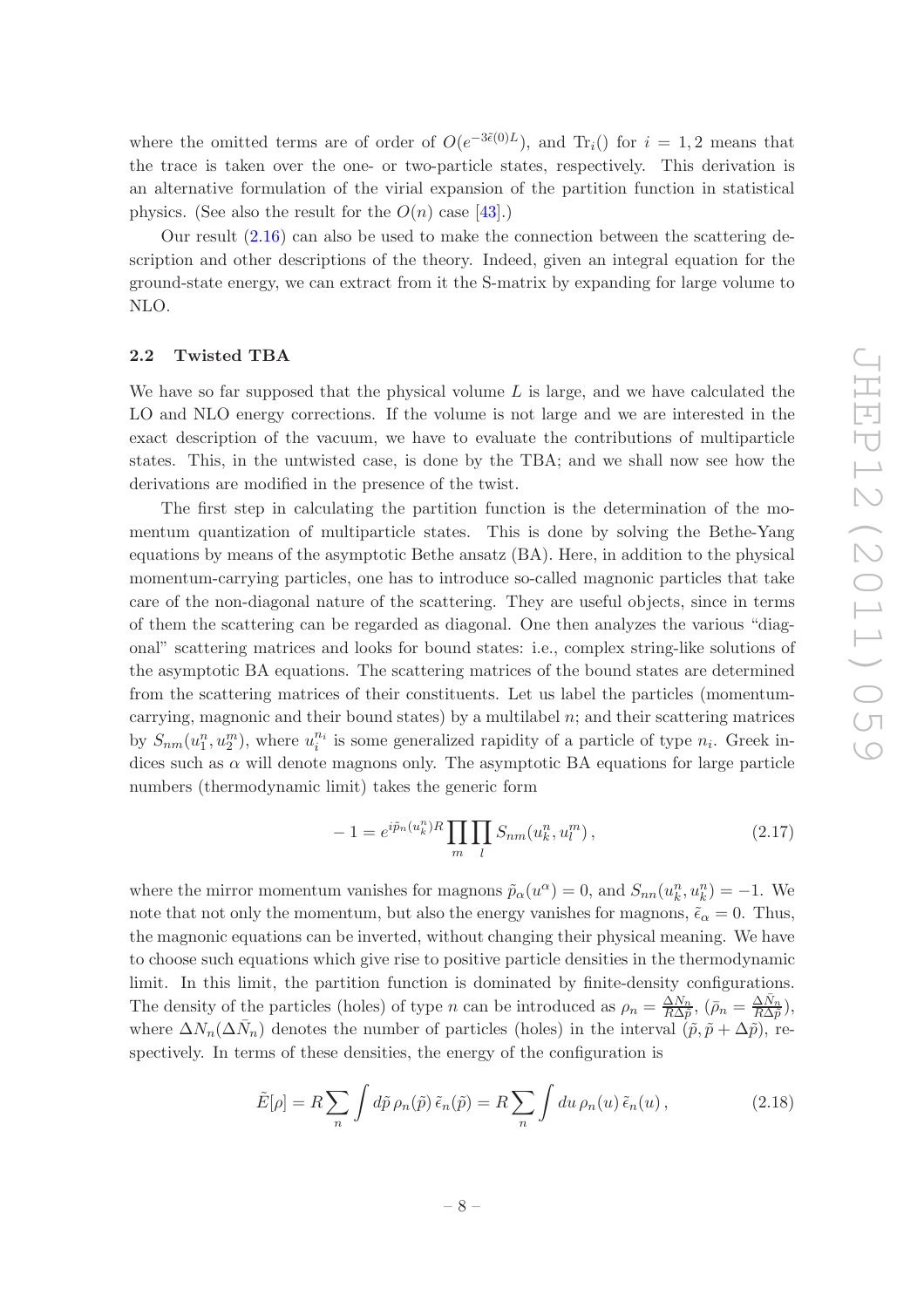while the entropy is

$$
S[\rho,\bar{\rho}] = R \sum_{n} \int du \left[ (\rho_n + \bar{\rho}_n) \log(\rho_n + \bar{\rho}_n) - \rho_n \log \rho_n - \bar{\rho}_n \log \bar{\rho}_n \right]. \tag{2.19}
$$

The particle and the hole densities are not independent, and the derivative of the logarithm of the asymptotic BA  $(2.17)$  connects them as

$$
\rho_n + \bar{\rho}_n - \frac{1}{2\pi} \partial_u \tilde{p}_n = \int du' \sum_m K_{nm}(u, u') \rho_m(u') =: K_{nm} \star \rho_m, \qquad (2.20)
$$

where  $K_{nm}(u, u') = \frac{1}{2\pi i} \partial_u \log S_{nm}(u, u')$ . If we had inverted any of the asymptotic BA equations, then we would have obtained the sign-changed kernel here. By choosing the proper signs of the kernels for the magnons, we can ensure the positivity of all the densities. If we had started instead with the Drinfeld-Reshetikhin-twisted S-matrix, then  $S_{nm}$ in [\(2.17\)](#page-8-1) would be replaced by  $\tilde{S}_{nm}$ , which differs from  $S_{nm}$  by constant phases; and these phases would disappear from the kernel  $K_{nm}$ . Consequently, the TBA equations are independent of twists of the S-matrix, as is the Lüscher correction  $(2.15)$ .

We have seen that the twist does not change the energy levels of the periodic mirror system, but nevertheless modifies the partition function. Since the twist commutes with the scattering matrix, the particles of the asymptotic BA equations which diagonalize the multiparticle scatterings will have diagonal twist eigenvalues, too. Let us denote the eigenvalue of  $i\gamma J$  on a particle with label n by  $\mu_n$ . The total contribution of the twist on the multiparticle state is

$$
\mu[\rho] = R \sum_{n} \int du \, \rho_n(u) \, \mu_n \,. \tag{2.21}
$$

In terms of these quantities, the partition function can be written as

<span id="page-9-1"></span>
$$
Z^{d}(L,R) = \text{Tr}(e^{-\tilde{H}(R)L}e^{i\gamma J}) = \int \prod_{n} d[\rho_n, \bar{\rho}_n] e^{S[\rho, \bar{\rho}]+\mu[\rho]-L\tilde{E}[\rho]}.
$$
 (2.22)

Evaluating the integrals in the saddle-point approximation, the minimizing condition for the pseudo-energies  $\epsilon_n = \log \frac{\bar{\rho}_n}{\rho_n}$  turns out to be

<span id="page-9-0"></span>
$$
\epsilon_n + \mu_n = \tilde{\epsilon}_n L - \log(1 + e^{-\epsilon_m}) \star K_{mn} \,. \tag{2.23}
$$

Once we have calculated the pseudo-energies, the ground-state energy can be extracted from the saddle-point value as

$$
E_0^d(L) = -\sum_n \int \frac{du}{2\pi} \partial_u \tilde{p}_n \log(1 + e^{-\epsilon_n}). \tag{2.24}
$$

Clearly the only difference compared with the untwisted case is the appearance in the TBA equations [\(2.23\)](#page-9-0) of the chemical potential  $\mu_n$ , which is proportional to the charge of the particle. (TBA equations with chemical potentials have been studied previously; see e.g.  $[44]$ .)

As the determination of the magnons and their charges is model dependent, we work out the details in the following for the  $O(4)$  model, and then for twisted planar AdS/CFT.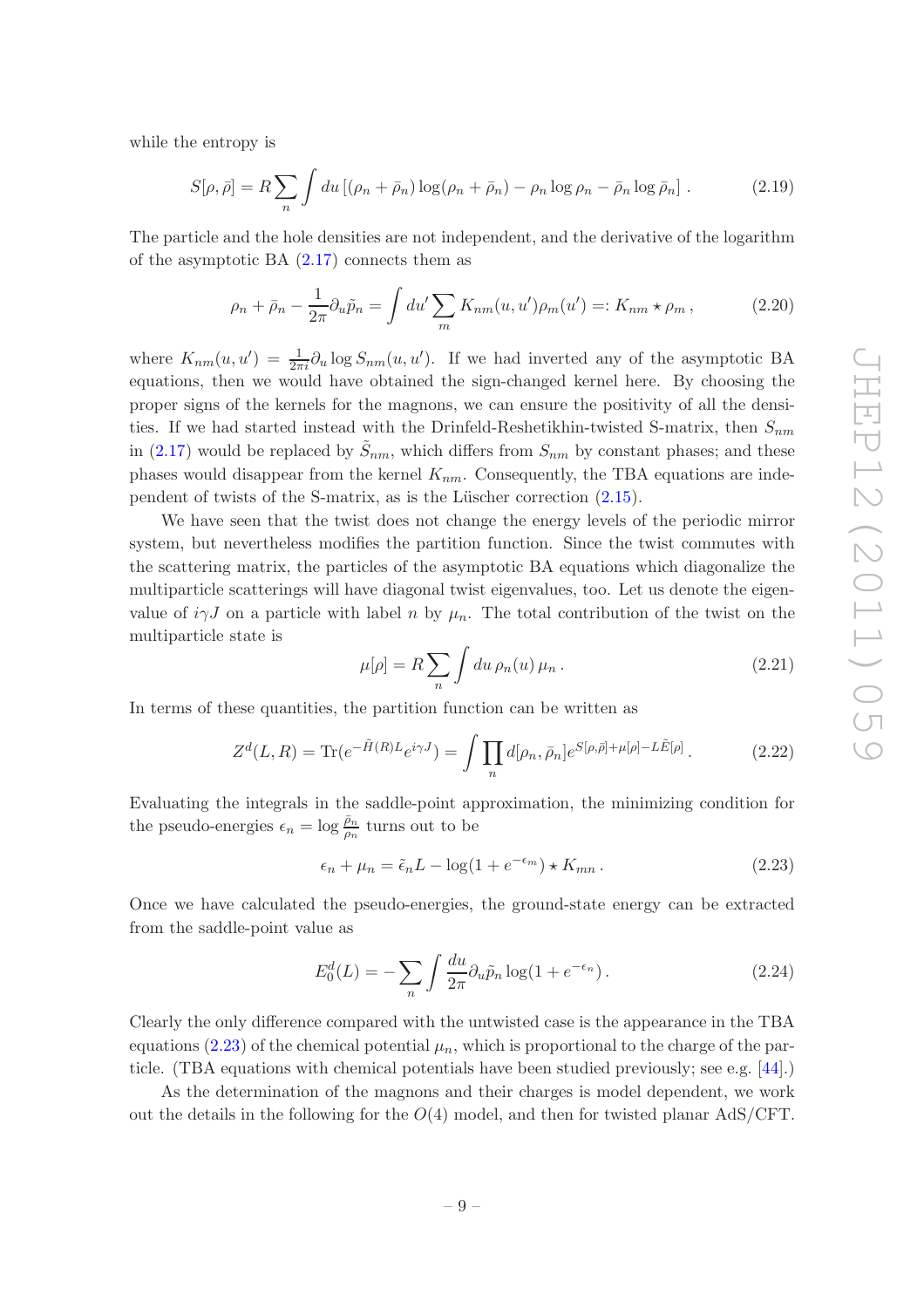## <span id="page-10-0"></span>3 Case study:  $O(4)$  model

In this section, as a warm-up, we elaborate explicitly the simpler case of the twisted  $O(4)$ model, also known as the  $su(2)$  principal chiral model. We calculate the LO and NLO Lüscher corrections, derive the twisted TBA equations, and compare the two approaches by expanding the TBA equations up to second order.

The  $O(4)$  model is a relativistic theory containing one multiplet of particles with mass m. The dispersion relation  $E(p) = \sqrt{m^2 + p^2}$  can be parameterized in terms of the rapidity as

$$
E(\theta) = m \cosh \pi \theta, \qquad p(\theta) = m \sinh \pi \theta.
$$
 (3.1)

The particles transform under the bifundamental representation of  $su(2)$ . The two-particle S-matrix is the simplest  $su(2) \otimes su(2)$  symmetric, unitary and crossing-invariant scattering matrix [\[45,](#page-48-2) [46](#page-48-3)]

$$
S(\theta) = \frac{S_0^2(\theta)}{(\theta - i)^2} \hat{S}(\theta) \otimes \hat{S}(\theta), \qquad \hat{S}(\theta) = \theta \mathbb{I} - i \mathbb{P}, \qquad (3.2)
$$

where  $\theta = \theta_1 - \theta_2$ , and the scalar factor

$$
S_0(\theta) = i \frac{\Gamma(\frac{1}{2} - \frac{i\theta}{2}) \Gamma(\frac{i\theta}{2})}{\Gamma(\frac{1}{2} + \frac{i\theta}{2}) \Gamma(-\frac{i\theta}{2})}
$$
(3.3)

does not have any poles in the physical strip, showing the absence of physical bound states.

We analyze this theory on a circle of size  $L$  with a twisted boundary condition. We twist the theory with independent twist angles  $\gamma_{\mp}$  for the left and right su(2) factors, respectively:

$$
e^{i\gamma J} = e^{i\gamma - J_0 \otimes \mathbb{I} + i\gamma + \mathbb{I} \otimes J_0} = e^{i\gamma - J_0} \otimes e^{i\gamma + J_0} = \text{diag}(\dot{q}, \dot{q}^{-1}) \otimes \text{diag}(q, q^{-1}), \quad (3.4)
$$

where  $J_0$  has eigenvalues  $\pm 1$  on the two components of the doublet, and  $\dot{q} = e^{i\gamma_-}$ ,  $q = e^{i\gamma_+}$ . We could also twist the S-matrix, i.e. change  $S \to FSF$ , but this would have no effect on the ground-state energy, as explained in [\(2.15\)](#page-7-2).

## <span id="page-10-1"></span>3.1 Lüscher corrections

We now proceed to evaluate the Lüscher correction for the vacuum  $(2.16)$ . As the theory is relativistically invariant, the mirror dispersion relation is  $\tilde{\epsilon}(\tilde{p}) = \sqrt{m^2 + \tilde{p}^2}$ , which we parameterize in terms of the rapidity as above:  $\tilde{p}(\theta) = m \sinh \pi \theta$ . In this parameterization, the leading-order result for the ground-state energy is

<span id="page-10-2"></span>
$$
E_0^{(1)}(L) = -[2]_q[2]_q m \int \frac{d\theta}{2} \cosh \pi \theta \, e^{-mL \cosh \pi \theta}, \qquad (3.5)
$$

where we used that

$$
\text{Tr}(e^{i\gamma J}) = \text{Tr}(e^{i\gamma - J_0}) \text{Tr}(e^{i\gamma + J_0}) = (\dot{q} + \dot{q}^{-1})(q + q^{-1}) = [2]_q [2]_{\dot{q}}.
$$
 (3.6)

It is useful to introduce the  $q$ -numbers

$$
[n]_q = \frac{q^n - q^{-n}}{q - q^{-1}} = q^{n-1} + q^{n-3} + \dots + q^{3-n} + q^{1-n},
$$
\n(3.7)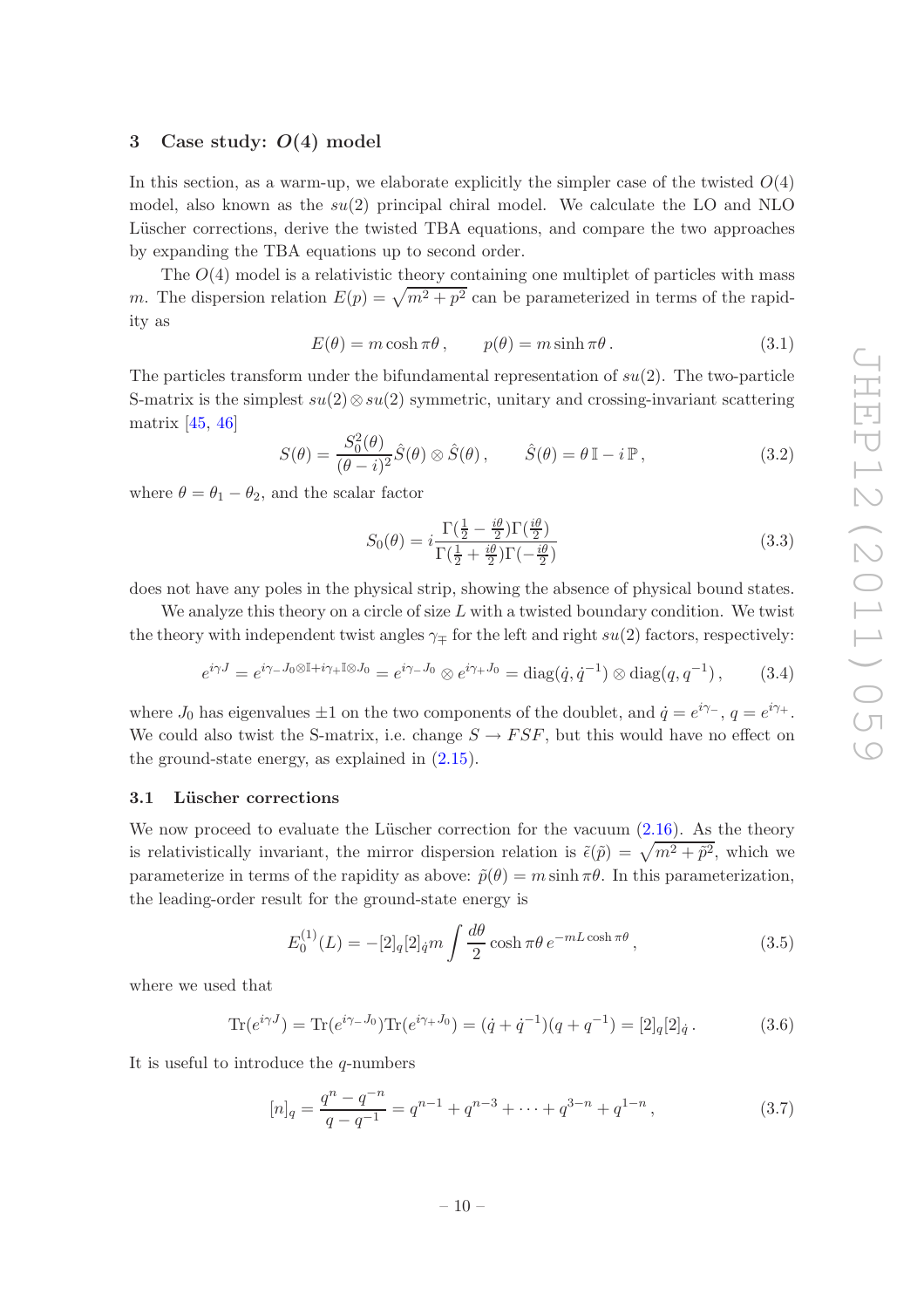for which  $[n]_q \to n$  in the untwisted limit  $q \to 1$ .

In the second-order correction, we have the term without the scattering matrix

<span id="page-11-1"></span>
$$
E_0^{(2,1)}(L) = \frac{1}{2} [2]_q^2 [2]_q^2 m \int \frac{d\theta}{2} \cosh \pi \theta \, e^{-2mL \cosh \pi \theta} \,. \tag{3.8}
$$

In the other term, we have to diagonalize the two-particle S-matrix

<span id="page-11-0"></span>
$$
S(\theta) = S_0^2(\theta) S_1(\theta) \otimes S_2(\theta), \qquad S_1(\theta) = S_2(\theta) = \frac{1}{\theta - i} \hat{S}(\theta) = \begin{pmatrix} 1 & 0 & 0 & 0 \\ 0 & \frac{\theta}{\theta - i} & \frac{-i}{\theta - i} & 0 \\ 0 & \frac{-i}{\theta - i} & \frac{\theta}{\theta - i} & 0 \\ 0 & 0 & 0 & 1 \end{pmatrix}.
$$
 (3.9)

The twist matrix acts on the two-particle states as

$$
e^{i\gamma J} = e^{i\gamma - J_0} \otimes e^{i\gamma + J_0} = \dot{A} \otimes A = \text{diag}(\dot{q}^2, 1, 1, \dot{q}^{-2}) \otimes \text{diag}(q^2, 1, 1, q^{-2}), \quad (3.10)
$$

and commutes with the scattering matrix. The twist and the S-matrix can be diagonalized in the same basis, where the S-matrix eigenvalues take the form

$$
S = S_0^2 \Lambda \otimes \Lambda = S_0^2 \operatorname{diag}(1, 1, \frac{\theta + i}{\theta - i}, 1) \otimes \operatorname{diag}(1, 1, \frac{\theta + i}{\theta - i}, 1).
$$
 (3.11)

For the Lüscher correction, we need to calculate  $\text{Tr}(e^{i\gamma J}(-i\partial_{\theta})\log S)$ . As the scattering matrix has the specific tensor product structure  $(3.9)$ , we can write

$$
\operatorname{Tr}(e^{i\gamma J} \log S) = \operatorname{Tr}((\dot{A} \otimes A) (2 \log S_0 \mathbb{I} \otimes \mathbb{I} + \log S_1 \otimes \mathbb{I} + \mathbb{I} \otimes \log S_2))
$$
(3.12)  
=  $\operatorname{Tr}(\dot{A}) \operatorname{Tr}(A) 2 \log S_0 + \operatorname{Tr}(A) \operatorname{Tr}(\dot{A} \log S_1) + \operatorname{Tr}(\dot{A}) \operatorname{Tr}(A \log S_2)$   
=  $2 \operatorname{Tr}(\dot{A}) \operatorname{Tr}(A) \log S_0 + \operatorname{Tr}(A) \sum_i \dot{A}_i \log \Lambda_i + \operatorname{Tr}(\dot{A}) \sum_i A_i \log \Lambda_i.$ 

In Fourier space, the logarithmic derivatives take a particularly simple form:

$$
K_{00}(\theta) = \frac{1}{2\pi i} \partial_{\theta} \log S_{0}^{2}(\theta) \to \tilde{K}_{00}(\omega) = \frac{2t}{t + t^{-1}},
$$
  

$$
K(\theta) = \frac{1}{2\pi i} \partial_{\theta} \log \frac{\theta + i}{\theta - i} \to \tilde{K}(\omega) = -t^{2},
$$
(3.13)

where we have indicated the Fourier transform by tilde, and  $t = e^{-\frac{|\omega|}{2}}$ . The integrand of the second order Lüscher correction is finally

$$
\frac{1}{2\pi} \text{Tr}(e^{i\gamma J}(-i\partial_{\theta}) \log S) = [2]_q^2 [2]_{\dot{q}}^2 K_{00} + ([2]_q^2 + [2]_{\dot{q}}^2) K. \tag{3.14}
$$

In terms of these quantities, the second part of the Lüscher correction is

<span id="page-11-2"></span>
$$
E_0^{(2,2)}(L) = -[2]_q^2 [2]_{\dot{q}}^2 \frac{m}{2} \int d\theta_1 e^{-mL \cosh \pi \theta_1} \int d\theta_2 \cosh \pi \theta_2 e^{-mL \cosh \pi \theta_2}
$$
  
 
$$
\times \left\{ K_{00}(\theta_1 - \theta_2) + ([2]_q^{-2} + [2]_q^{-2}) K(\theta_1 - \theta_2) \right\}. \tag{3.15}
$$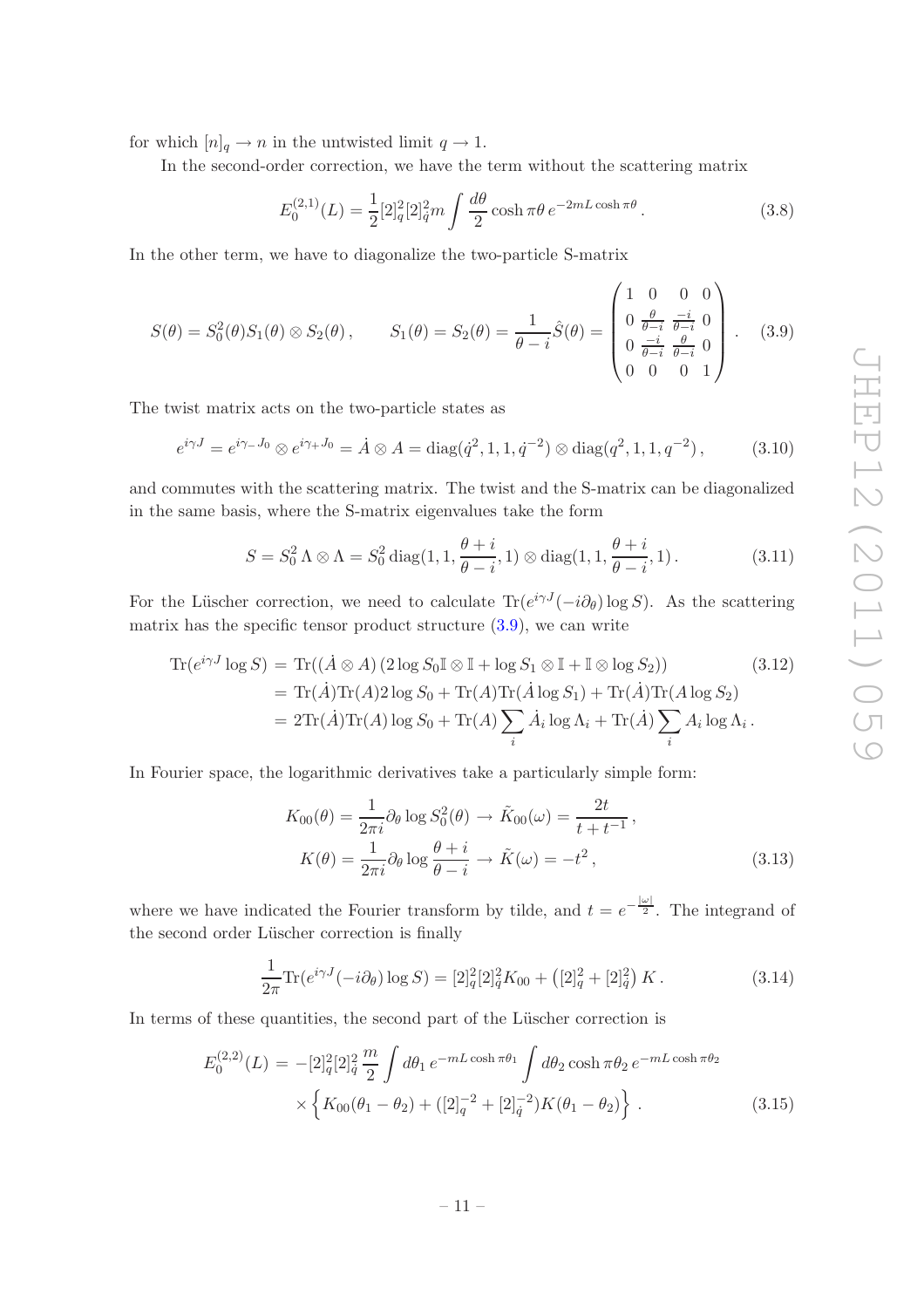#### <span id="page-12-0"></span>3.2 Twisted TBA

Following the general procedure outlined in section [2.2,](#page-8-0) in order to formulate the twisted TBA equations, we need to classify the particles: momentum-carrying, magnons and their bound states. We also have to calculate their scattering matrices; and, additionally to the untwisted case, we also must identify the twist charge on all the excitations.

## <span id="page-12-1"></span>3.2.1 Raw twisted TBA

In order to derive the mirror nested asymptotic BA equations, we start with an N-particle state consisting of down-spin particles only. We label these particles by 0. They scatter on each other as

$$
S_{00}(\theta) = S_0(\theta)^2, \tag{3.16}
$$

and they have the dispersion relation  $\tilde{\epsilon}_0(\tilde{p}) = \tilde{\epsilon}(\tilde{p})$ . As the  $J_0$  eigenvalue of the lower component is −1 on both  $su(2)$  sides, the chemical potential is  $\mu_0 = -i\gamma - i\gamma_+$ . We can now introduce up-spins in the sea of down-spins. These are the magnons, which do not change the energy and momentum, rather describe the polarization degrees of freedom. We label them by 1 for the right  $su(2)$  factor, and by  $-1$  for the left  $su(2)$  factor. Let us first focus on the positive (right) part, and denote magnon rapidities by  $u$ . The magnons scatter on the massive particles and on themselves as

$$
S_{01}(\theta - u) = \frac{\theta - u + \frac{i}{2}}{\theta - u - \frac{i}{2}}, \qquad S_{11}(u - u') = \frac{u - u' - i}{u - u' + i}, \tag{3.17}
$$

respectively. The magnons do not have any energy and momentum  $\tilde{\epsilon}_1(u) = \tilde{p}_1(u) = 0$ , but they do have chemical potential. Since a magnon swaps a spin from down to up, it changes the charge by 2:  $\mu_1 = 2i\gamma_+$ . This means that a state with m up-spins and  $N - m$  downspins, which contains N type-0 particles and m type-1 particles, has  $J_0$  charge  $-N+2m$ . Inspecting the magnon scattering matrices, we can conclude that a magnon and a massive particle cannot form bound states. In contrast, magnons among themselves can bound. Bound states in the thermodynamic limit consist of strings of any length  $M \in \mathbb{N}$ :

$$
u_j = u + i\frac{M+1-2j}{2}, \qquad j = 1, \dots, M. \tag{3.18}
$$

We label this string as M. Clearly, the  $M = 1$  string is the magnon itself. The scattering of the M-string and the massive particle can be calculated from the bootstrap,

$$
S_{0M}(\theta - u) = \prod_{j=1}^{M} S_{01}(\theta - u_j) = \frac{\theta - u + \frac{i}{2}M}{\theta - u - \frac{i}{2}M}.
$$
 (3.19)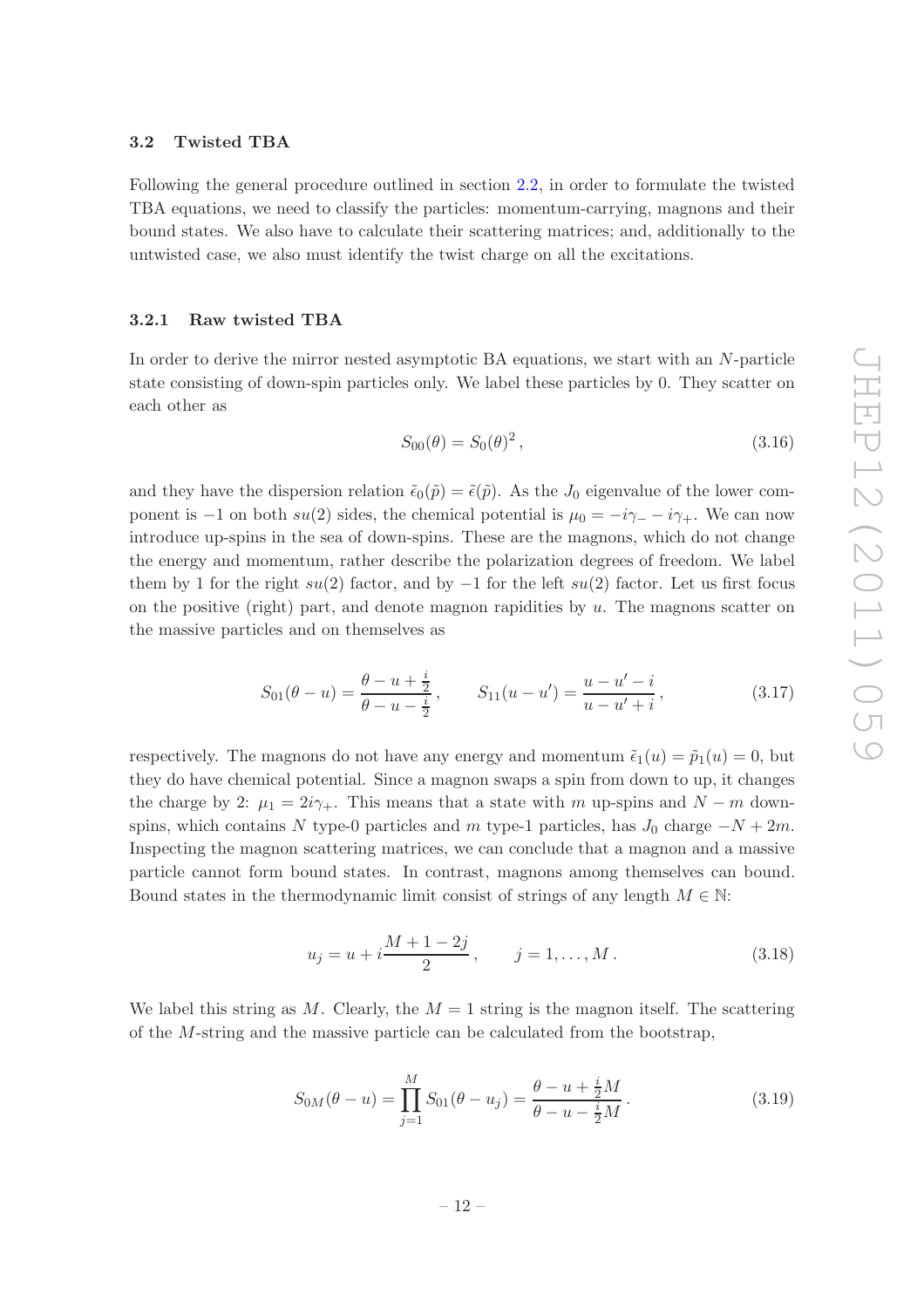As  $S_{0M}(\theta - u)S_{M0}(u - \theta) = 1$ , we conclude that  $S_{0M}(u) = S_{M0}(u)$ . Similarly, the magnonmagnon scatterings are given by

$$
S_{MM'}(u - u') = \prod_{j=1}^{M} \prod_{j'=1}^{M'} S_{11}(u_j - u'_{j'})
$$
(3.20)  

$$
= \left(\frac{u - u' - \frac{i}{2}|M - M'|}{u - u' + \frac{i}{2}|M - M'|}\right) \left(\frac{u - u' - \frac{i}{2}(|M - M'| + 2)}{u - u' + \frac{i}{2}(|M - M'| + 2)}\right)^2
$$
  

$$
\times \dots \left(\frac{u - u' - \frac{i}{2}(M + M' - 2)}{u - u' + \frac{i}{2}(M + M' - 2)}\right)^2 \left(\frac{u - u' - \frac{i}{2}(M + M')}{u - u' + \frac{i}{2}(M + M')}\right).
$$

These bound states have no energy and momentum  $\tilde{\epsilon}_M(u) = \tilde{p}_M(u) = 0$ , while their chemical potential is the sum of their constituents':  $\mu_M = 2Mi\gamma_+$ .

Similar considerations apply to the left excitations, which are denoted by  $-M$ . They scatter only on themselves and on the massive particle, such that the scattering is independent of the sign of  $M$ . The only difference is in the chemical potential, as the twists are different on the two sides:  $\mu_{-M} = 2Mi\gamma_{-}$ .

Summarizing, we have particles for any  $M \in \mathbb{Z}$ . The only massive excitation that has nontrivial energy and momentum has the label 0; all others are magnons. The scattering kernels in Fourier space have the form

$$
\tilde{K}_{00} = \frac{2t}{(t+t^{-1})}, \qquad \tilde{K}_{0n} = \tilde{K}_{n0} = -t^n, \qquad \tilde{K}_{nm} = \frac{t+t^{-1}}{t-t^{-1}}(t^{n+m} - t^{|n-m|}) - \delta_{nm},
$$
\n(3.21)

where  $t = e^{-\frac{|\omega|}{2}}$  and  $n, m > 0$ . For the other values, we have  $K_{0n} = K_{0-n}$ ,  $K_{n0} = K_{-n0}$ ,  $K_{-n-m} = K_{n,m}$  and  $K_{-n,m} = K_{n-m} = 0$ .

In the general procedure, one has to invert the magnonic equations before introducing the magnon densities. In so doing, one obtains the "raw" (canonical) twisted TBA equations

<span id="page-13-1"></span>
$$
\epsilon_0 + \mu_0 = L\tilde{\epsilon}_0 - \log(1 + e^{-\epsilon_0}) \star K_{00} + \sum_{M \neq 0} \log(1 + e^{-\epsilon_M}) \star K_{M0}, \qquad (3.22)
$$

$$
\epsilon_M + \mu_M = -\log(1 + e^{-\epsilon_0}) \star K_{0M} + \sum_{M' \neq 0} \log(1 + e^{-\epsilon_{M'}}) \star K_{M'M}, \quad M \neq 0. \tag{3.23}
$$

These equations for the untwisted  $(\mu = 0)$  case reduce to those in [\[47](#page-48-4)], although in slightly different convention.

#### <span id="page-13-0"></span>3.2.2 Universal TBA and Y-system

Using identities among the kernels, we now bring the TBA equations  $(3.22)$ ,  $(3.23)$  to a universal local form. This means that the pseudo-energies can be associated with vertices of a two-dimensional lattice, such that only neighboring sites couple to each other with the following universal kernel

$$
s I_{MN} = \delta_{MN} - (K+1)_{MN}^{-1}, \qquad s(\theta) = \frac{1}{2 \cosh \pi \theta}, \qquad (3.24)
$$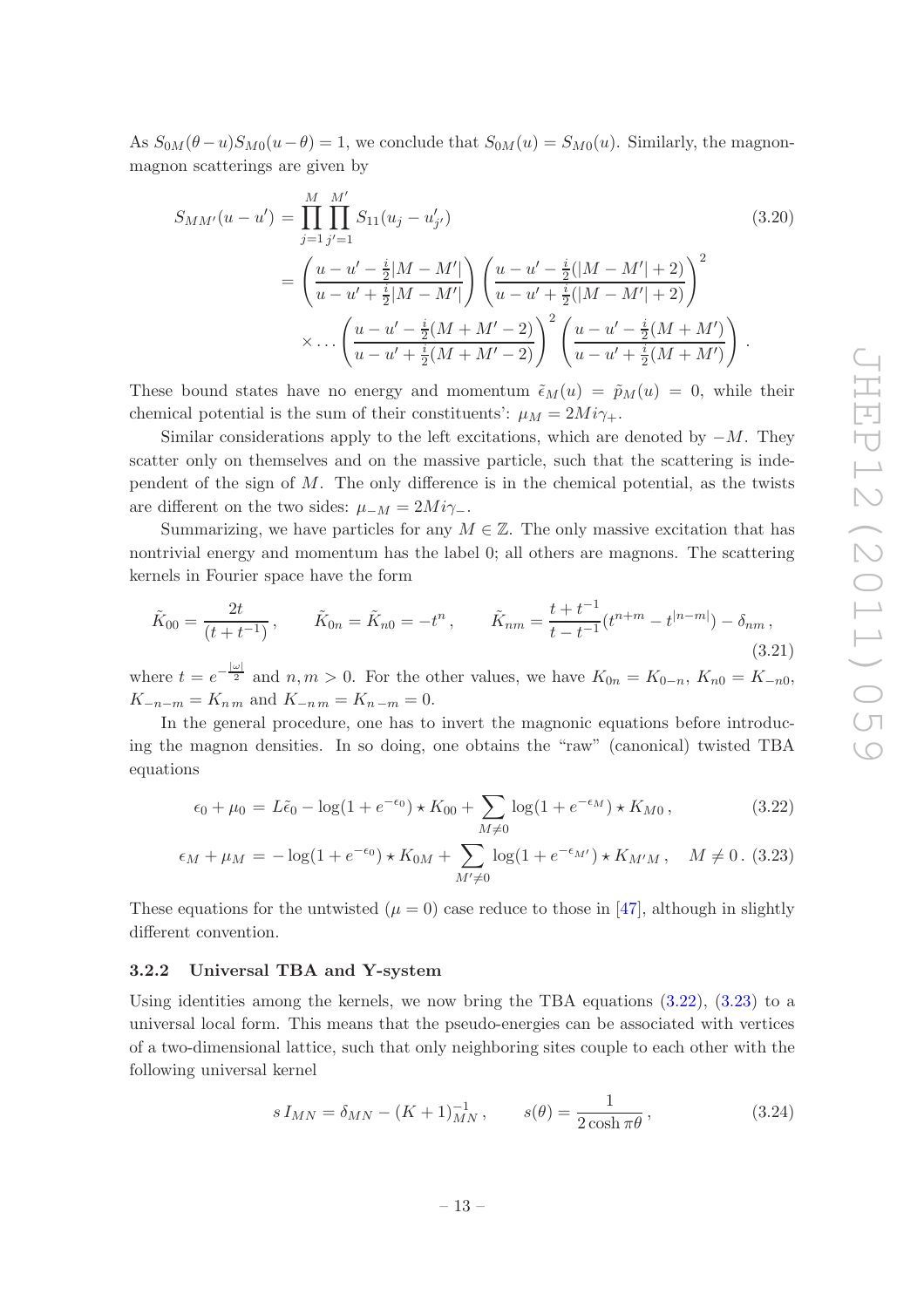where  $I_{MN} = \delta_{M+1,N} + \delta_{M-1,N}$  and  $(K+1)_{MN}^{-1} \star (K_{NL} + \delta_{NL}) = \delta_{ML}$ . We also have  $(K_{n1} + \delta_{n1}) \star s = -K_{0n}$ , which can be easily seen in Fourier space where  $\tilde{s} = \frac{1}{t+t^{-1}}$ .

Let us introduce the Y-functions:

$$
Y_0 = e^{-\epsilon_0}, \qquad Y_M = e^{\epsilon_M}, \quad M \neq 0.
$$
 (3.25)

We take the equations [\(3.23\)](#page-13-1) for  $Y_M$ , act with the operator  $\delta_{MN} - s I_{MN} = (K+1)_{MN}^{-1}$ from the right, and use the kernel identity  $K_{0N} \star (K+1)_{NM}^{-1} = -s \delta_{M,1}$ . Since the chemical potentials are annihilated by the discrete Laplacian

$$
\mu_M \star (sI_{MN} - \delta_{MN}) = \frac{1}{2}(\mu_{N-1} + \mu_{N+1}) - \mu_N = 0, \qquad (3.26)
$$

they completely disappear from the equations, and we arrive at

<span id="page-14-1"></span>
$$
\log Y_M = I_{MM'} \log(1 + Y_{M'}) \star s \,, \quad M \neq 0 \,. \tag{3.27}
$$

Finally, we take the equations for  $M = \pm 1$  and convolute them with the kernel s. We combine these equations with the massive equation [\(3.22\)](#page-13-1). Using the magic property of the kernel  $K_{00} = -2s \star K_{01}$ , and exploiting that  $\mu_0 + \frac{1}{2}$  $\frac{1}{2}(\mu_1 + \mu_{-1}) = 0$ , we obtain the equation for the massive node

<span id="page-14-2"></span>
$$
\log Y_0 + mL \cosh \pi \theta = (\log(1 + Y_1) + \log(1 + Y_{-1})) \star s. \tag{3.28}
$$

Thus, the twists completely disappear from the "simplified" equations [\(3.27\)](#page-14-1), [\(3.28\)](#page-14-2). Nevertheless, they enter in the asymptotics of the Y -functions as

<span id="page-14-3"></span>
$$
\lim_{M \to \infty} \frac{1}{M} \log Y_{\pm M} = -2i\gamma_{\pm} \,,\tag{3.29}
$$

since the kernels in [\(3.23\)](#page-13-1) vanish in this limit. After all, it should not come as a surprise that the Y -system is not twisted,

$$
Y_M^+ Y_M^- = (1 + Y_{M-1})(1 + Y_{M+1}), \qquad Y^{\pm}(\theta) = Y(\theta \pm \frac{i}{2}). \tag{3.30}
$$

The ground-state energy contains the contribution of the only massive node,

<span id="page-14-4"></span>
$$
E_0(L) = -\frac{m}{2} \int d\theta \cosh \pi \theta \log(1 + Y_0).
$$
 (3.31)

## <span id="page-14-0"></span>3.2.3 Asymptotic expansion

We now make a LO and NLO asymptotic expansion of the simplified TBA equa-tions [\(3.27\)](#page-14-1), [\(3.28\)](#page-14-2) for  $L \to \infty$ .

At leading order,  $Y_0$  is exponentially small and the other Y functions are constant. Let us expand the  $Y$ -functions as

<span id="page-14-5"></span>
$$
Y_M = \mathcal{Y}_M(1 + y_M) + \dots,\tag{3.32}
$$

and determine all functions iteratively. The Y-system at leading order will be split into two independent constant Y -systems. The solutions with the correct initial and asymptotic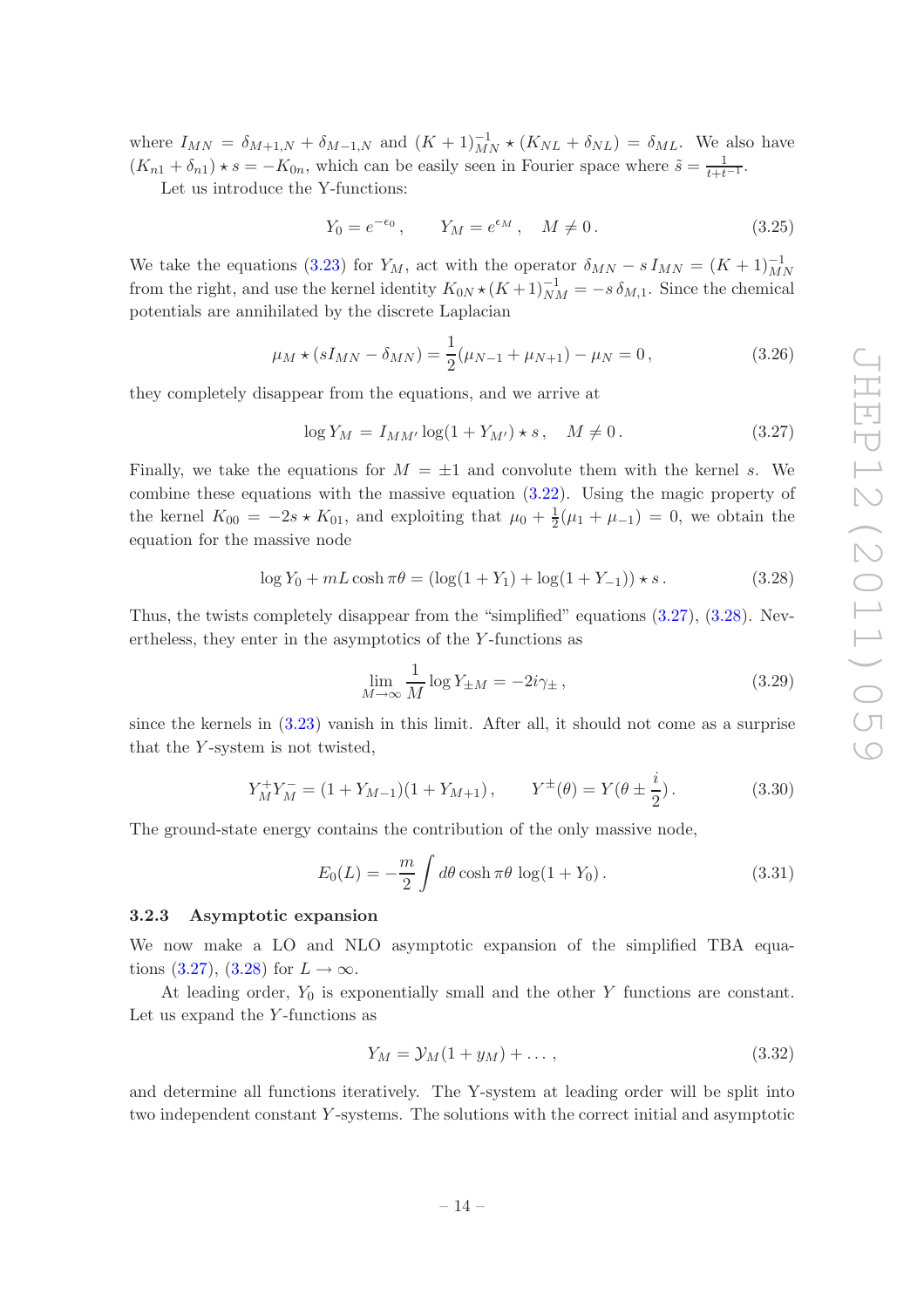behaviors will determine the exponentially small leading-order  $\mathcal{Y}_0$  in terms of  $\mathcal{Y}_{\pm 1}$ . Then, in calculating the NLO  $y_M$  functions, we can proceed independently for the two parts. Again, the initial condition is provided by  $\mathcal{Y}_0$ , which appears as a multiplicative factor; while uniqueness is provided by the vanishing asymptotics  $\lim_{M\to\infty}y_M = 0$ . The  $y_{+1}$  obtained in this way will determine the NLO correction  $y_0$ , which is needed for the energy correction.

Let us now carry out these calculations. Using the fact that  $s \star f = \frac{1}{2} f$  if f is constant, we see from [\(3.28\)](#page-14-2) that

$$
\log \mathcal{Y}_0 = -mL \cosh \pi \theta + \frac{1}{2} \log(1 + \mathcal{Y}_1) + \frac{1}{2} \log(1 + \mathcal{Y}_{-1}), \tag{3.33}
$$

where the LO constant Y-functions satisfy the relations

$$
(\mathcal{Y}_M)^2 = (1 + \mathcal{Y}_{M-1})(1 + \mathcal{Y}_{M+1}), \quad M \neq 0, \tag{3.34}
$$

as follows from  $(3.27)$  $(3.27)$  $(3.27)$ . The solution with the correct asymptotics  $(3.29)$  is<sup>3</sup>

<span id="page-15-1"></span>
$$
\mathcal{Y}_M = [M]_q [M+2]_q, \qquad \mathcal{Y}_{-M} = [M]_q [M+2]_q. \tag{3.35}
$$

Clearly, the twist dependence reenters through the asymptotic solution. This means that at leading non-vanishing order

$$
Y_0 \approx \mathcal{Y}_0 = \sqrt{(1+\mathcal{Y}_1)(1+\mathcal{Y}_{-1})}e^{-mL\cosh\pi\theta} = [2]_q[2]_q e^{-mL\cosh\pi\theta},\tag{3.36}
$$

which, when substituted back into the energy formula  $(3.31)$ , reproduces the leading-order Lüscher correction  $(3.5)$ . Actually, expanding the log in the energy formula  $(3.31)$  to second order  $log(1 + \mathcal{Y}_0) = \mathcal{Y}_0 - \frac{1}{2}$  $\frac{1}{2}$  $\mathcal{Y}_0^2$  reproduces also  $E_0^{(2,1)}$  $\int_0^{(2,1)}$  in [\(3.8\)](#page-11-1). Thus, we need to expand the Y-functions to NLO to obtain the remaining  $E_0^{(2,2)}$  $\int_0^{(2,2)}$  in  $(3.15)$ .

We see from  $(3.28)$  and  $(3.32)$  that the massive node has the NLO expansion

<span id="page-15-2"></span>
$$
Y_0 = \mathcal{Y}_0 \left( 1 + s \star \left( \frac{\mathcal{Y}_1}{1 + \mathcal{Y}_1} y_1 + \frac{\mathcal{Y}_{-1}}{1 + \mathcal{Y}_{-1}} y_{-1} \right) \right) + \dots \tag{3.37}
$$

We need to calculate  $y_{\pm 1}$ . We expand the TBA equations [\(3.27\)](#page-14-1), keeping only the linear terms in  $y$ ,

$$
y_k = s \star \left(\frac{\mathcal{Y}_{k+1}}{1 + \mathcal{Y}_{k+1}} y_{k+1} + \frac{\mathcal{Y}_{k-1}}{1 + \mathcal{Y}_{k-1}} y_{k-1}\right), \quad k \neq 0. \tag{3.38}
$$

We solve this equation by Fourier transform

$$
(t+t^{-1})\tilde{y}_k = \frac{[k+1]_q[k+3]_q}{[k+2]_q^2}\tilde{y}_{k+1} + \frac{[k-1]_q[k+1]_q}{[k]_q^2}\tilde{y}_{k-1},
$$
\n(3.39)

where we have also used the result  $(3.35)$  and the identity  $1 + [k-1]_q [k+1]_q = [k]_q^2$ . Being a second-order difference equation, the generic solution contains two parameters. These

<span id="page-15-0"></span><sup>&</sup>lt;sup>3</sup>The twists  $\gamma_{\pm}$  have small positive imaginary parts in order to suppress large-M magnonic contributions to the partition function [\(2.22\)](#page-9-1).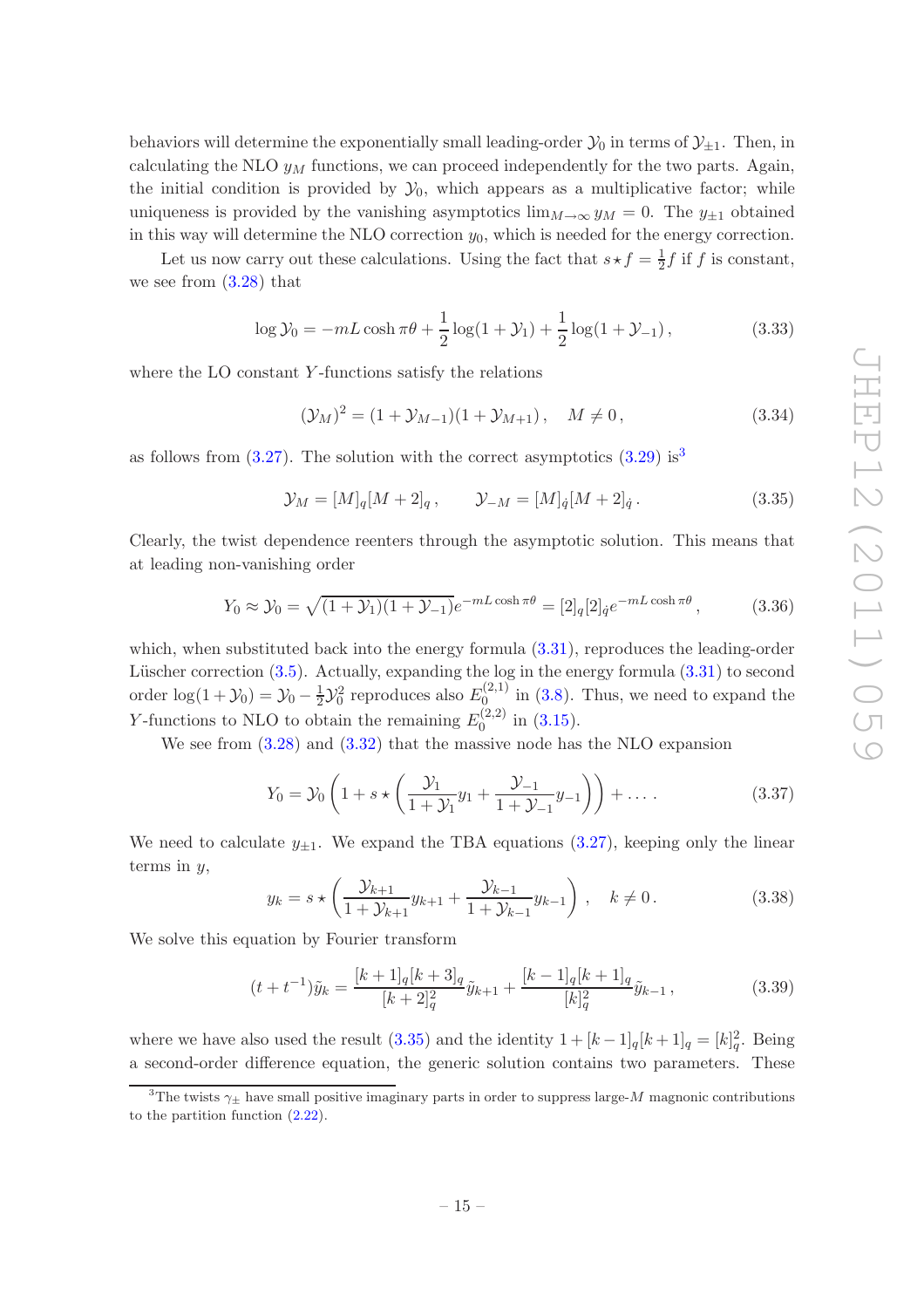parameters can be fixed by demanding that  $\lim_{k\to\infty} \tilde{y}_k = 0$  and  $\tilde{\mathcal{Y}}_0 = \lim_{k\to 0} \mathcal{Y}_k \tilde{y}_k$ . The result is

$$
\tilde{y}_k = t^k \frac{[k+1]_q}{[2]_q [k]_q [k+2]_q} ([k+2]_q - [k]_q t^2) \tilde{\mathcal{Y}}_0, \qquad \tilde{y}_{-k} = \tilde{y}_k (q \to \dot{q}), \qquad (3.40)
$$

which is just the deformed version of the  $O(4)$  solution [\[47\]](#page-48-4). Thus, for the needed  $y_{+1}$ , we have

$$
\tilde{y}_1 = \left(t^1 - \frac{t^3}{[3]_q}\right)\tilde{\mathcal{Y}}_0, \qquad \tilde{y}_{-1} = \left(t^1 - \frac{t^3}{[3]_q}\right)\tilde{\mathcal{Y}}_0.
$$
\n(3.41)

Performing inverse Fourier transform,

$$
y_1 = -\left(K_{01} - \frac{K_{03}}{[3]_q}\right) \star \mathcal{Y}_0, \qquad y_{-1} = -\left(K_{01} - \frac{K_{03}}{[3]_q}\right) \star \mathcal{Y}_0.
$$
 (3.42)

Substituting back into [\(3.37\)](#page-15-2), we obtain

$$
Y_0 = [2]_q [2]_{\dot{q}} e^{-mL \cosh \pi \theta} \left( 1 + s \star \left[ (K_{03} - [3]_q K_{01}) [2]_q^{-2} + (K_{03} - [3]_{\dot{q}} K_{01}) [2]_{\dot{q}}^{-2} \right] \star [2]_q [2]_{\dot{q}} e^{-mL \cosh \pi \theta} \right). \tag{3.43}
$$

Comparing the double-convolution term with  $E_0^{(2,2)}$  $\int_0^{(2,2)}$  in [\(3.15\)](#page-11-2) in Fourier space, we obtain complete agreement.

## <span id="page-16-0"></span>4 Twisted AdS/CFT

In this section, we apply the previous methodology to the twisted AdS/CFT model. After defining the model by its scattering matrix, dispersion relation and twist matrix, we derive the LO and NLO Lüscher corrections. As the model has infinitely many massive bound states  $Q \in \mathbb{N}$ , in the NLO Lüscher correction we have a sum of the form  $\sum_{Q_1,Q_2=1}^{\infty}$ . We first elaborate the summand  $Q_1 = Q_2 = 1$  in detail, and we then treat the general case, which entails detailed knowledge of all scattering matrices  $S^{Q_1Q_2}$ . We next derive the twisted TBA equations by evaluating the charges of the magnons and their bound states in the thermodynamic limit of the mirror asymptotic BA. The twist, just as in the  $O(4)$  model, disappears from the universal equations, which lead to the untwisted Y -system. We expand the TBA equations to NLO and compare to the Lüscher correction, and again find perfect agreement.

The AdS/CFT integrable model has an  $su(2|2) \otimes su(2|2)$  symmetry. The elementary particle transforms under the bifundamental representation of  $su(2|2)$ . For one copy of  $su(2|2)$ , Latin indices  $a = 1, 2$  label the bosonic, while Greek indices  $\alpha = 3, 4$  label the fermionic components of the four-dimensional representation. We will introduce twist in the bosonic subspace by the generator  $L_0$ , which has nonvanishing diagonal matrix elements:  $(L_0)_1^1 = 1$  and  $(L_0)_2^2 = -1$ .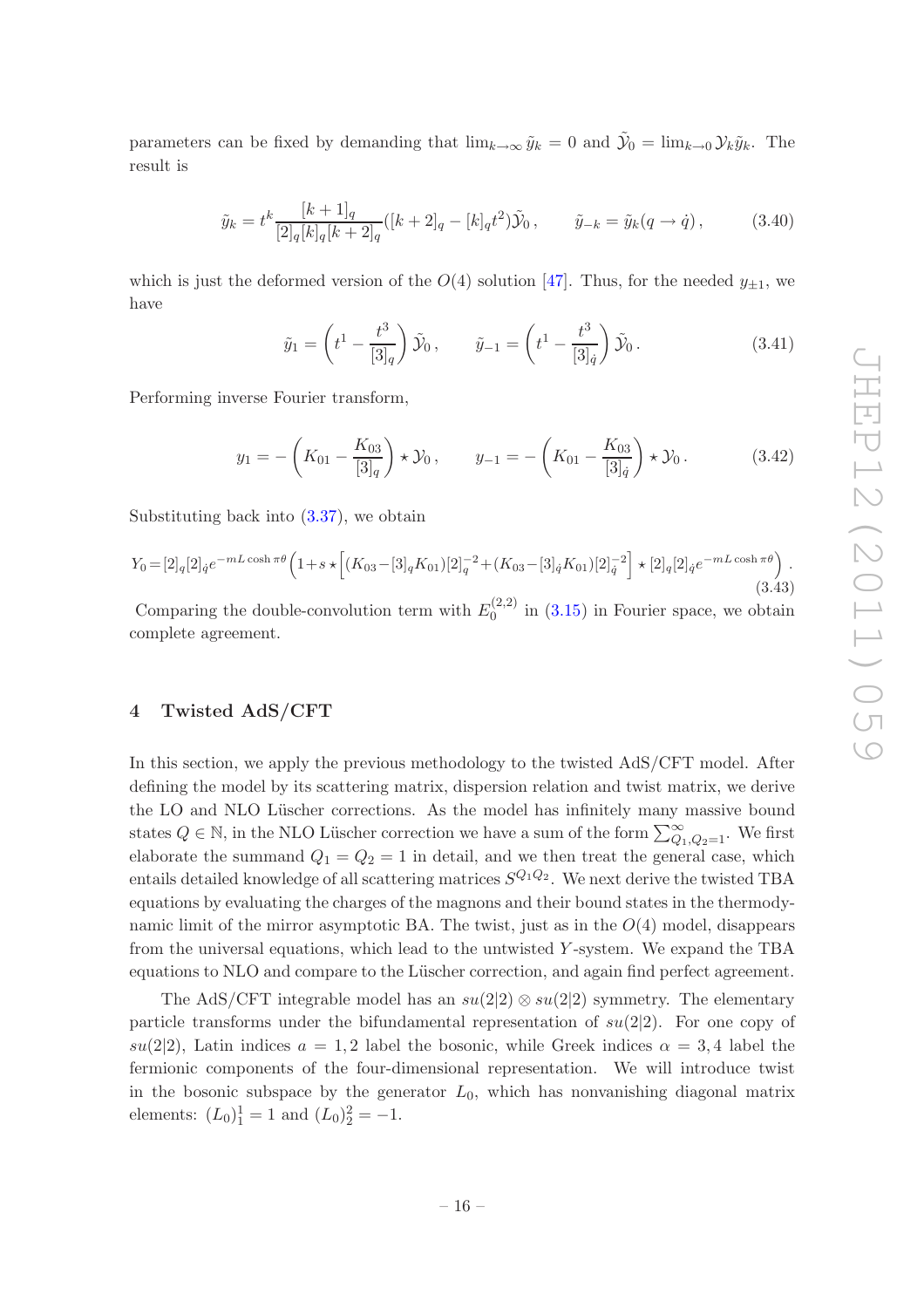The symmetry completely determines the left/right scattering matrix, which has the nonvanishing amplitudes

$$
S_{aa}^{aa} = S_{ab}^{ab} + S_{ab}^{ba} = a_1 = \frac{x_2^- - x_1^+}{x_2^+ - x_1^-} \sqrt{\frac{x_2^+}{x_2^-}} \sqrt{\frac{x_1^-}{x_1^+}}, \qquad S_{ab}^{ba} = -a_2, \qquad (4.1)
$$

$$
S_{\alpha\alpha}^{\alpha\alpha} = S_{\alpha\beta}^{\alpha\beta} + S_{\alpha\beta}^{\beta\alpha} = a_3 = -1, \qquad S_{\alpha\beta}^{\beta\alpha} = -a_4, \qquad (4.2)
$$

$$
S_{ab}^{\alpha\beta} = -\epsilon_{ab}\epsilon^{\alpha\beta}a_7\,,\tag{4.3}
$$

$$
S_{a\alpha}^{a\alpha} = a_5, \quad S_{a\alpha}^{c\alpha} = a_9, \qquad S_{\alpha a}^{a\alpha} = a_{10}, \quad S_{\alpha a}^{c\alpha} = a_6, \qquad (4.4)
$$

where  $a, b \in \{1, 2\}$  with  $a \neq b$ ;  $\alpha, \beta \in \{3, 4\}$  with  $\alpha \neq \beta$ ; and the various coefficients can be extracted from [\[48](#page-48-5)].<sup>[4](#page-17-0)</sup> For  $Q_1 = Q_2 = 1$  we shall need explicitly only  $a_1$ , since — as a consequence of some identities among the various coefficients — we shall be able to express the Lüscher corrections purely in terms of it. The scattering matrix depends independently on the momenta of the particles  $p_1$  and  $p_2$  via

<span id="page-17-3"></span>
$$
\frac{x^{+}}{x^{-}} = e^{ip} , \qquad x^{+} + \frac{1}{x^{+}} - x^{-} - \frac{1}{x^{-}} = \frac{2i}{g} , \qquad (4.5)
$$

where  $g = \sqrt{\lambda}/(2\pi)$  and  $\lambda = g_{YM}^2 N$  is the 't Hooft coupling. The full scattering matrix has the form

$$
S_{11}(p_1, p_2) = S_{sl(2)}^{11}(p_1, p_2) \left[ S_{su(2|2)}^{11}(x_1^{\pm}, x_2^{\pm}) \otimes S_{su(2|2)}^{11}(x_1^{\pm}, x_2^{\pm}) \right]^{-1}, \tag{4.6}
$$

where  $S_{sl(2)}^{11}(p_1, p_2)$  is the scalar factor

<span id="page-17-2"></span>
$$
S_{sl(2)}^{11}(u, u') = \frac{u - u' + \frac{i}{g}}{u - u' - \frac{i}{g}} \Sigma_{11}^{-2}, \qquad \Sigma_{11} = \frac{1 - \frac{1}{x_1^+ x_2^-}}{1 - \frac{1}{x_1^- x_2^+}} \sigma,
$$
\n(4.7)

with  $\sigma$  being the dressing factor. We note that  $S_{11}$  denotes actually the inverse of the AFZ S-matrix [\[48\]](#page-48-5), since we are using the relativistic convention  $1 = e^{ipL} \prod_j S(p, p_j)$ , as in section [2,](#page-4-0) instead of  $e^{ipL} = \prod_j S(p, p_j)$ .

The dispersion relation can be easily expressed in terms of  $x^{\pm}$  as

<span id="page-17-1"></span>
$$
E = -\frac{ig}{2} \left( x^+ - \frac{1}{x^+} - x^- + \frac{1}{x^-} \right) . \tag{4.8}
$$

In analogy with the  $O(4)$  model, we introduce different twists for the two  $su(2|2)$  factors, which we label by  $\alpha = \pm$ ,

$$
e^{i\gamma J} = e^{i\gamma - L_0} \otimes e^{i\gamma + L_0} = \text{diag}(\dot{q}, \dot{q}^{-1}, 1, 1) \otimes \text{diag}(q, q^{-1}, 1, 1), \qquad (4.9)
$$

where again  $q = e^{i\gamma_+}, \dot{q} = e^{i\gamma_-}$ ; and  $\gamma_\pm$  are related to the deformation parameters  $\gamma_i$  used in [\[29](#page-47-14), [30](#page-47-15)] by  $\gamma_{\pm} = (\gamma_3 \pm \gamma_2) \frac{L}{2}$  $\frac{L}{2}$ .

The scattering matrix has poles, which signal the existence of bound states. These states transform under the 4Q-dimensional totally *symmetric* representation of  $su(2|2)$  for

<span id="page-17-0"></span><sup>&</sup>lt;sup>4</sup>Indeed,  $a_1, \ldots, a_{10}$  are given by the coefficients of the ten terms in eq. (8.7) in [\[48](#page-48-5)], respectively.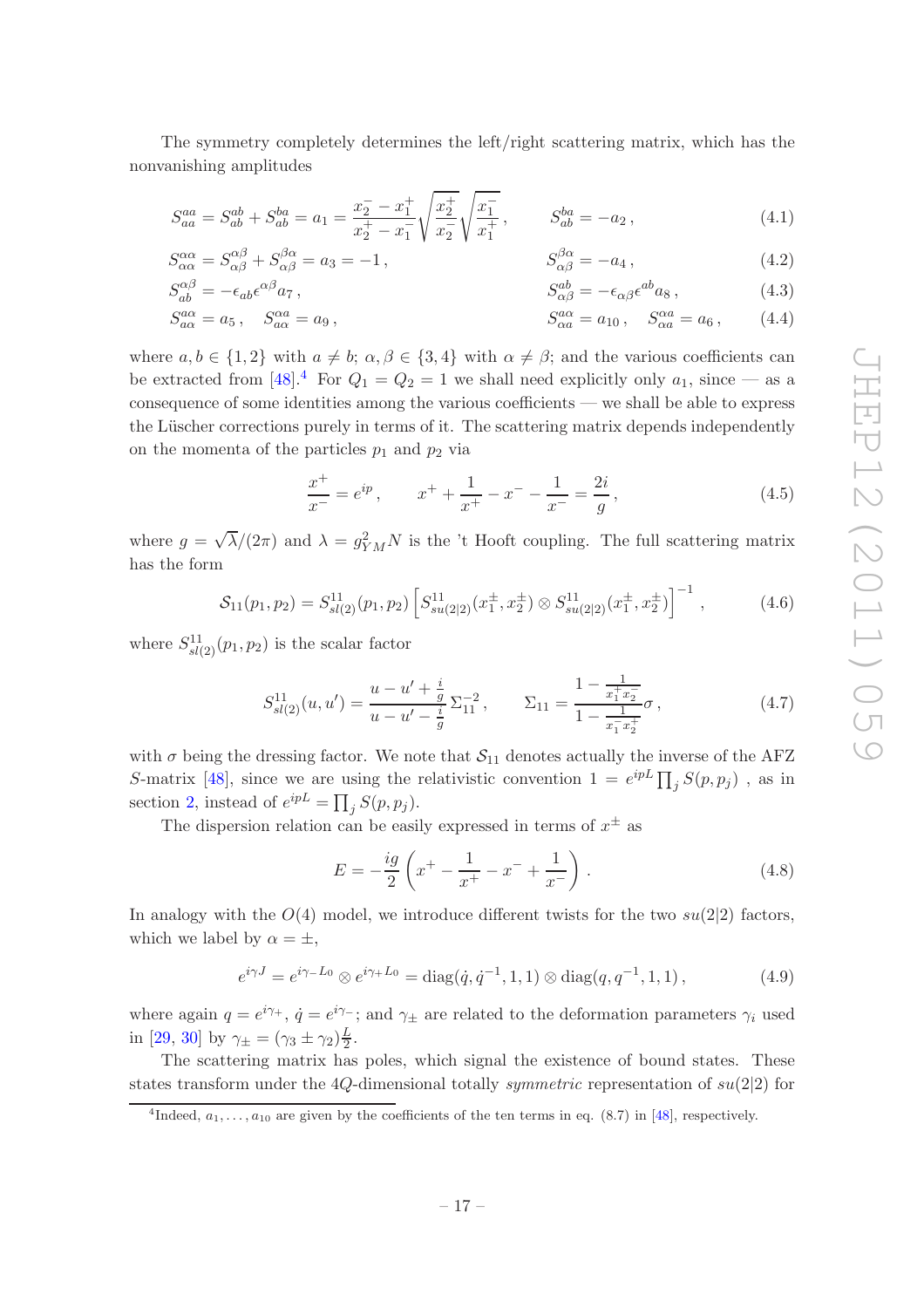any  $Q \in \mathbb{N}$ . The dispersion relation of the bound states can be obtained from [\(4.8\)](#page-17-1) by changing the shortening condition to

<span id="page-18-1"></span>
$$
x^{+} + \frac{1}{x^{+}} - x^{-} - \frac{1}{x^{-}} = \frac{2iQ}{g}.
$$
\n(4.10)

The matrix part of the scattering matrix can be fixed [\[49](#page-48-6)] from the Yangian symmetry [\[50\]](#page-48-7), while the scalar factor can be determined [\[51\]](#page-48-8) from the bootstrap principle.

The mirror model has the analytically-continued scattering matrix:  $x^{\pm}(p) \rightarrow x^{\pm}(\tilde{p}),$ where  $\tilde{p} = -iE$ . Since the physical domains of p and  $\tilde{p}$  are different, the bound states are different, too. The mirror bound states transform under the 4Q-dimensional totally antisymmetric representation of  $su(2|2)$ , and the twist charge acts as

<span id="page-18-3"></span>
$$
e^{i\gamma + L_0} = \text{diag}(\mathbb{I}_{Q-1}, \mathbb{I}_{Q+1}, q\mathbb{I}_Q, q^{-1}\mathbb{I}_Q). \tag{4.11}
$$

The scattering matrix of the antisymmetric bound states are related to those of the symmetric ones by changing the labels  $1 \leftrightarrow 3$ ,  $2 \leftrightarrow 4$  and simultaneously flipping  $x^{\pm} \leftrightarrow x^{\mp}$ inside the matrix part. Combining this with the previously mentioned notational differences, we can use the following scattering matrices to calculate the Lüscher correction:

<span id="page-18-2"></span>
$$
S = S_{sl(2)}^{Q_1 Q_2} (S_{su(2|2)}^{Q_1 Q_2} \otimes S_{su(2|2)}^{Q_1 Q_2}), \qquad (4.12)
$$

where

<span id="page-18-4"></span>
$$
S_{sl(2)}^{Q_1 Q_2}(u_1, u_2) = \prod_{j_1=1}^{Q_1} \prod_{j_2=1}^{Q_2} S_{sl(2)}^{11}(u_{j_1}^1, u_{j_2}^2), \quad u_{j_n}^n = u_n + (Q_n + 1 - 2j_n) \frac{i}{g}, \tag{4.13}
$$

and  $S_{su(2|2)}^{Q_1Q_2}$  denotes the symmetric-symmetric bound state scattering matrix in the conventions of [\[49](#page-48-6)].

#### <span id="page-18-0"></span>4.1 Lüscher corrections

The derivation of section [2](#page-4-0) is not general enough to describe the AdS/CFT problem. We have to incorporate two new features: the existence of fermions, and of multiple species of particles that are labeled by the charge Q. The fermionic nature can be taken into account by changing the trace to the supertrace. This is equivalent to imposing antiperiodic boundary conditions on the fermions, which can be implemented by an  $e^{i\pi F}$  twist, where  $F$  is the fermion number operator:

$$
\mathrm{STr}_Q(e^{i\gamma J}) = \mathrm{Tr}_Q((-1)^F e^{i\gamma J}) = \mathrm{Tr}_Q(e^{i(\pi F + \gamma J)}) = \mathrm{STr}_Q(e^{i\gamma - L_0}) \mathrm{STr}_Q(e^{i\gamma + L_0}) = ([2]_q - 2)([2]_q - 2)Q^2.
$$
\n(4.14)

Clearly, the supertrace vanishes in the untwisted  $q \to 1$  limit. The generalization of the derivation of section [2](#page-4-0) will contain the scattering matrices  $S^{Q_1Q_2}$ . They arise from two-particle states with charges  $Q_1$  and  $Q_2$ . As the species are different, we should not constrain the summation on the quantization numbers  $\sum_{k, and must keep all  $\sum_{k,l}$ , as$ they label distinct two-particle states. One can verify that the dangerous  $R^2$  terms from the determinant cancel against the cross terms coming from the square of the one-particle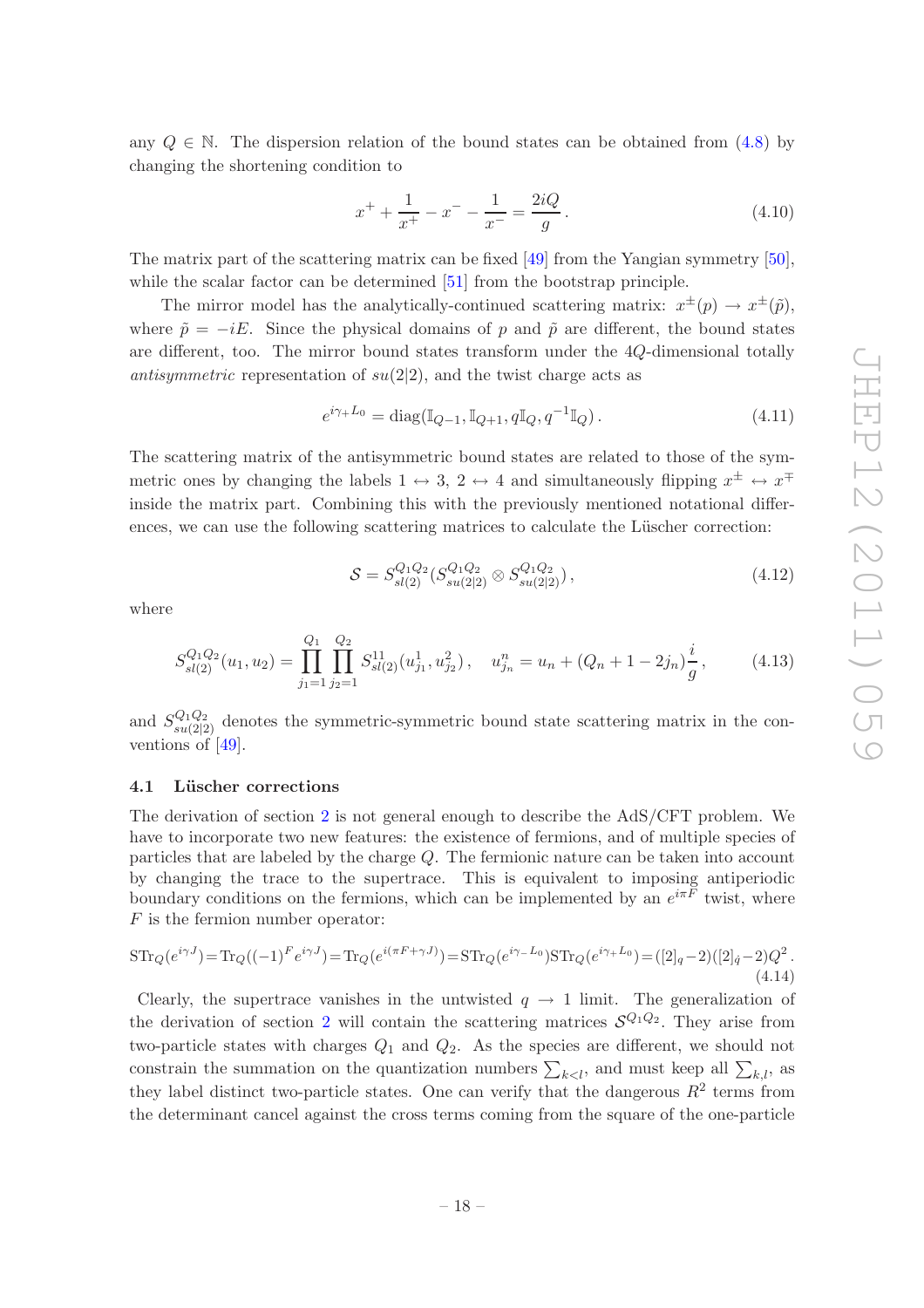contribution. Otherwise the derivation goes along the same lines as before. As a final result, we obtain the LO and NLO Lüscher correction as follows:

<span id="page-19-0"></span>
$$
E_0^{(1)} = -\sum_Q \mathrm{STr}_Q(e^{i\gamma J}) \int \frac{d\tilde{p}}{2\pi} e^{-\tilde{\epsilon}_Q(\tilde{p})L}, \qquad (4.15)
$$

$$
E_0^{(2,1)} = \frac{1}{2} \sum_{Q} \text{STr}_Q (e^{i\gamma J})^2 \int \frac{d\tilde{p}}{2\pi} e^{-2\tilde{\epsilon}_Q(\tilde{p})L}, \qquad (4.16)
$$

$$
E_0^{(2,2)} = \sum_{Q_1,Q_2=1}^{\infty} \int \frac{d\tilde{p}_1}{2\pi} e^{-L\tilde{\epsilon}_{Q_1}(\tilde{p}_1)} \int \frac{d\tilde{p}_2}{2\pi} e^{-L\tilde{\epsilon}_{Q_2}(\tilde{p}_2)} i \partial_{\tilde{p}_1} \text{STr}_{Q_1Q_2}(e^{i\gamma J} \log \mathcal{S}^{Q_1Q_2}(\tilde{p}_1, \tilde{p}_2)), \ (4.17)
$$

cf. eqs.  $(2.7), (2.10)$  $(2.7), (2.10)$  and  $(2.13), (2.14)$  $(2.13), (2.14)$ , respectively. Here and below it is understood that  $\tilde{p}_i = \tilde{p}_{Q_i}.$ 

In evaluating these expressions, we note that the mirror dispersion relation is defined via  $\tilde{p} = -iE$  and  $\tilde{\epsilon} = -ip$ . This dispersion relation can be then encoded into

<span id="page-19-3"></span>
$$
e^{\tilde{\epsilon}_Q(\tilde{p})} = \frac{x^-}{x^+}, \qquad \frac{2\tilde{p}}{g} = x^- - \frac{1}{x^-} - x^+ + \frac{1}{x^+}, \tag{4.18}
$$

where the shortening condition  $(4.10)$  is satisfied.

The leading Lüscher correction for the vacuum  $(4.15)$  receives contributions from each particle

<span id="page-19-1"></span>
$$
E_0^{(1)} = -([2]_q - 2)([2]_q - 2) \sum_Q Q^2 \int \frac{d\tilde{p}}{2\pi} e^{-\tilde{\epsilon}_Q(\tilde{p})L}.
$$
 (4.19)

The simple part of the NLO correction  $(4.16)$  is also straightforward to compute

<span id="page-19-2"></span>
$$
E_0^{(2,1)} = \frac{1}{2} ([2]_q - 2)^2 ([2]_q - 2)^2 \sum_Q Q^4 \int \frac{d\tilde{p}}{2\pi} e^{-2\tilde{\epsilon}_Q(\tilde{p})L}.
$$
 (4.20)

In order to calculate the  $E_0^{(2,2)}$  $0^{(2,2)}$ -part of the NLO correction, we need the supertrace of the logarithmic derivative of the mirror S-matrix [\(4.12\)](#page-18-2):

$$
\text{STr}\left(e^{i\gamma - L_0} \otimes e^{i\gamma + L_0} \log \mathcal{S}\right) \,. \tag{4.21}
$$

We now diagonalize the twist matrix and the scattering matrix on the same basis,

$$
e^{i\gamma_{-}L_{0}} \otimes e^{i\gamma_{+}L_{0}} = \dot{A} \otimes A = \text{diag}(\dot{A}_{1}, \dots, \dot{A}_{n}) \otimes \text{diag}(A_{1}, \dots, A_{n}),
$$
  

$$
S = \Lambda \otimes \Lambda = \text{diag}(\Lambda_{1}, \dots, \Lambda_{n}) \otimes \text{diag}(\Lambda_{1}, \dots, \Lambda_{n}),
$$
(4.22)

where  $\Lambda_i$  are the eigenvalues of  $S_{su(2|2)}^{Q_1Q_2}$ , and  $n = 16Q_1Q_2$ . Calculation similar to the one in the  $O(4)$  model gives

$$
\begin{split} \mathrm{STr}(e^{i\gamma J}\log\mathcal{S}) &= \mathrm{STr}\left(\dot{A}\otimes A(\log S_{sl(2)}^{Q_1Q_2}\mathbb{I}\otimes\mathbb{I} + \log S_{su(2|2)}^{Q_1Q_2}\otimes\mathbb{I} + \mathbb{I}\otimes\log S_{su(2|2)}^{Q_1Q_2})\right) \tag{4.23} \\ &= \mathrm{STr}(\dot{A})\,\mathrm{STr}(A)\log S_{sl(2)}^{Q_1Q_2} + \sum_i (-1)^{F_i} \left(\mathrm{STr}(A)\dot{A}_i + \mathrm{STr}(\dot{A})A_i\right)\log\Lambda_i \,. \end{split}
$$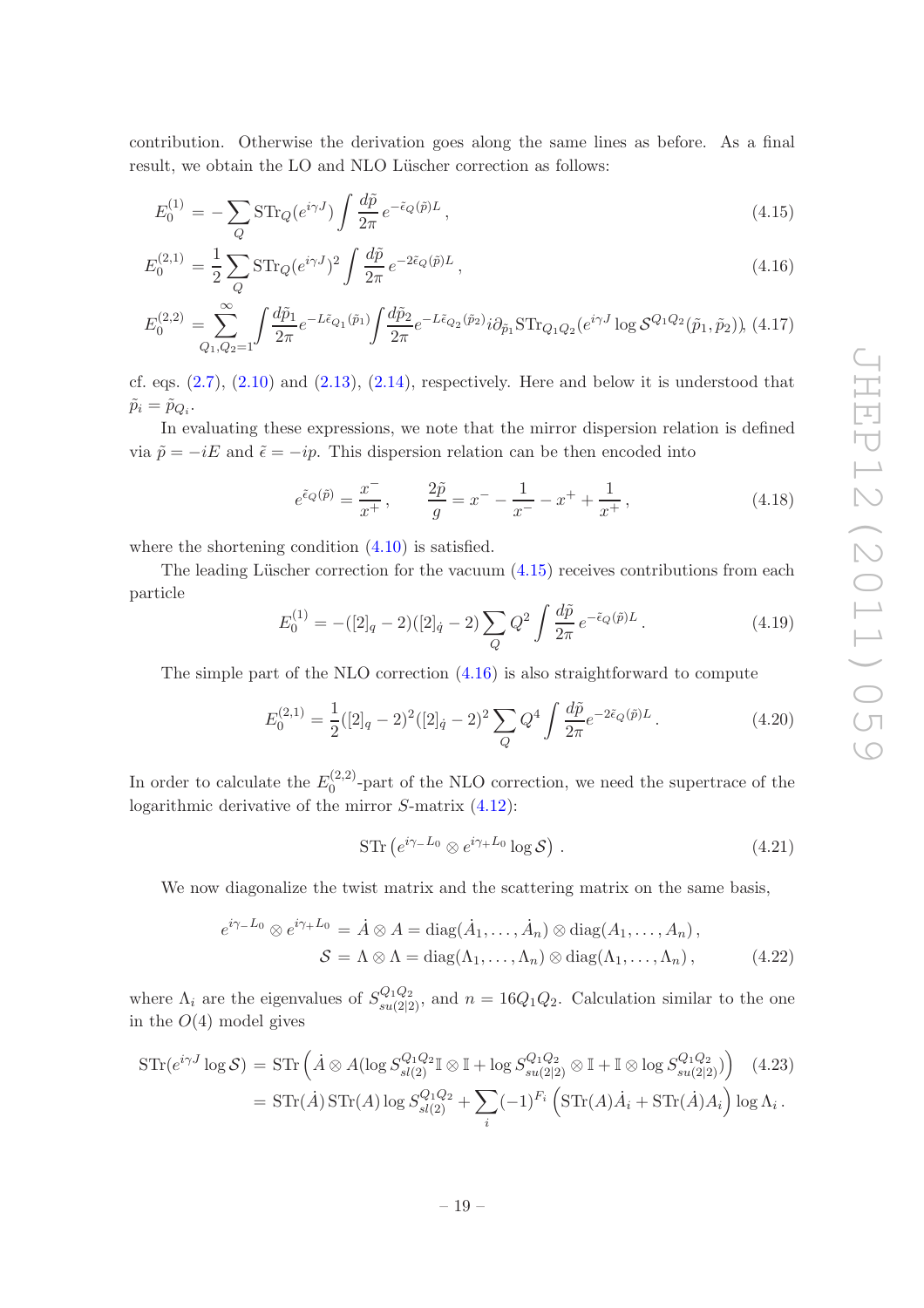Using the derivative of this expression, we can express the NLO Lüscher correction  $(4.17)$ in the following form:

<span id="page-20-2"></span>
$$
E_0^{(2,2)} = \sum_{Q_1,Q_2=1}^{\infty} Q_1 Q_2 \int \frac{d\tilde{p}_1}{2\pi} e^{-L\tilde{\epsilon}_{Q_1}(\tilde{p}_1)} \int \frac{d\tilde{p}_2}{2\pi} e^{-L\tilde{\epsilon}_{Q_2}(\tilde{p}_2)} i \partial_{\tilde{p}_1} \times
$$
  

$$
\left[ Q_1 Q_2 (2 - [2]_q)^2 (2 - [2]_q)^2 \log S_{sl(2)}^{Q_1 Q_2}(\tilde{p}_1, \tilde{p}_2) + \sum_i (-1)^{F_i} \left( \dot{A}_i (2 - [2]_q)^2 + A_i (2 - [2]_q)^2 \right) \log \Lambda_i^{Q_1 Q_2}(\tilde{p}_1, \tilde{p}_2) \right]
$$
(4.24)

## <span id="page-20-0"></span>4.1.1 NLO Lüscher correction: the case  $Q_1 = Q_2 = 1$

To warm up, let us evaluate the NLO Lüscher correction for the simplest  $Q_1 = Q_2 = 1$  case. We focus on the matrix part in  $(4.24)$ . Performing the calculation explicitly, we obtain

<span id="page-20-3"></span>
$$
(2 - [2]_{\dot{q}})^2 i \partial_{\tilde{p}_1} \left\{ ([3]_q - 1) \log a_1 + \log \left[ a_1 a_3^3 \left( (a_1 + 2a_2)(a_3 + 2a_4) - 4a_7 a_8 \right) \right] - 2 [2]_q \log (a_5 a_6 - a_{10} a_9) \right\} + (q \leftrightarrow \dot{q}), \tag{4.25}
$$

where we used  $(-1)^{F} = (1, 1, -1, -1)$ . Using the explicit expressions for the coefficients found in [\[48\]](#page-48-5), we observe the following identities

$$
a_5a_6 - a_{10}a_9 = a_1, \qquad (a_1 + 2a_2)(a_3 + 2a_4) - 4a_7a_8 = -a_1. \tag{4.26}
$$

Substituting these identities into [\(4.25\)](#page-20-3), we obtain a very simple expression for the matrix part of the NLO Lüscher correction for  $Q_1 = Q_2 = 1$  in terms of only  $a_1$ ,

<span id="page-20-5"></span>
$$
(2-[2]_q)^2(2-[2]_q)^2\left(\frac{[2]_q}{2-[2]_q}+\frac{[2]_q}{2-[2]_q}\right)\int\frac{d\tilde{p}_1}{2\pi}e^{-L\tilde{\epsilon}_1(\tilde{p}_1)}\int\frac{d\tilde{p}_2}{2\pi}e^{-L\tilde{\epsilon}_1(\tilde{p}_2)}i\partial_{\tilde{p}_1}\log a_1(\tilde{p}_1,\tilde{p}_2). \tag{4.27}
$$

## <span id="page-20-1"></span>4.1.2 NLO Lüscher correction: the general case  $(Q_1, Q_2)$

Although the above approach can also be used for the cases  $(Q_1, Q_2) = (1, 2), (2, 2)$  for which the explicit S-matrices are available [\[52](#page-48-9)], it is impractical for higher-dimensional cases. Clearly, a more powerful approach is needed to treat the general case. Observe from [\(4.24\)](#page-20-2) that the NLO Lüscher correction involves the quantity  $\sum_i (-1)^{F_i} A_i \log \Lambda_i^{Q_1 Q_2}$ , and a similar quantity with  $A_i$  replaced by  $\dot{A}_i$ . We exploit the fact that the  $su(2|2)$ part of the  $\gamma_+$  twist  $e^{i\gamma J} = \mathbb{I} \otimes e^{i\gamma+L_0}$  involves nontrivially only the  $su(2)_R$  factor in  $su(2)_L \otimes su(2)_R \subset su(2|2)$ , as is evident from [\(4.11\)](#page-18-3). Since  $su(2)_L \otimes su(2)_R$  is the symmetry of the scattering matrix, we can perform an expansion in the left  $(s_L)$  and right  $(s_R)$  spins:

<span id="page-20-4"></span>
$$
\sum_{i} (-1)^{F_i} A_i \log \Lambda_i^{Q_1, Q_2} = \sum_{(s_L, s_R)} \text{STr}[(\mathbb{I} \otimes e^{i\gamma + L_0}) \log S^{Q_1 Q_2}(s_L, s_R)]
$$

$$
= \sum_{(s_L, s_R)} (-1)^{2s_R} (2s_L + 1) [2s_R + 1]_q \log \det S^{Q_1 Q_2}(s_L, s_R), \quad (4.28)
$$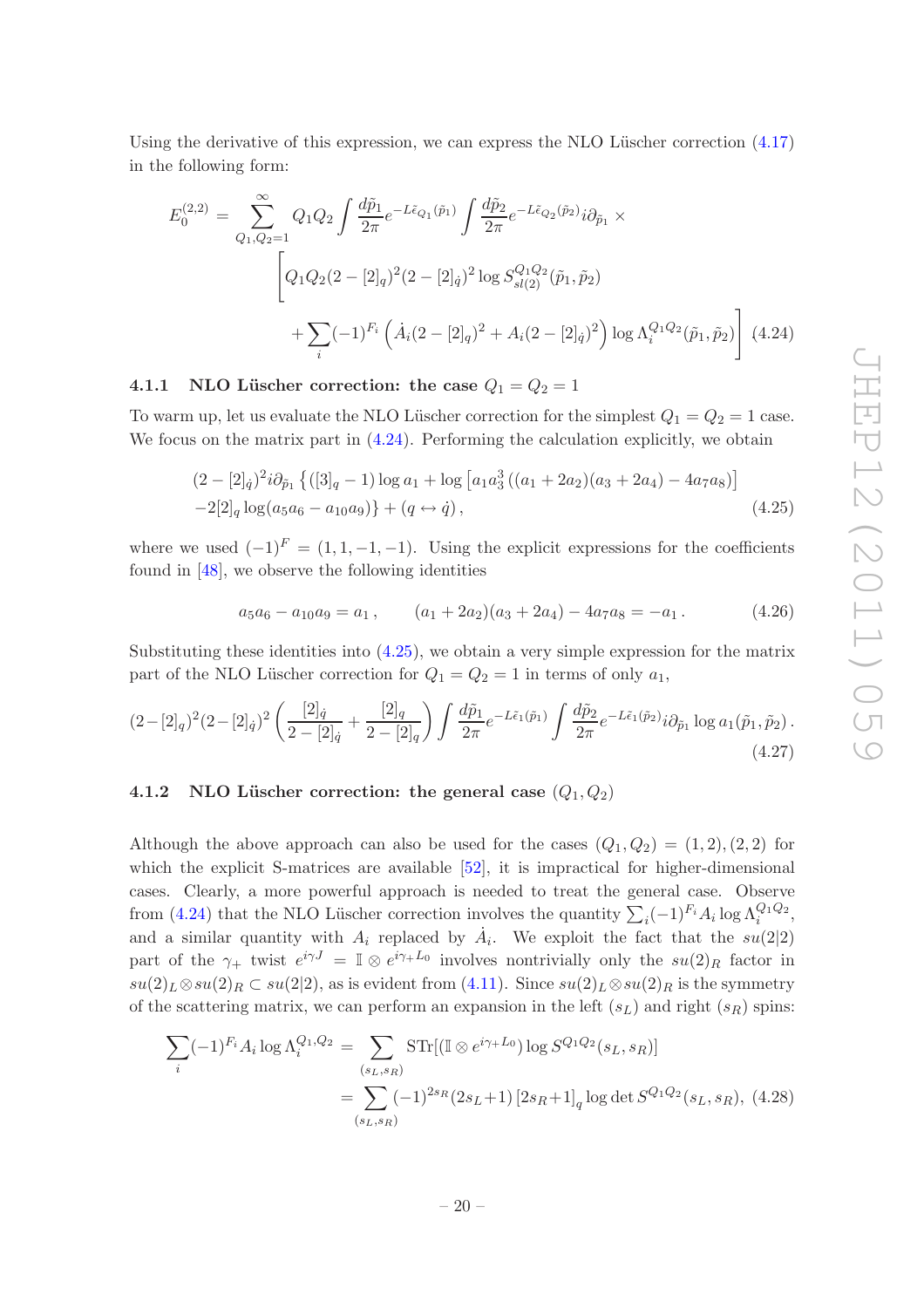where  $S^{Q_1Q_2}(s_L,s_R)$  is the 2-particle S-matrix in the sector with left and right  $su(2)$  spins  $s_L$  and  $s_R$ <sup>[5](#page-21-0)</sup> and we calculated the traces as  $\text{Tr}_{s_L}(\mathbb{I}) = 2s_L + 1$  and  $STr_{sR}(e^{i\gamma+L_0}) = (-1)^{2sR} [2s_R + 1]_q$ , respectively. The sum is over all the possible values of  $s_L$  and  $s_R$  for the given values of  $Q_1$  and  $Q_2$ .

The problem of computing the NLO Lüscher correction therefore reduces to the determination of det  $S^{Q_1Q_2}(s_L,s_R)$  for general values of  $Q_1$  and  $Q_2$ , and for all the possible corresponding values of  $s<sub>L</sub>$  and  $s<sub>R</sub>$ . This is a formidable technical challenge. It turns out that — remarkably — these determinants have simple compact expressions, which are constructed from a small number of elementary building blocks.

We propose that, with both particles in *symmetric* representations and  $Q_1$ ,  $Q_2 > 1$ , the determinants are given by the expressions in table [1.](#page-22-0) In order to save writing, we have introduced the following notation

<span id="page-21-2"></span>
$$
U_0 = \frac{x_1^- - x_2^+}{x_1^+ - x_2^-}, \quad U_1 = \sqrt{\frac{x_1^+}{x_1^-}}, \quad U_2 = \sqrt{\frac{x_2^-}{x_2^+}}, \quad U_3 = \frac{x_1^+ x_2^+ - 1}{x_1^- x_2^- - 1}, \quad S_Q = \frac{u_1 - u_2 - \frac{iQ}{g}}{u_1 - u_2 + \frac{iQ}{g}},\tag{4.29}
$$

where  $x_j^{\pm}$  are the parameters of the  $Q_j$  bound-state representation, and  $u_j \pm \frac{iQ_j}{g} = x_j^{\pm} + \frac{1}{x_j^{\pm}}$  $\frac{1}{x_j^{\pm}}$ . Note that there are only three possible values of the right-spin, namely  $s_R = 0, \frac{1}{2}$  $\frac{1}{2}$ , 1, as  $2s_R$ counts the number of fermions in the basis of the Hilbert space. If at least one of either  $Q_1$  or  $Q_2$  is 1, then the corresponding results are collected in table [2.](#page-22-1) A brief account of how these results were obtained is presented in appendix [A.](#page-39-1)

Substituting the results from tables [1](#page-22-0) and [2](#page-22-1) into  $(4.28)$ , and carefully simplifying the resulting expression, we obtain

<span id="page-21-1"></span>
$$
\sum_{i} (-1)^{F_i} A_i \log \Lambda_i^{Q_1 Q_2} = [3]_q (Q_1 Q_2 \log U_0 U_1 U_2 + \mathcal{K}^{Q_1 Q_2})
$$
\n
$$
-[2]_q ((4Q_1 Q_2 - Q_1 - Q_2) \log U_0 + 2Q_2 (2Q_1 - 1) \log U_1
$$
\n
$$
+ 2Q_1 (2Q_2 - 1) \log U_2 + (Q_2 - Q_1) \log U_3 + 4\mathcal{K}^{Q_1 Q_2}
$$
\n
$$
+[1]_q ((5Q_1 Q_2 - 2Q_1 - 2Q_2) \log U_0 + Q_2 (5Q_1 - 4) \log U_1
$$
\n
$$
+ Q_1 (5Q_2 - 4) \log U_2 + 2(Q_2 - Q_1) \log U_3 + 5\mathcal{K}^{Q_1 Q_2}),
$$
\n
$$
(4.30)
$$

where we have defined

<span id="page-21-3"></span>
$$
\mathcal{K}^{Q_1 Q_2} = \sum_{j=0}^{Q_1 - 1} (Q_2 - Q_1 + 2j + 1) \sum_{k=1}^{Q_1 - j - 1} \log S_{Q_2 - Q_1 + 2j + 2k}.
$$
 (4.31)

In deriving the result  $(4.30)$ , we have made use of the fact that  $\log S_Q$  is an antisymmetric function of Q (i.e.,  $\log S_{-Q} = -\log S_Q$ , up to an irrelevant additive constant), which in particular implies that  $\mathcal{K}^{Q_1 Q_2} = \mathcal{K}^{Q_2 Q_1}$ . We emphasize that  $(4.30)$  holds for any  $Q_1, Q_2 \in \mathbb{N}$ . An analogous result can be derived for  $\sum_i (-1)^{F_i} \dot{A}_i \log \Lambda_i^{Q_1 Q_2}$  by replacing  $q \to \dot{q}$  in [\(4.30\)](#page-21-1).

<span id="page-21-0"></span><sup>&</sup>lt;sup>5</sup>In other words, det  $S(s_L, s_R) = \prod_i \Lambda_i(s_L, s_R)$ , where  $\Lambda_i(s_L, s_R)$  are the eigenvalues of the 2-particle Smatrix corresponding to eigenstates which are also  $su(2)_L \otimes su(2)_R$  highest-weight states with given values of  $s<sub>L</sub>$  and  $s<sub>R</sub>$ . For further details, see appendix [A.](#page-39-1) As usual, the spins  $s<sub>L</sub>$ ,  $s<sub>R</sub>$  are non-negative integers or half-odd integers.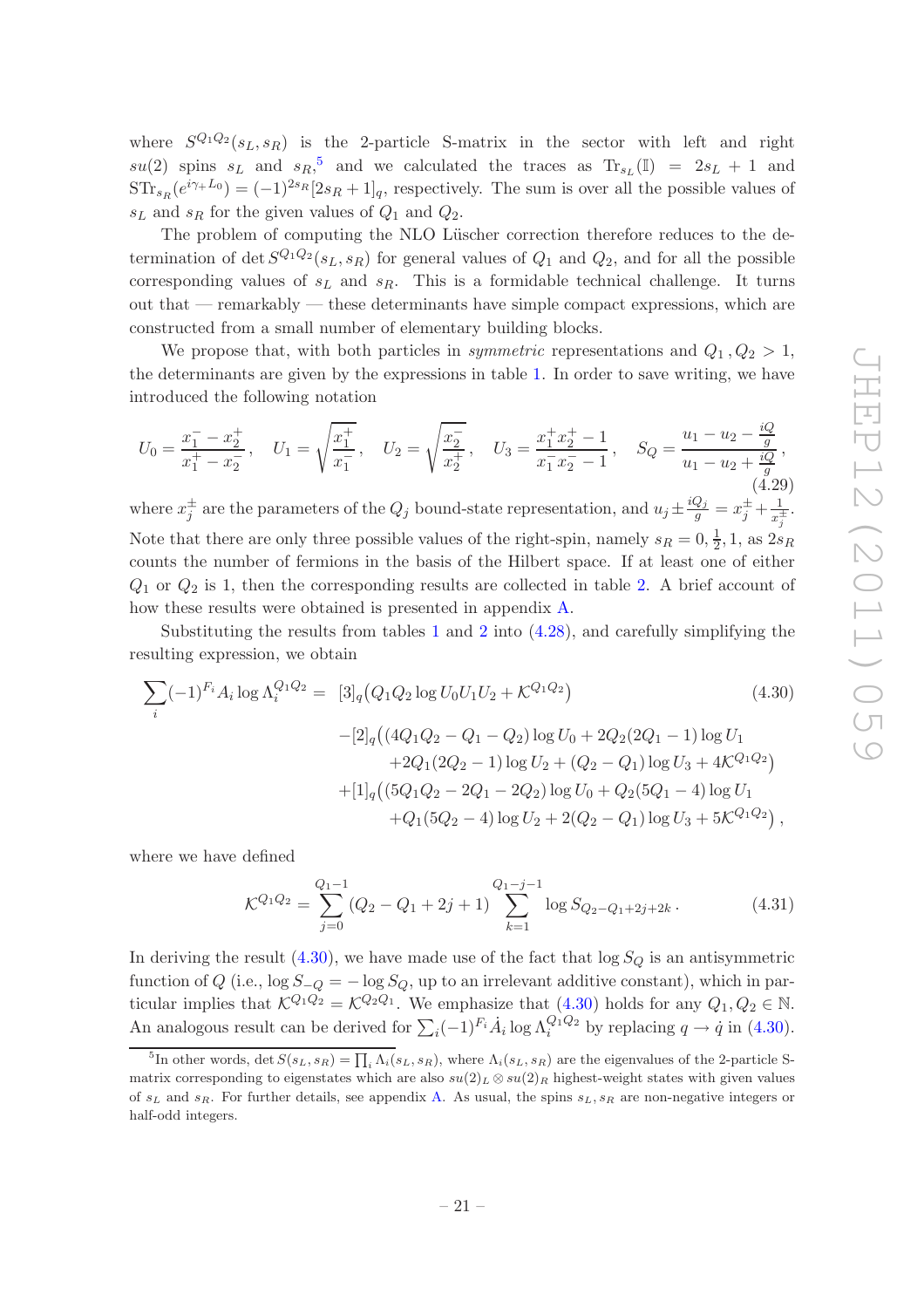| $S_{R}$                                         | det $S^{Q_1 Q_2}(s_L, s_R)$                                                                                                                                                                                                                                                                                                                                                                                                                                                                                              | $s_L$                                                                                                                                                                                           |
|-------------------------------------------------|--------------------------------------------------------------------------------------------------------------------------------------------------------------------------------------------------------------------------------------------------------------------------------------------------------------------------------------------------------------------------------------------------------------------------------------------------------------------------------------------------------------------------|-------------------------------------------------------------------------------------------------------------------------------------------------------------------------------------------------|
| 1                                               | $U_0U_1U_2S_{2s_L+2}S_{2s_L+4}\ldots S_{Q_1+Q_2-2}$                                                                                                                                                                                                                                                                                                                                                                                                                                                                      | $\frac{1}{2} Q_{12} , \frac{1}{2}( Q_{12} +2), \ldots, \frac{1}{2}(Q_1+Q_2-2)$                                                                                                                  |
| $\frac{1}{2}$<br>$\frac{1}{2}$<br>$\frac{1}{2}$ | $U_0U_1U_2$<br>$(U_0U_1U_2)^4 S_{2s_L+1}^2 S_{2s_L+3}^4 \dots S_{Q_1+Q_2-2}^4$<br>$(U_0U_1U_2)^2\left(\frac{U_2U_3}{U_1}\right)^{\delta_{21}}S^2_{ Q_{12} +2}S^2_{ Q_{12} +4}\dots S^2_{Q_1+Q_2-2}\left \frac{1}{2}( Q_{12} -1)\geq 0\right $                                                                                                                                                                                                                                                                            | $\frac{1}{2}(Q_1+Q_2-1)$<br>$\frac{1}{2}( Q_{12} +1), \ldots, \frac{1}{2}(Q_1+Q_2-3)$                                                                                                           |
| $\Omega$<br>$\boldsymbol{0}$                    | $0 \left( U_0 U_1 U_2 \right)^3 S_{2s}$<br>0 $(U_0U_1U_2)^5S_{2s_L}S_{2s_L+2}^4$<br>$\left( U_0 U_1 U_2 \right)^5 S_{2s_L} S_{2s_L+2}^4 S_{2s_L+4}^5 \dots S_{Q_1+Q_2-2}^5$<br>$ (U_0U_1U_2)^4 \left(\frac{U_2U_3}{U_1}\right)^{\delta_{21}} S_{ Q_{12} +2}^3 S_{ Q_{12} +4}^4 \dots S_{Q_1+Q_2-2}^4 \left \frac{1}{2} Q_{12}  \neq 0\right $<br>0 $U_0U_1U_2\left(\frac{U_2U_3}{U_1}\right)^{\delta_{21}}S_{ Q_{12} +2}S_{ Q_{12} +4}\ldots S_{Q_1+Q_2-2}$<br>0 $(U_0U_1U_2)^3 S_2^2 S_4^3 S_6^3 \dots S_{Q_1+Q_2-2}^3$ | $\frac{1}{2}(Q_1+Q_2)$<br>$\frac{1}{2}(Q_1+Q_2-2)$<br>$\frac{1}{2}(Q_1+Q_2-4)$<br>$\frac{1}{2}( Q_{12} +2), \ldots, \frac{1}{2}(Q_1+Q_2-6)$<br>$\frac{1}{2}( Q_{12} -2) \geq 0$<br>$0 = Q_{12}$ |
|                                                 |                                                                                                                                                                                                                                                                                                                                                                                                                                                                                                                          |                                                                                                                                                                                                 |

**Table 1.** The values of  $\det S^{Q_1 Q_2}(s_L, s_R)$  for  $Q_1, Q_2 > 1$  and for all possible  $s_R$  and  $s_L$ , where  $\delta_{21} = \frac{Q_{21}}{|Q_{21}|} = \pm 1$ , and  $Q_{ij} = Q_i - Q_j$ . See [\(4.29\)](#page-21-2) for further notations.

<span id="page-22-0"></span>

| $S_{R}$                                                                | det $S^{Q_1 Q_2}(s_L, s_R)$                                                                                                                                                                             | $s_L$                                                                                                                        |
|------------------------------------------------------------------------|---------------------------------------------------------------------------------------------------------------------------------------------------------------------------------------------------------|------------------------------------------------------------------------------------------------------------------------------|
| 1                                                                      | $U_0U_1U_2$                                                                                                                                                                                             | $\frac{1}{2}(Q_1+Q_2-2)$                                                                                                     |
| $\frac{1}{2}$<br>$\frac{1}{2}$                                         | $U_0U_1U_2$<br>$\left( U_{0}U_{1}U_{2}\right) ^{2}\left( \frac{U_{2}U_{3}}{U_{1}}\right) ^{\delta _{21}}$                                                                                               | $\frac{1}{2}(Q_1+Q_2-1)$<br>$\frac{1}{2}( Q_{12} -1) \geq 0$                                                                 |
| $\overline{0}$<br>$\boldsymbol{0}$<br>$\overline{0}$<br>$\overline{0}$ | $\begin{array}{l} \left(U_{0}U_{1}U_{2}\right)^{2}\left(\frac{U_{2}U_{3}}{U_{1}}\right)^{\delta_{21}} \\ U_{0}U_{1}U_{2}\left(\frac{U_{2}U_{3}}{U_{1}}\right)^{\delta_{21}} \end{array}$<br>$U_0U_1U_2$ | $\frac{1}{2}(Q_1+Q_2)$<br>$\frac{1}{2} Q_{12}  \neq 0$<br>$\frac{1}{2}( Q_{12} -2) \geq 0$<br>$0 = Q_{12}$ $(Q_1 = Q_2 = 1)$ |

<span id="page-22-1"></span>**Table 2**. The values of det  $S^{Q_1Q_2}(s_L, s_R)$  for all possible  $s_R$  and  $s_L$  if either  $Q_1$  or  $Q_2$  is 1.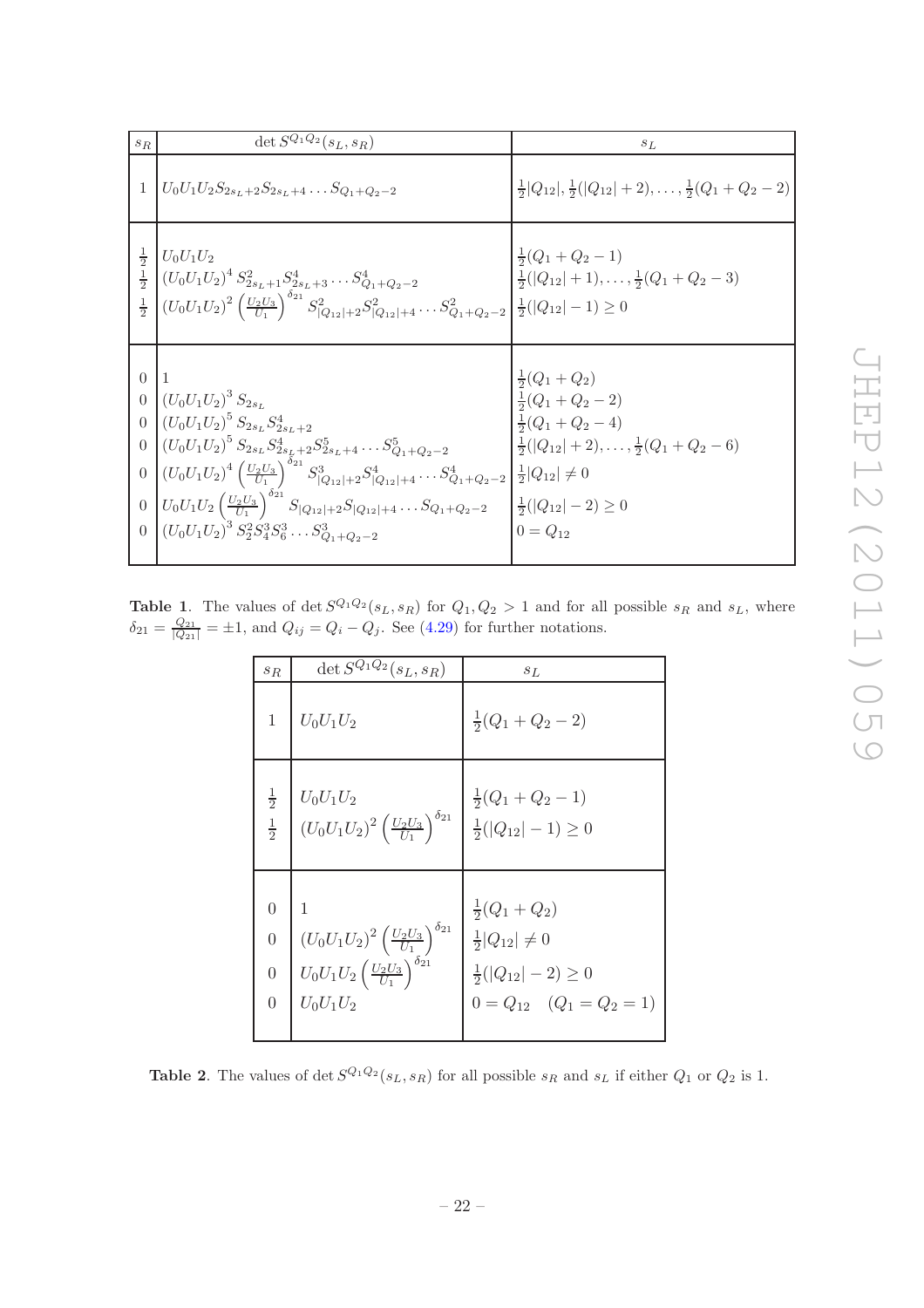Thus, in order to calculate the Lüscher correction, we have to plug  $(4.30)$  into the formula  $(4.24)$ :

<span id="page-23-1"></span>
$$
E_0^{(2,2)} = \sum_{Q_1, Q_2=1}^{\infty} Q_1 Q_2 \int_{-\infty}^{\infty} \frac{d\tilde{p}_1}{2\pi} e^{-L\tilde{\epsilon}_{Q_1}(\tilde{p}_1)} \int_{-\infty}^{\infty} \frac{d\tilde{p}_2}{2\pi} e^{-L\tilde{\epsilon}_{Q_2}(\tilde{p}_2)} \times i \partial_{\tilde{p}_1} \Biggl\{ (2 - [2]_q)^2 \Biggl[ [3]_q (Q_1 Q_2 \log U_0 U_1 U_2 + \mathcal{K}^{Q_1 Q_2}) \Biggr\} - [2]_q \Biggl( (4Q_1 Q_2 - Q_1 - Q_2) \log U_0 + 2Q_2 (2Q_1 - 1) \log U_1 \Biggr) + 2Q_1 (2Q_2 - 1) \log U_2 + (Q_2 - Q_1) \log U_3 + 4\mathcal{K}^{Q_1 Q_2} \Biggr) + [1]_q \Biggl( (5Q_1 Q_2 - 2Q_1 - 2Q_2) \log U_0 + Q_2 (5Q_1 - 4) \log U_1 \Biggr) + Q_1 (5Q_2 - 4) \log U_2 + 2(Q_2 - Q_1) \log U_3 + 5\mathcal{K}^{Q_1 Q_2} \Biggr) \Biggr] + (q \leftrightarrow \dot{q})
$$
  
+ 
$$
+ Q_1 Q_2 (2 - [2]_q)^2 (2 - [2]_q)^2 \log S_{sl(2)}^{Q_1 Q_2}(\tilde{p}_1, \tilde{p}_2) \Biggr\} . \tag{4.32}
$$

<span id="page-23-0"></span>We shall compare this result to the TBA output in section [4.4.4.](#page-31-0)

#### 4.2 Twisted TBA equations

In [\[11](#page-46-12)[–13,](#page-46-13) [19,](#page-46-7) [20](#page-46-8)], the authors derived the TBA equations for the AdS/CFT model with the most general chemical potentials. Hence, the TBA equations for the  $\gamma$ -deformed theories correspond to some special cases. However, since we must determine precisely the charges/chemical potentials of the various excitations in terms of the deformation parameters, we now briefly sketch the derivation.

In order to derive the TBA equations, we have to recall the various types of excitations (both massive and magnonic) and their scattering matrices; and we must calculate their twist charges. We label the fundamental massive particle as  $Q = 1$ , corresponding to the  $(33)$  label of the fundamental representation. The *S*-matrix of this kind of particles is in fact given by  $(4.7)$  and they can form bound states for any  $Q$  with string-like complex roots defined like in [\(4.13\)](#page-18-4). We label such a massive composite particle by Q and the scattering matrix of such particles is [\(4.13\)](#page-18-4). Since the twist charge acts trivially in the  $(3, 4)$  subspace, the massive particles are not charged:  $\mu_Q = 0$ .

We now focus on the magnonic excitations. They encode the color  $su(2|2)$  structure of the scattering, and come in independent left and right copies. We first consider the right part. We label a magnon, which introduces label 2 in the sea of massive 3-particles, by y. It scatters trivially on itself, but nontrivially on the massive particles

$$
S_{1y}(u,y) = \frac{x^-(u) - y}{x^+(u) - y} \sqrt{\frac{x^+(u)}{x^-(u)}}, \qquad S_{Qy}(u,y) = \prod_{j=1}^Q S_{1y}(u_j, y). \tag{4.33}
$$

The twist charge of the y particles is  $\mu_y = -i\gamma_+$ .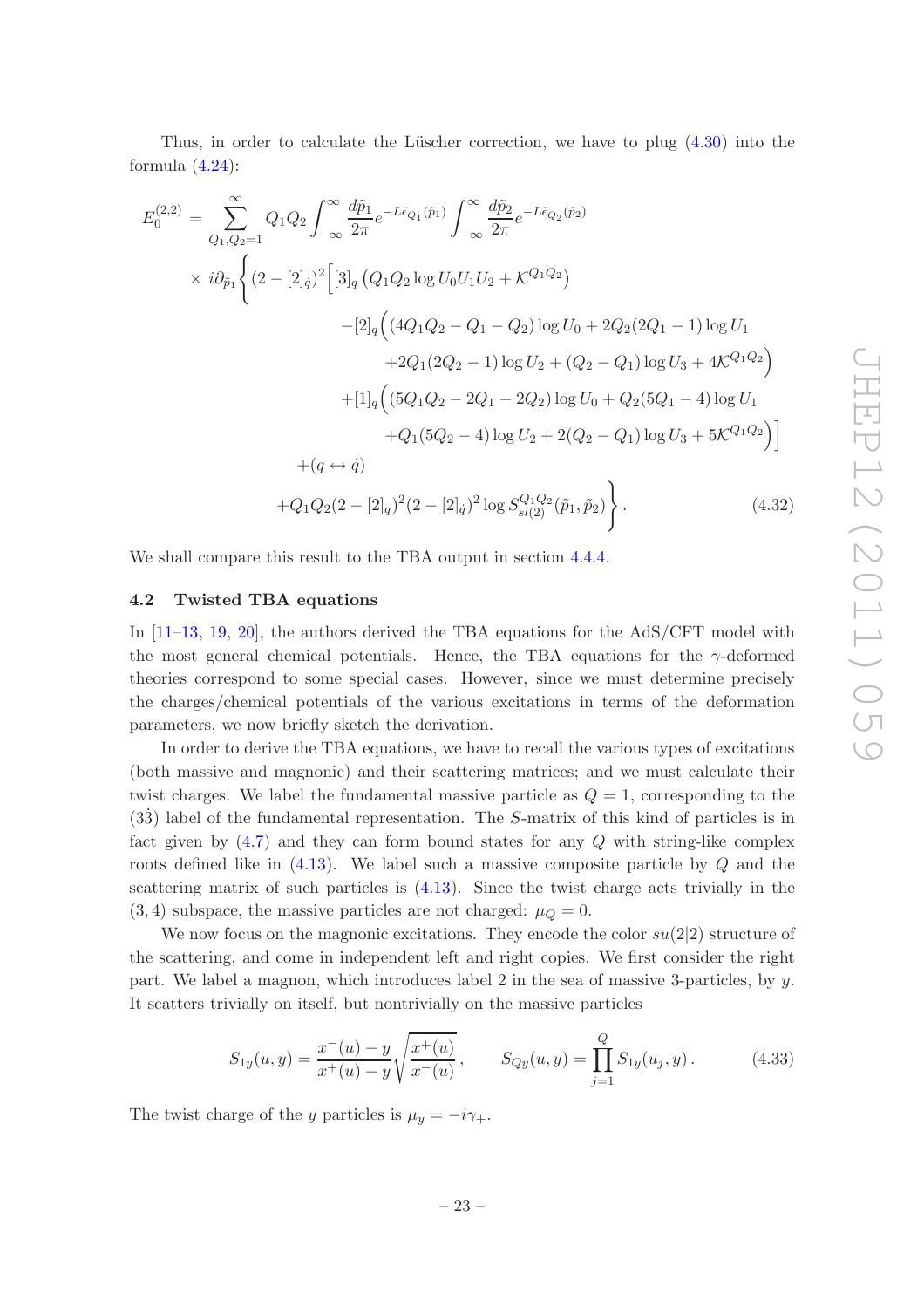We can also introduce the label 1 in the sea of 2-particles. These particles are labeled by  $w$ . They scatter nontrivially only on the  $y$  particles and on themselves:

$$
S_{yw}(y, w) = S_{-1}(v(y) - w), \qquad S_{ww}(w, w') = S_2(w - w'), \qquad (4.34)
$$

where  $v(y) = y + y^{-1}$ , and  $S_n(u)$  is defined as in [\(4.29\)](#page-21-2), namely

<span id="page-24-1"></span>
$$
S_n(u) = \frac{u - \frac{in}{g}}{u + \frac{in}{g}}.
$$
\n
$$
(4.35)
$$

The twist charge of these particles is  $\mu_w = 2i\gamma_+$ .

As the scattering matrix  $S_{yw}(y, w)$  has a difference form in the variable  $v(y) = y + y^{-1}$ , we might use the parameter  $v$  instead of  $y$ . The inverse of the relation, however, is not unique. Defining  $y=(v) = \frac{1}{2}(v - i\sqrt{4-v^2})$  with the branch cuts running from  $\pm \infty$  to  $\pm 2$ , we can describe any y with  $\Im m(y) < 0$  for  $v \in [-2, 2]$ . Clearly  $y_{+}(v) = y_{-}(v)^{-1}$ describes the other  $\Im m(y) > 0$  case; and in the scattering matrices  $S_{1y}$  which depend on  $y$ , and not on  $v$ , we have to specify which root is taken. As a consequence, we have two types of y particles  $y|\delta$  with  $\delta = \pm$ ; and the scattering matrices split as  $S_{1y}(u, y) \rightarrow S_{1y|\delta}(u, v) := S_{1y}(u, y_\delta(v))$ . Clearly, the  $y|\delta$  magnons scatter on the momentum bound states as  $S_{Qy|\delta}(u, v) = \prod_j S_{1y|\delta}(u_j, v)$ .

Let us now focus on the magnonic bound states. Detailed investigation showed [\[53\]](#page-48-10) that v and w particles can form bound states for any positive integer  $M$ . It consist of  $2M$ v-particles  $v_{\pm(M+2-2j)} = v \pm (M+2-2j)\frac{i}{g}$  $\frac{i}{g}$  for  $j = 1, \ldots, M$  with  $y_j = (y_{-j}^{-1})^*$ , and M w-particles with synchronized parameters  $w_j = v + (M + 1 - 2j)\frac{i}{g}$  $\frac{i}{g}$  for  $j = 1, \ldots, M$ . The scattering matrix of the  $v/M$  particle with all other particles is simply the product of the scatterings of each of its individual constituents

$$
S_{v|M i}(v,q) = \prod_{j=1}^{M+1} S_{y|-i}(v_{M+2-2j},q) \prod_{j}^{M} S_{wi}(w_j,q) \prod_{j=1}^{M-1} S_{y|+i}(v_{M-2j},q).
$$
 (4.36)

The twist charge of the bound state simply sums up to  $\mu_{\nu|M} = 2M(-i\gamma_+) + M2i\gamma_+ = 0$ .

The w-type particles can form bound states among themselves: an N-string of w-particles can be formed as  $w_j = w + (N + 1 - 2j)\frac{j}{g}$  $\frac{i}{g}$ . The scattering of the *N*-string with any other particle is

$$
S_{w|N}i(w,q) = \prod_{j=1}^{N} S_{w}i(w_j,q), \qquad (4.37)
$$

while the twist charge is  $\mu_{w|N} = 2Ni\gamma_+$ .

We summarize the various scattering matrices and chemical potentials in table [3.](#page-25-1)

Once we know the chemical potentials, we can calculate the kernels

$$
K_{jj'}(u, u') = \frac{1}{2\pi i} \partial_u \log S_{jj'}(u, u'), \qquad (4.38)
$$

and write the TBA equations one by one. To ensure positive particle densities, we have to invert the equations for v|M and for y|−. The equation for the massive nodes then read as

<span id="page-24-0"></span>
$$
\epsilon_{Q_2} = L\tilde{\epsilon}_{Q_2} - \log(1 + e^{-\epsilon_{Q_1}}) \star K_{Q_1 Q_2} + \sum_{\alpha = \pm} \log(1 + e^{-\epsilon_{v|M}^{\alpha}}) \star K_{v|M Q_2} - \delta \log(1 + e^{-\epsilon_{v|\delta}^{\alpha}}) \star K_{y|\delta Q_2}.
$$
\n(4.39)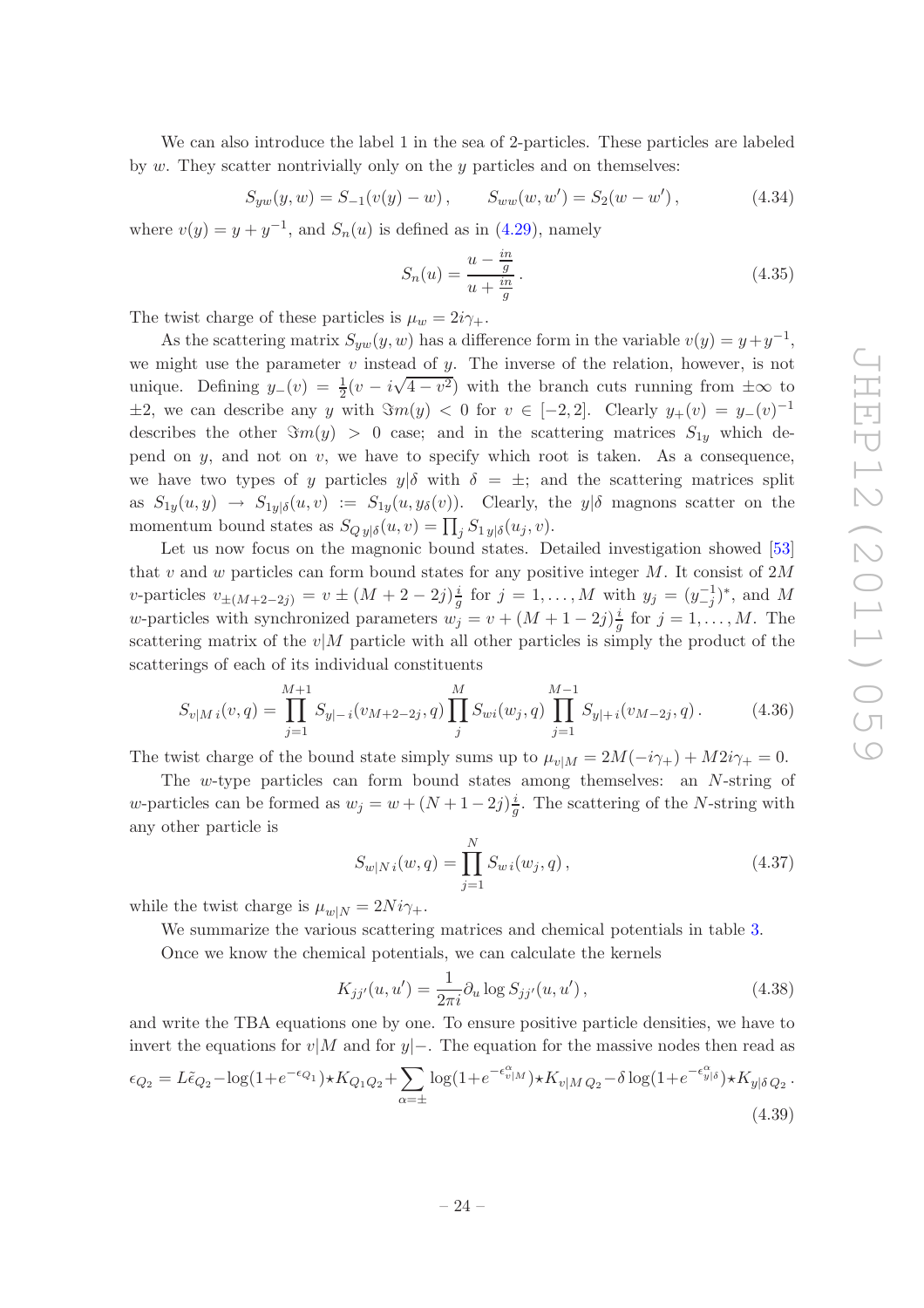|              | $\mathcal{Q}_2$           | $v M_2$                              | $w N_2$                         | $y \delta_2$                       | $\mu$         |
|--------------|---------------------------|--------------------------------------|---------------------------------|------------------------------------|---------------|
| $Q_1$        | $S_{Q_1Q_2}$              | $S_{Q_1\,v M_2}$                     |                                 | $S_{Q_1 y \delta_2}$               |               |
| $v M_1$      | $S_{v M_1 Q_2}$           | $S_{v M_1}$ $\sqrt{\frac{M_2}{M_2}}$ |                                 | $S_{v M_1 y \underline{\delta_2}}$ |               |
| $w N_1$      |                           |                                      | $S_{w N_1 w N_2}$               | $S_{w N_1y \delta_2}$              | $2N_1i\gamma$ |
| $y \delta_1$ | $S_{y\vert \delta_1 Q_2}$ | $S_{y\mid\delta_1\mid v\mid_{M_2}}$  | $S_{y\mid \delta_1 w \mid N_2}$ |                                    | $-i\gamma$    |

<span id="page-25-1"></span>Table 3. Scattering matrices of the various particles and their chemical potentials for any of the two  $su(2|2)$  wings.

Note that for particles of type  $v/M$  and  $y/\delta$ , we must include contributions of the two  $su(2|2)$  copies, which we denote by  $\alpha = \pm$ . The remaining equations are valid for the two  $su(2|2)$  factors separately, so we omit the  $\alpha$  index:

<span id="page-25-4"></span>
$$
\epsilon_{v|M} = -\log(1 + e^{-\epsilon_{Q_2}}) \star K_{Q_2 v|M} + \log(1 + e^{-\epsilon_{v|M'}}) \star K_{v|M'v|M} - \delta \log(1 + e^{-\epsilon_{y|\delta}}) \star K_{y|\delta v|M},
$$
  
\n
$$
\epsilon_{w|N} = -\mu_{w|N} - \log(1 + e^{-\epsilon_{w|N'}}) \star K_{w|N'w|N} - \delta \log(1 + e^{-\epsilon_{y|\delta}}) \star K_{y|\delta w|N},
$$
  
\n
$$
\epsilon_{y|\delta} = i\pi - \mu_{y|\delta} - \log(1 + e^{-\epsilon_{Q_2}}) \star K_{Q_2 y|\delta} + \log(1 + e^{-\epsilon_{v|M}}) \star K_{v|My|\delta} - \log(1 + e^{-\epsilon_{w|N}}) \star K_{w|Ny|\delta}.
$$
\n(4.40)

Once these equations are solved, the ground-state energy can be obtained as

$$
E_0(L) = -\sum_{Q_2=1}^{\infty} \int \frac{du}{2\pi} \partial_u \tilde{p}_{Q_2} \log(1 + e^{-\epsilon_{Q_2}}). \tag{4.41}
$$

In [\[19](#page-46-7), [20](#page-46-8)] the authors analyzed the TBA equations with generic chemical potentials, and formulated the requirement under which the Y-system remains unchanged. Our chemical potentials, which correspond to  $\gamma$ -deformations, satisfy their requirement.

#### <span id="page-25-0"></span>4.3 Universal TBA equations and Y-system

The TBA equations can usually be brought into a local form. As already remarked, this means that the pseudo-energies can be drawn on a two-dimensional lattice, such that only neighboring sites couple to each other with the universal kernel

<span id="page-25-3"></span>
$$
s I_{MN} = \delta_{MN} - (K+1)_{MN}^{-1}, \qquad s(u) = \frac{g}{4 \cosh \frac{g \pi u}{2}}, \qquad (4.42)
$$

where  $I_{MN} = \delta_{M+1,N} + \delta_{M-1,N}$  and  $(K+1)_{MN}^{-1} \star (K_{NL} + \delta_{NL}) = \delta_{ML}$ . To simplify the notation, we introduce the following Y-functions<sup>[6](#page-25-2)</sup>

$$
Y_Q = e^{-\epsilon_Q}, \t Y_{v|M} = e^{\epsilon_{v|M}}, \t Y_{w|N} = e^{\epsilon_{w|N}}, \t Y_{\delta} = -e^{\epsilon_{y|\delta}}.
$$
 (4.43)

Clearly, we have two copies for the magnonic Y-functions:  $Y^{\alpha}_{v|M}$ ,  $Y^{\alpha}_{w|N}$ ,  $Y^{\alpha}_{\delta}$  where  $\alpha = \pm$ refers to the two  $su(2|2)$  copies. Acting with the operator  $(4.42)$  on the TBA equa-tions [\(4.39\)](#page-24-0), [\(4.40\)](#page-25-4), and using kernel identities such as  $(K + 1)^{-1}_{MN} \star K_N = s \delta_{M,1}$  as well as the special properties of the chemical potentials  $\mu_{w|N-1} - 2\mu_{w|N} + \mu_{w|N+1} = 0$ 

<span id="page-25-2"></span><sup>&</sup>lt;sup>6</sup>To compare with [\[13](#page-46-13), [14](#page-46-3)], we note that  $Y_{w|N} = Y_{N|w}^{AF}$ ,  $Y_{v|M} = Y_{M|vw}^{AF}$  and  $K_{vx}^{Q_1Q_2} = K_{vwx}^{Q_1Q_2 AF}$ . Also,  $K_n(u) = \frac{1}{2\pi i} \frac{d}{du} \log S_n(u)$ , where  $S_n(u)$  is defined in [\(4.35\)](#page-24-1); its Fourier transform is  $\tilde{K}_n = \text{sign}(n)t^{|n|}$ ,  $t=e^{-\frac{|\omega|}{g}}.$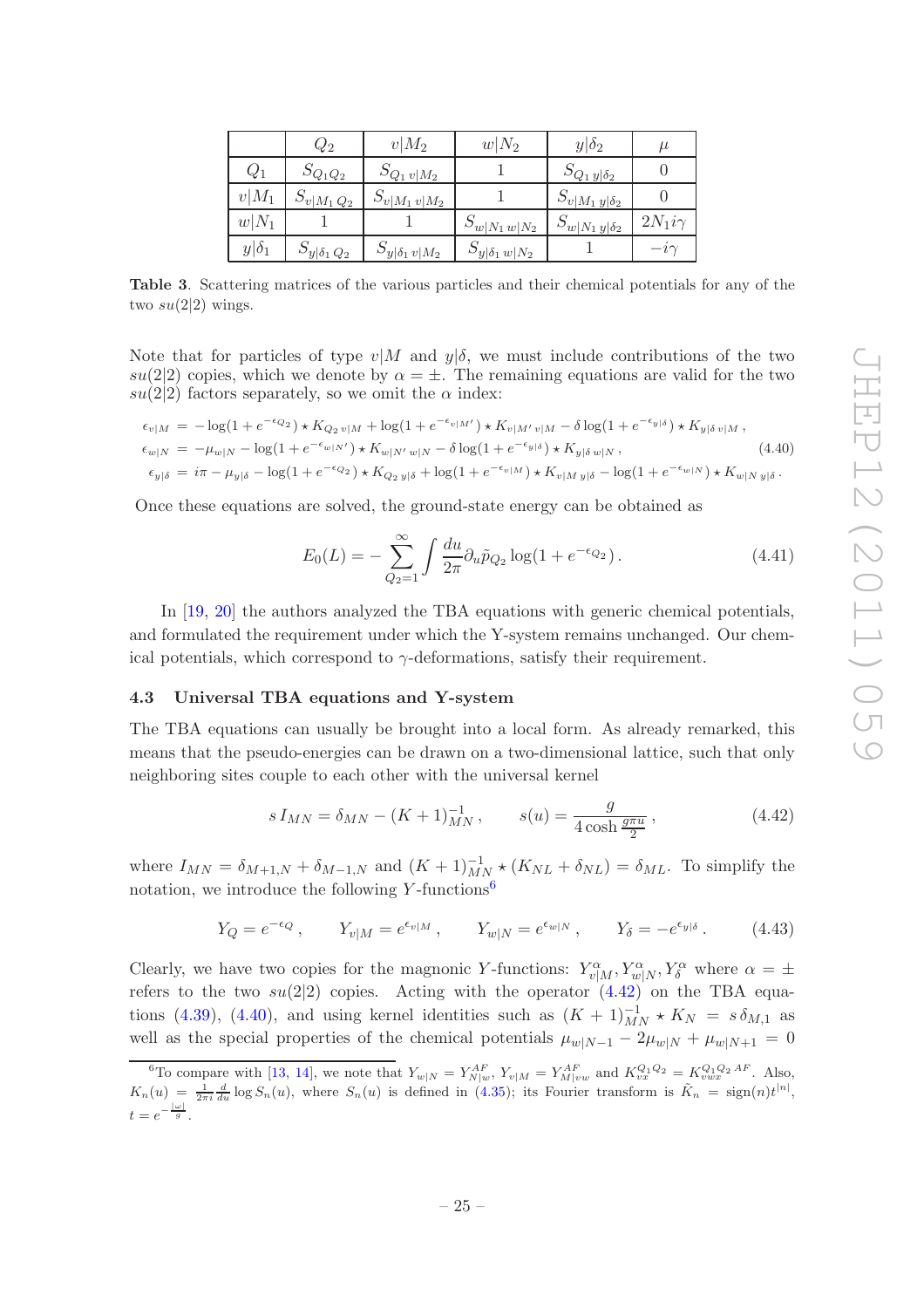and  $\mu_{w|1} = -2\mu_y$ , we arrive at their simplified form [\[14\]](#page-46-3). For later purposes, we write the simplified equations for  $v/M$  and  $w/N$  magnons, and a useful combination (hybrid) of the un-simplified equations for  $Q$  and  $y$  particles [\[16](#page-46-5)]

<span id="page-26-1"></span>
$$
\log Y_{Q_2} = -L\tilde{\epsilon}_{Q_2} + \log(1 + Y_{Q_1}) \star \left( K_{sl(2)}^{Q_1 Q_2} + 2s \star K_{vx}^{Q_1 - 1, Q_2} \right)
$$
  
+ 
$$
\sum_{\alpha = \pm} \left[ \log \left( 1 + Y_{v|1}^{\alpha} \right) \star s \hat{\star} K_{yQ_2} + \log(1 + Y_{v|Q_2 - 1}^{\alpha}) \star s - \log \frac{1 - Y_{-}^{\alpha}}{1 - Y_{+}^{\alpha}} \hat{\star} s \star K_{vx}^{1Q_2} + \frac{1}{2} \log \frac{1 - \frac{1}{Y_{-}^{\alpha}}}{1 - \frac{1}{Y_{+}^{\alpha}}} \hat{\star} K_{Q_2} + \frac{1}{2} \log(1 - \frac{1}{Y_{-}^{\alpha}})(1 - \frac{1}{Y_{+}^{\alpha}}) \hat{\star} K_{yQ_2} \right], \tag{4.44}
$$

$$
\log Y_{-}^{\alpha} Y_{+}^{\alpha} = -\log(1 + Y_{Q_2}) \star K_{Q_2} + 2\log(1 + Y_{Q_2}) \star K_{xv}^{Q_2 1} \star s + 2\log \frac{1 + Y_{v|1}^{\alpha}}{1 + Y_{w|1}^{\alpha}} \star s, (4.45)
$$

$$
\log \frac{Y_{+}^{\alpha}}{Y_{-}^{\alpha}} = \log(1 + Y_{Q_2}) \star K_{Q_2y} , \qquad (4.46)
$$

$$
\log Y_{v|M}^{\alpha} = -\log(1 + Y_{M+1}) \star s + I_{MN} \log(1 + Y_{v|N}^{\alpha}) \star s + \delta_{M1} \log \frac{1 - Y_{-}^{\alpha}}{1 - Y_{+}^{\alpha}} \hat{\star} s, \qquad (4.47)
$$

$$
\log Y_{w|M}^{\alpha} = I_{MN} \log(1 + Y_{w|N}^{\alpha}) \star s + \delta_{M1} \log \frac{1 - \frac{1}{Y_{-}^{\alpha}}}{1 - \frac{1}{Y_{+}^{\alpha}}} \hat{\star} s, \qquad (4.48)
$$

where in the convolution  $\hat{\star}$  we integrate over the interval  $[-2, 2]$  only. To conform with part of the literature, we have renamed some kernels  $K_{vx}^{MQ} = K_{v|MQ}$ ,  $K_{xv}^{QM} = K_{Qv|M}$ ,  $K_{yQ} = K_{y|-Q} + K_{y|+Q}, K_{Qy} = K_{Qy|-} - K_{Qy|+}$ . The ground-state energy is given by summing the contributions of the massive nodes only:

<span id="page-26-2"></span>
$$
E_0(L) = -\sum_{Q=1}^{\infty} \int \frac{du}{2\pi} \partial_u \tilde{p}_Q \log(1 + Y_Q).
$$
 (4.49)

Evidently, as in the case of the  $O(4)$  model, the chemical potentials and so the twists completely disappear from the simplified equations: They show up only in the asymptotics of the  $Y_{w|N}$  functions, as  $\lim_{N\to\infty} \log Y_{w|N} = -\mu_{w|N}$ . It follows that the Y-system relations are not modified by the twists, as was supposed in  $[37]$ . Equations  $(4.48)$ – $(4.49)$  together with the asymptotic prescription give the complete solution for the finite-size energy of the twisted  $AdS/CFT$  model for any coupling q. We now check this solution against LO and NLO Lüscher corrections.

#### <span id="page-26-0"></span>4.4 Asymptotic expansion

We now expand the simplified TBA equations to leading and next-to-leading order. We expand any Y -functions as

$$
Y = \mathcal{Y}(1 + y + \dots). \tag{4.50}
$$

We solve iteratively these equations similarly to the  $O(4)$  case: At leading order, all the massive nodes  $Y_Q$  are exponentially small, which splits the Y-system into two independent subsystems which have constant asymptotic solutions. These constant values then determine the LO exponentially small expressions for  $\mathcal{Y}_Q$ . At NLO, we obtain linear integral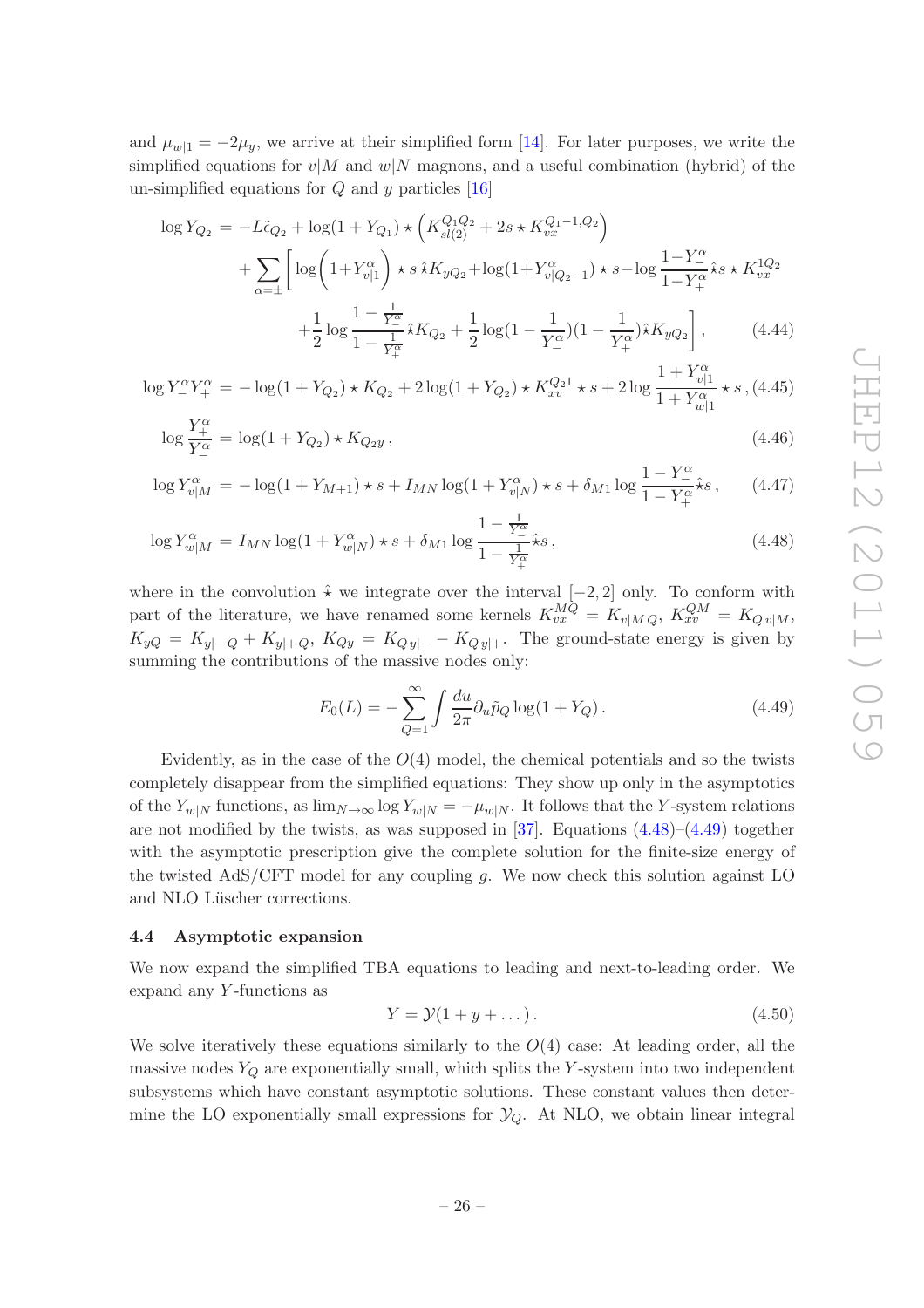equations for the y corrections of the two subsystems, whose initial values are provided by the asymptotic  $\mathcal{Y}_Q$  functions. The solution of the linearized equations determine the NLO correction for the massive nodes  $y_Q$ , which provides the NLO energy correction.

## <span id="page-27-0"></span>4.4.1 Leading-order expansion

At LO, the massive  $\mathcal{Y}_Q$  functions are exponentially small, and we can neglect the convolutions involving all  $log(1 + Y_Q)$ . The magnonic  $\mathcal{Y}^{\alpha}_{\pm}$ ,  $\mathcal{Y}^{\alpha}_{v|M}$ ,  $\mathcal{Y}^{\alpha}_{w|N}$  functions are constants. From [\(4.46\)](#page-26-1), we see that  $\mathcal{Y}^{\alpha}_{+} = \mathcal{Y}^{\alpha}_{-}$ . It then follows from [\(4.47\)](#page-26-1) and [\(4.48\)](#page-26-1) that the equations for  $\mathcal{Y}_{v|M}^{\alpha}$  and  $\mathcal{Y}_{w|N}^{\alpha}$  are the same as those for one of the wings of the  $O(4)$  model [\(3.27\)](#page-14-1). From the asymptotic behavior, we see that the solution for  $v|M$  is the same as in the undeformed model, while the solution for  $w/N$  is that of the deformed model:

<span id="page-27-4"></span>
$$
\mathcal{Y}_{v|M}^{\alpha} = M(M+2), \qquad \mathcal{Y}_{w|N}^{+} = [N]_q[N+2]_q, \qquad \mathcal{Y}_{w|N}^{-} = [N]_q[N+2]_q. \tag{4.51}
$$

Since  $1 \star s = \frac{1}{2}$  $\frac{1}{2}$ , the equations [\(4.45\)](#page-26-1) for  $\mathcal{Y}_{\pm}^{\alpha}$  can be solved as

<span id="page-27-2"></span>
$$
\mathcal{Y}_+^{\alpha} = \mathcal{Y}_-^{\alpha} = \sqrt{\frac{1 + \mathcal{Y}_{v|1}^{\alpha}}{1 + \mathcal{Y}_{w|1}^{\alpha}} = \frac{2}{[2]_{\alpha}}},
$$
\n(4.52)

where we have further streamlined the notation by defining

$$
[n]_+ = [n]_q, \qquad [n]_- = [n]_q. \tag{4.53}
$$

The sign in  $(4.52)$  can be fixed by the last equation in  $(4.40)$ , and is consistent with the vanishing of the ground-state energy [\(4.56\)](#page-27-3) in the undeformed  $(q, \dot{q} \rightarrow 1)$  limit. We now use that  $1\hat{*}K_{yQ} = 1$  (see (6.12) in [\[13](#page-46-13)]) to write

$$
\log \mathcal{Y}_Q = -L \,\tilde{\epsilon}_Q + \frac{1}{2} \sum_{\alpha = \pm} \left[ \log \left( 1 + \mathcal{Y}_{v|1}^{\alpha} \right) + \log \left( 1 + \mathcal{Y}_{v|Q-1}^{\alpha} \right) + \log \left( 1 - \frac{1}{\mathcal{Y}_-^{\alpha}} \right) \left( 1 - \frac{1}{\mathcal{Y}_+^{\alpha}} \right) \right].
$$
\n(4.54)

Using the asymptotic solution  $(4.51)$ ,  $(4.52)$ , we obtain the leading-order result for  $Y_Q$ 

<span id="page-27-5"></span>
$$
\mathcal{Y}_Q = (2 - [2]_q)(2 - [2]_q)Q^2 e^{-L\tilde{\epsilon}_Q(\tilde{p})}.
$$
\n(4.55)

Substituting back into the energy formula [\(4.49\)](#page-26-2), the LO correction reads as

<span id="page-27-3"></span>
$$
E_0(L) \simeq E_0^{(1)}(L) = -\sum_{Q=1}^{\infty} \int \frac{d\tilde{p}}{2\pi} \mathcal{Y}_Q = -(2 - [2]_q)(2 - [2]_{\dot{q}}) \sum_{Q=1}^{\infty} Q^2 \int \frac{d\tilde{p}}{2\pi} e^{-L\tilde{\epsilon}_Q(\tilde{p})}, \quad (4.56)
$$

<span id="page-27-1"></span>which agrees with the result  $(4.19)$  that we obtained from the Lüscher calculation.

## 4.4.2 NLO expansion

Expanding the energy formula [\(4.49\)](#page-26-2) to NLO, we obtain

$$
E_0(L) = -\sum_{Q=1}^{\infty} \int \frac{d\tilde{p}}{2\pi} \log(1 + Y_Q) \simeq -\sum_{Q=1}^{\infty} \int \frac{d\tilde{p}}{2\pi} \mathcal{Y}_Q(1 + y_Q) + \sum_{Q=1}^{\infty} \int \frac{d\tilde{p}}{2\pi} \frac{1}{2} \mathcal{Y}_Q^2.
$$
 (4.57)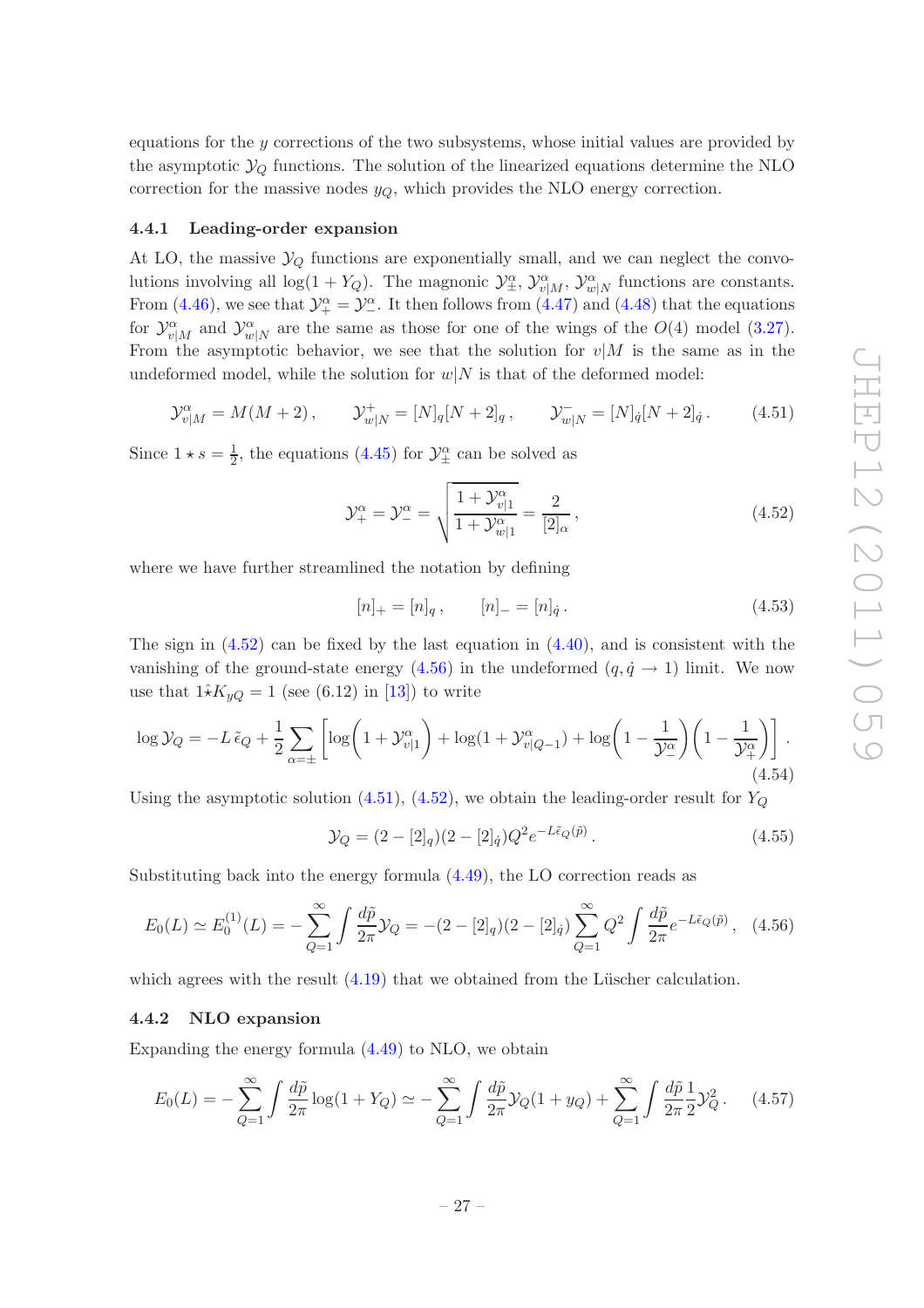The quadratic term nicely reproduces our previous result  $(4.20)$  for  $E_0^{(2,1)}$  $\int_0^{(2,1)}$ , since using again [\(4.55\)](#page-27-5) gives

<span id="page-28-3"></span>
$$
E_0^{(2,1)}(L) = \sum_{Q=1}^{\infty} \int \frac{d\tilde{p}}{2\pi} \frac{1}{2} \mathcal{Y}_Q^2 = \frac{1}{2} (2 - [2]_q)^2 (2 - [2]_q)^2 \sum_{Q=1}^{\infty} Q^4 \int \frac{d\tilde{p}}{2\pi} e^{-2L\tilde{\epsilon}_Q(\tilde{p})}.
$$
 (4.58)

In order to evaluate

<span id="page-28-2"></span>
$$
E_0^{(2,2)}(L) = -\sum_{Q=1}^{\infty} \int \frac{d\tilde{p}}{2\pi} y_Q y_Q , \qquad (4.59)
$$

we must first calculate  $y<sub>O</sub>$ . This will be given by the solution of the following linearized set of TBA equations:<sup>[7](#page-28-0)</sup>

<span id="page-28-1"></span>
$$
y_{Q_2} = \mathcal{Y}_{Q_1} \star \left( K_{sl(2)}^{Q_1 Q_2} + 2s \star K_{vx}^{Q_1 - 1, Q_2} \right) + \sum_{\alpha = \pm} \left[ A_{v|1}^{\alpha} y_{v|1}^{\alpha} \star s \hat{\star} K_{yQ_2} + A_{v|Q_2 - 1}^{\alpha} y_{v|Q_2 - 1}^{\alpha} \star s \right]
$$

$$
-\frac{y_-^{\alpha} - y_+^{\alpha}}{1 - \frac{1}{\mathcal{V}_+^{\alpha}}} \hat{\star} s \star K_{vx}^{1Q_2} + \frac{y_-^{\alpha} - y_+^{\alpha}}{2(\mathcal{Y}_+^{\alpha} - 1)} \hat{\star} K_{Q_2} + \frac{y_-^{\alpha} + y_+^{\alpha}}{2(\mathcal{Y}_+^{\alpha} - 1)} \hat{\star} K_{yQ_2} \bigg], \quad (4.60)
$$

$$
y_+^{\alpha} + y_-^{\alpha} = 2 \left( A_{v|1}^{\alpha} y_{v|1}^{\alpha} - A_{w|1}^{\alpha} y_{w|1}^{\alpha} \right) \star s - \mathcal{Y}_{Q_2} \star K_{Q_2} + 2 \mathcal{Y}_{Q_2} \star K_{xv}^{Q_2 1} \star s, \tag{4.61}
$$
  

$$
y_+^{\alpha} - y_-^{\alpha} = \mathcal{Y}_{Q_2} \star K_{Q_2 y} , \tag{4.62}
$$

$$
y_{v|M}^{\alpha} = \left(A_{v|M-1}^{\alpha} y_{v|M-1}^{\alpha} + A_{v|M+1}^{\alpha} y_{v|M+1}^{\alpha}\right) \star s - \mathcal{Y}_{M+1} \star s + \delta_{M1} \frac{y_{-}^{\alpha} - y_{+}^{\alpha}}{1 - \frac{1}{\mathcal{Y}_{+}^{\alpha}}} \hat{\star} s\,,\tag{4.63}
$$

$$
y_{w|N}^{\alpha} = \left(A_{w|N-1}^{\alpha} y_{w|N-1}^{\alpha} + A_{w|N+1}^{\alpha} y_{w|N+1}^{\alpha}\right) \star s + \delta_{N1} \frac{y_{+}^{\alpha} - y_{-}^{\alpha}}{1 - \mathcal{Y}_{+}^{\alpha}} \hat{\star} s\,,\tag{4.64}
$$

where

$$
A^{\alpha}_{v|M} = \frac{\mathcal{Y}^{\alpha}_{v|M}}{1 + \mathcal{Y}^{\alpha}_{v|M}} = \frac{M(M+2)}{(M+1)^2}, \qquad A^{\alpha}_{w|N} = \frac{\mathcal{Y}^{\alpha}_{w|N}}{1 + \mathcal{Y}^{\alpha}_{w|N}} = \frac{[N]_{\alpha}[N+2]_{\alpha}}{[N+1]_{\alpha}^2}.
$$
 (4.65)

We start with the equation [\(4.64\)](#page-28-1) for  $y^{\alpha}_{w|N}$ . The difference between  $\alpha = +$  and  $\alpha =$ is only in the asymptotics [\(4.51\)](#page-27-4), [\(4.52\)](#page-27-2). Since one equation can be obtained from the other by interchanging  $q \leftrightarrow \dot{q}$ , we do not write out explicitly the  $\alpha$  index. Replacing  $y_+ - y_$ in  $(4.64)$  with the contributions from the massive nodes  $(4.62)$ , and using the explicit form of the asymptotic solution, we obtain an equation similar to the one for the  $O(4)$  case:

$$
y_{w|N} = \left(\frac{[N-1][N+1]}{[N]^2}y_{w|N-1} + \frac{[N+1][N+3]}{[N+2]^2}y_{w|N+1}\right) \star s + \delta_{N1}c_1 \star s, \qquad (4.66)
$$

where

$$
c_1 = \frac{[2]}{[2]-2} \mathcal{Y}_Q \star \hat{K}_{Qy}, \qquad \hat{K}_{Qy}(u,v) = K_{Qy}(u,v) \left(\Theta(v+2) - \Theta(v-2)\right), \qquad (4.67)
$$

and  $\Theta(v)$  is the standard unit step function. We solve the difference equation in Fourier space. We use that  $\tilde{s} = (2 \cosh \frac{\omega}{g})^{-1} = (t + t^{-1})^{-1}$  where  $t \equiv e^{-\frac{|\omega|}{g}}$ . The solution which

<span id="page-28-0"></span><sup>&</sup>lt;sup>7</sup>We note that in [\[17](#page-46-14)] there is an erroneous term in eq.  $(2.7):$   $-Y_Q^0 * s$  should be instead  $-Y_Q^0 * K_Q$ , as in [\(4.61\)](#page-28-1).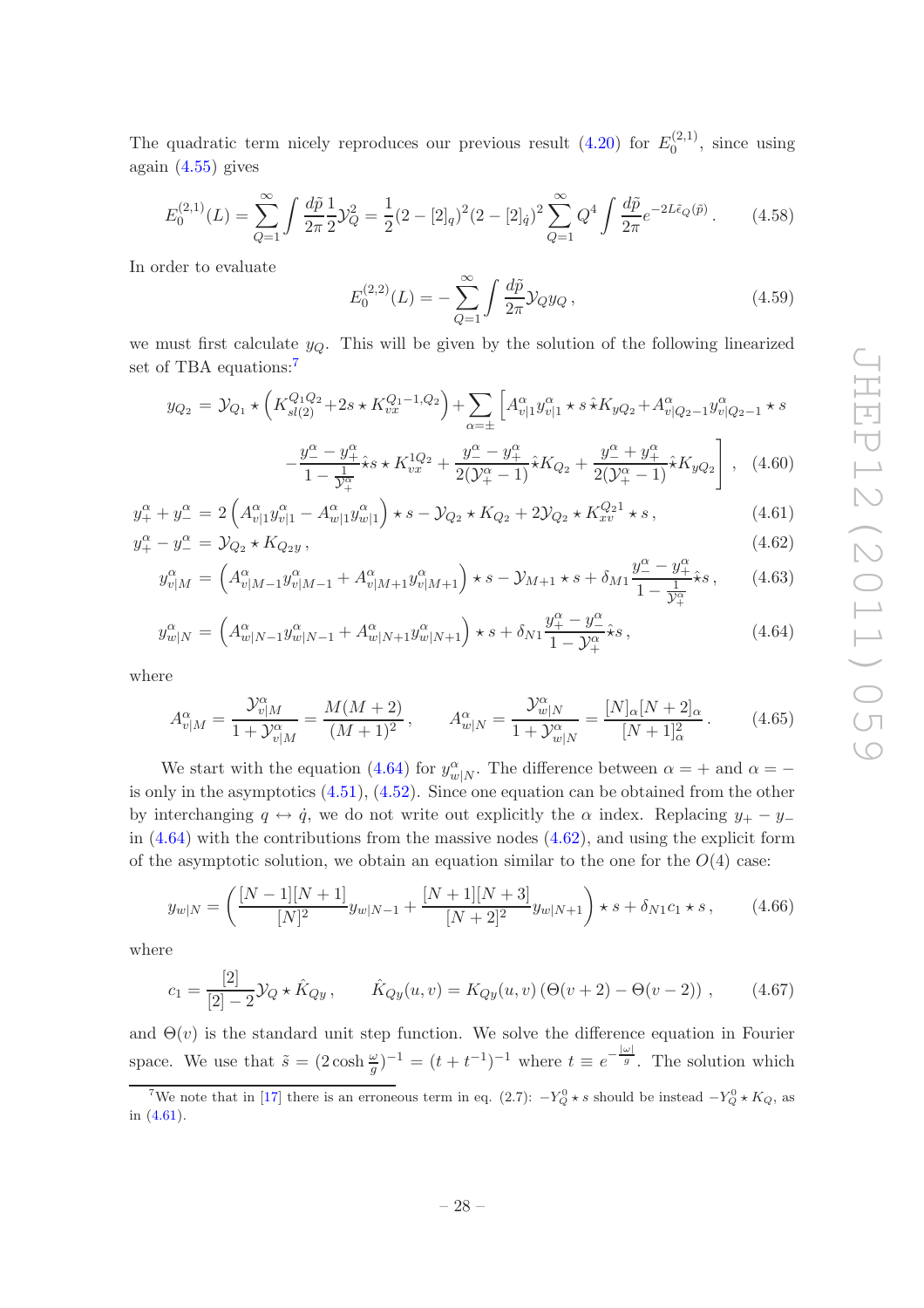decreases for large N (to respect the asymptotics of  $Y_{w|N}$ ) and is compatible with the  $\delta_{N,1}$ term is

$$
\tilde{y}_{w|N} = \frac{\tilde{c}_1 t}{[2]} \left( \frac{[N+1]}{[N]} t^{N-1} - \frac{[N+1]}{[N+2]} t^{N+1} \right) . \tag{4.68}
$$

We now analyze the equation [\(4.63\)](#page-28-1) for  $y_{v|M}^{\alpha}$ . This difference equation is not the same as for the undeformed  $O(4)$  model, as it has inhomogeneous terms,

$$
y_{v|M} = \left(\frac{(M-1)(M+1)}{M^2}y_{v|M-1} + \frac{(M+1)(M+3)}{(M+2)^2}y_{v|M+1}\right) \star s - y_{M+1} \star s + \delta_{M1}c_2 \star s,
$$
\n(4.69)

where

$$
c_2 = \frac{2}{[2] - 2} \mathcal{Y}_Q \star \hat{K}_{Qy} \,. \tag{4.70}
$$

Taking the Fourier transform, we obtain the difference equation

$$
(t+t^{-1})\tilde{y}_{v|M} = \frac{(M-1)(M+1)}{M^2}\tilde{y}_{v|M-1} + \frac{(M+1)(M+3)}{(M+2)^2}\tilde{y}_{v|M+1} - \tilde{\mathcal{Y}}_{M+1} + \delta_{M1}\tilde{c}_2.
$$
 (4.71)

The general solution with two arbitrary parameters  $A_1$  and  $A_2$  reads as

<span id="page-29-2"></span>
$$
\tilde{y}_{v|M} = \left(\frac{M+1}{M}t^{M-1} - \frac{M+1}{M+2}t^{M+1}\right)\left(A_1 - \sum_{k=1}^M \frac{\tilde{y}_{k+1}t^{-k-2}\left(t^{-2}k - k - 2\right)}{\left(t^{-2} - 1\right)^3\left(k + 1\right)}\right) + \left(\frac{M+1}{M}t^{1-M} - \frac{M+1}{M+2}t^{-1-M}\right)\left(A_2 - \sum_{k=1}^M \frac{\tilde{y}_{k+1}t^{k-2}\left(t^{-2}\left(k + 2\right) - k\right)}{\left(t^{-2} - 1\right)^3\left(k + 1\right)}\right). \tag{4.72}
$$

The parameters can be fixed from  $\lim_{M\to\infty} \tilde{y}_{v|M} = 0$  and from the  $M = 1$  term as

$$
A_1 = t^2 \left( \frac{t^{-1}}{2} \tilde{c}_2 - A_2 \right) , \qquad A_2 = \sum_{k=1}^{\infty} \frac{\tilde{\mathcal{Y}}_{k+1} t^{k-2} \left( t^{-2} (k+2) - k \right)}{\left( t^{-2} - 1 \right)^3 (k+1)} . \tag{4.73}
$$

The NLO hybrid equation for  $y_{Q_2}$  is [\(4.60\)](#page-28-1); we plug into it the equations [\(4.61\)](#page-28-1) and [\(4.62\)](#page-28-1), and obtain

<span id="page-29-1"></span>
$$
y_{Q_2} = \mathcal{Y}_{Q_1} \star \left( K_{sl(2)}^{Q_1 Q_2} + 2s \star K_{vx}^{Q_1 - 1, Q_2} \right) + \sum_{\alpha = 1,2} \left[ \frac{A_{v|1}^{\alpha}}{1 - \frac{1}{\mathcal{Y}_{\gamma}^{\alpha}}} y_{v|1}^{\alpha} \star s \star K_{yQ_2} - \frac{A_{w|1}^{\alpha}}{\mathcal{Y}_{\gamma}^{\alpha} - 1} y_{w|1}^{\alpha} \star s \star K_{yQ_2} \right]
$$
  
+ 
$$
\frac{\mathcal{Y}_{Q_1} \star K_{xv}^{Q_1 1}}{\mathcal{Y}_{\gamma}^{\alpha} - 1} \star s \star K_{yQ_2} + \frac{\mathcal{Y}_{Q_1} \star K_{Q_1 y}}{1 - \frac{1}{\mathcal{Y}_{\gamma}^{\alpha}}} \hat{\star} s \star K_{vx}^{1Q_2} - \frac{\mathcal{Y}_{Q_1} \star K_{Q_1 y}}{2(\mathcal{Y}_{\gamma}^{\alpha} - 1)} \hat{\star} K_{Q_2} - \frac{\mathcal{Y}_{Q_1} \star K_{Q_1}}{2(\mathcal{Y}_{\gamma}^{\alpha} - 1)} \hat{\star} K_{yQ_2}
$$
  
+ 
$$
A_{v|Q_2 - 1}^{\alpha} y_{v|Q_2 - 1}^{\alpha} \star s \right].
$$
 (4.74)

Since  $y_{v|1}$  and  $y_{w|1}$  can be expressed in terms of  $\mathcal{Y}_Q$ , we see that the solution for  $y_{Q_2}$  has the general form

<span id="page-29-0"></span>
$$
y_{Q_2} = \mathcal{Y}_{Q_1} \star K_{sl(2)}^{Q_1 Q_2} + \mathcal{Y}_{Q_1} \star \mathcal{M}^{Q_1 Q_2}.
$$
 (4.75)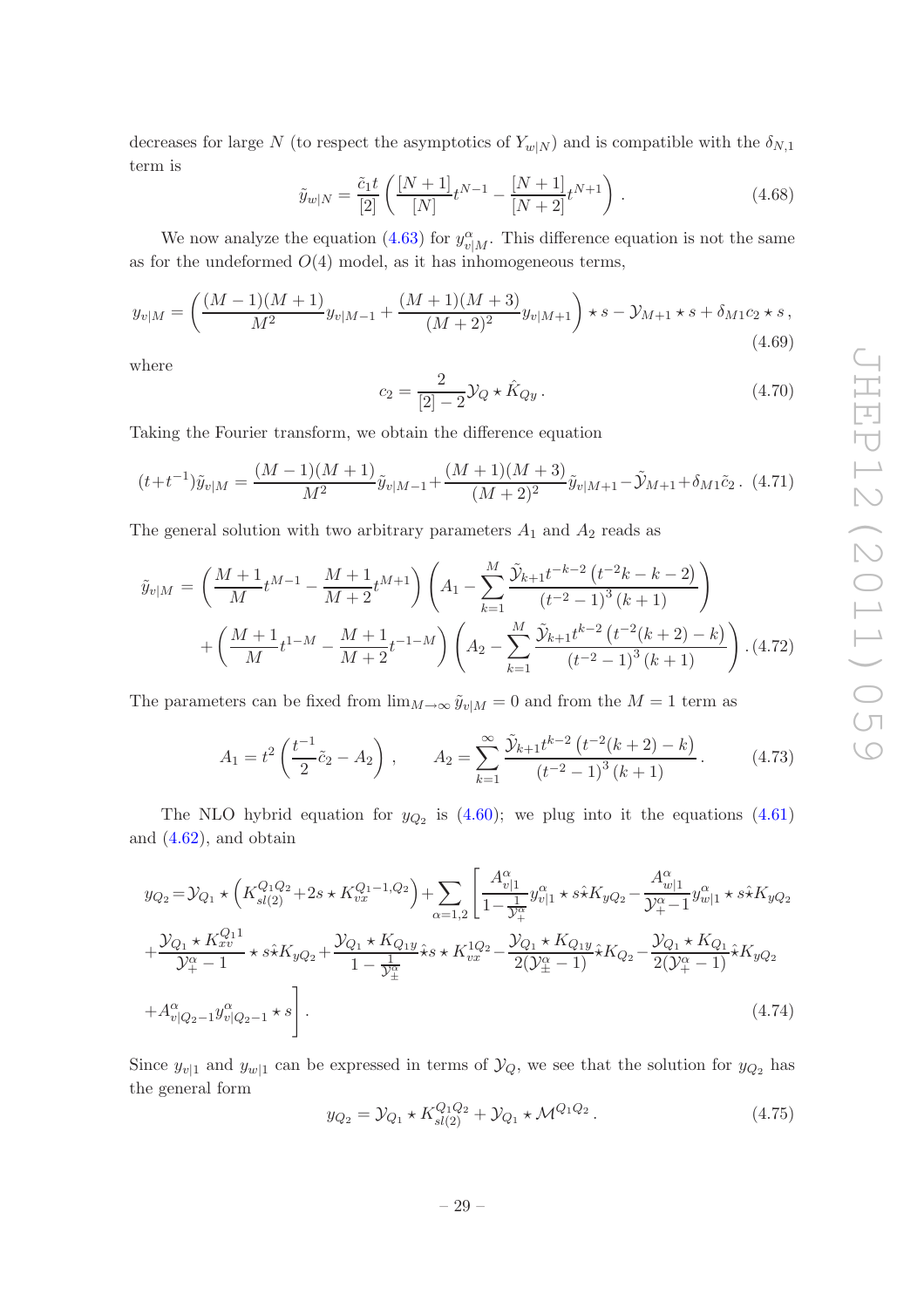Consider the first term  $\mathcal{Y}_{Q_1} \star K_{sl(2)}^{Q_1 Q_2}$ . It is easy to see that its contribution to the integrand in the energy formula [\(4.59\)](#page-28-2)

$$
\mathcal{Y}_{Q_2} y_{Q_2} = \mathcal{Y}_{Q_2} \left( \mathcal{Y}_{Q_1} \star K_{sl(2)}^{Q_1 Q_2} \right),\tag{4.76}
$$

with  $\mathcal{Y}_{Q_2}$  given by [\(4.55\)](#page-27-5), matches with the "scalar part" of the integrand of the Lüscher correction  $E_0^{(2,2)}$  $\int_0^{(2,2)}$  in [\(4.24\)](#page-20-2). We now proceed to analyze the remaining contribution in [\(4.75\)](#page-29-0), and show that it gives the "matrix part" of the integrand of the Lüscher correction.

## <span id="page-30-0"></span>4.4.3 NLO TBA correction: the case  $Q_1 = Q_2 = 1$

To warm up, let us evaluate the NLO correction for the  $Q_1 = Q_2 = 1$  case; thus, we calculate  $\mathcal{M}^{11}$ . In so doing, we can freely put  $\mathcal{Y}_{Q_2} = 0$  for  $Q_2 > 1$ . The corresponding solutions read as

<span id="page-30-1"></span>
$$
y_{w|1} = \frac{[2]}{[2]-2} \mathcal{Y}_1 \star K_{1y} \hat{\star} \left( K_1 - \frac{1}{[3]} K_3 \right),
$$
\n
$$
y_{v|1} = \frac{2}{[2]-2} \mathcal{Y}_1 \star K_{1y} \hat{\star} \left( K_1 - \frac{1}{3} K_3 \right),
$$
\n
$$
y_{+} - y_{-} = \mathcal{Y}_1 \star K_{1y},
$$
\n
$$
y_{+} + y_{-} = \frac{2}{[2]-2} \mathcal{Y}_1 \star K_{1y} \hat{\star} \left( \left( \frac{3}{2} - \frac{[3]}{[2]} \right) K_1 - \left( \frac{1}{2} - \frac{1}{[2]} \right) K_3 \right) \star s - \mathcal{Y}_1 \star K_1 + 2 \mathcal{Y}_1 \star K_{xv}^{11} \star s.
$$
\n(4.77)

It is convenient to substitute these solutions directly into [\(4.60\)](#page-28-1), i.e.,

$$
y_1 = \mathcal{Y}_1 \star K_{sl(2)}^{11} + \sum_{\alpha = \pm} \left[ A_{v|1} y_{v|1}^{\alpha} \star s \hat{\star} K_{y1} - \frac{y_-^{\alpha} - y_+^{\alpha}}{1 - \frac{1}{\mathcal{Y}_+^{\alpha}}} \hat{\star} s \star K_{vx}^{11} + \frac{y_-^{\alpha} - y_+^{\alpha}}{2(\mathcal{Y}_+^{\alpha} - 1)} \hat{\star} K_1 + \frac{y_-^{\alpha} + y_+^{\alpha}}{2(\mathcal{Y}_+^{\alpha} - 1)} \hat{\star} K_{y1} \right].
$$
\n(4.78)

Using the explicit form of the asymptotic solutions,  $(4.77)$ , one can see that the terms involving the convolution with K<sub>3</sub> completely cancel. Exploiting further that  $K_{1y}\hat{*}K_{1} =$  $K_{xv}^{11}$  (which can be shown using relations from section 6 in [\[13](#page-46-13)]), we arrive at

$$
y_1 = \mathcal{Y}_1 \star K_{sl(2)}^{11} + \sum_{\alpha = \pm} \left[ \frac{[2]_{\alpha}}{2([2]_{\alpha} - 2)} \left( \mathcal{Y}_1 \star K_{1y} \hat{\star} K_1 + \mathcal{Y}_1 \star K_1 \hat{\star} K_{y1} - 2 \mathcal{Y}_1 \star K_{xv}^{11} \star s \hat{\star} K_{y1} \right) \right. \\ \left. + \frac{[3]_{\alpha} - 3}{([2]_{\alpha} - 2)^2} \mathcal{Y}_1 \star K_{xv}^{11} \star s \hat{\star} K_{y1} - \frac{2}{[2]_{\alpha} - 2} \mathcal{Y}_1 \star K_{1y} \hat{\star} s \star K_{vx}^{11} \right].
$$
 (4.79)

This expression further simplifies to

<span id="page-30-2"></span>
$$
y_1 = \mathcal{Y}_1 \star K_{sl(2)}^{11} + \sum_{\alpha = \pm} \left[ \frac{[2]_{\alpha}}{2([2]_{\alpha} - 2)} \mathcal{Y}_1 \star (K_{1y} \hat{\star} K_1 + K_1 \hat{\star} K_{y1}) + \frac{2}{[2]_{\alpha} - 2} \mathcal{Y}_1 \star (K_{xv}^{11} \star s \hat{\star} K_{y1} - K_{1y} \hat{\star} s \star K_{vx}^{11}) \right].
$$
\n(4.80)

In the second term, using  $K_{1y}\hat{\star}K_{1} = K_{xv}^{11}$  and  $K_{vx}^{11} = K_{1}\hat{\star}K_{y1}$ , we can write

$$
K_{xv}^{11} \star s\hat{\star}K_{y1} - K_{1y}\hat{\star} s \star K_{vx}^{11} = K_{1y}\hat{\star}(K_1 \star s - s \star K_1)\hat{\star} K_{y1} = 0, \qquad (4.81)
$$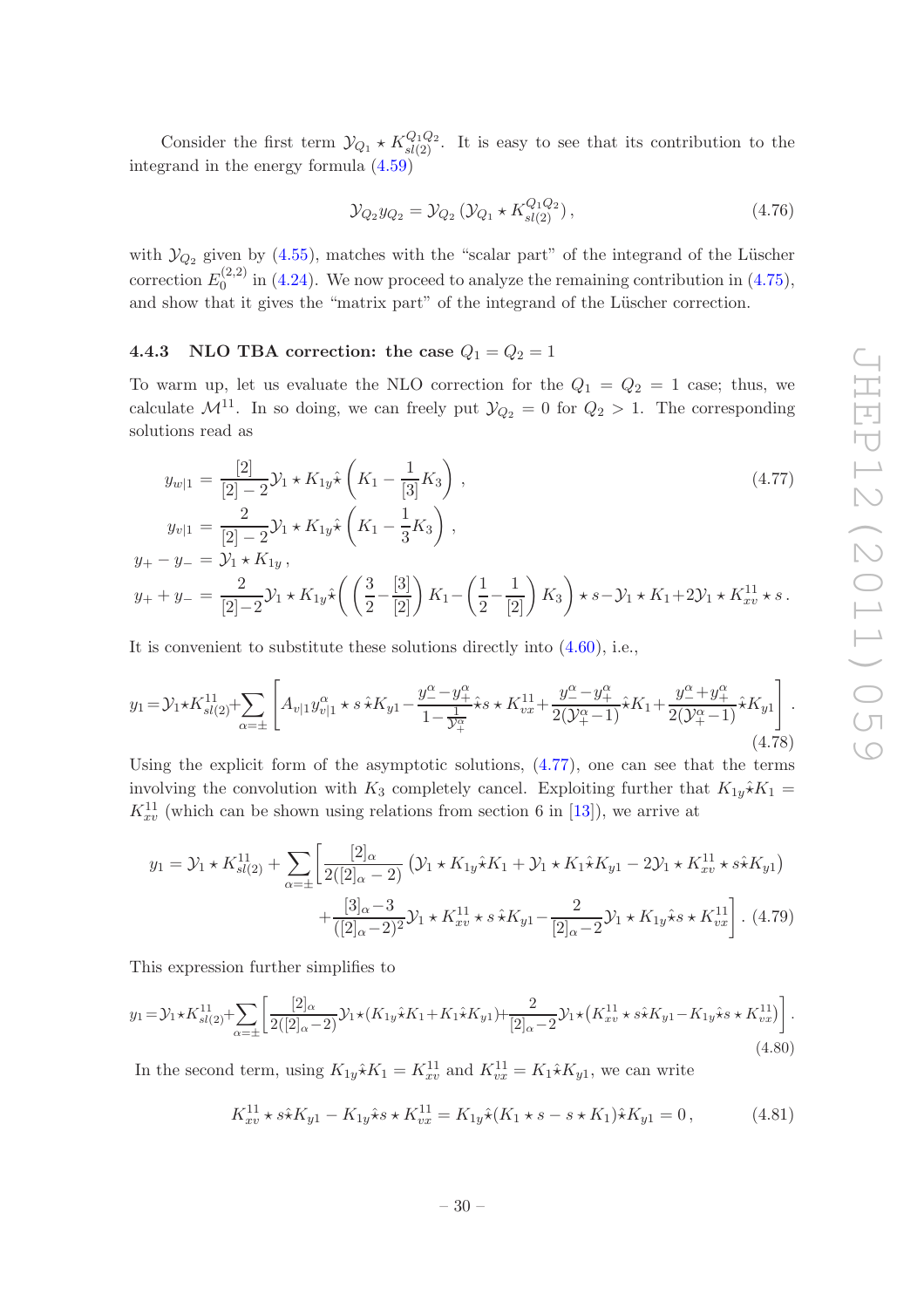as both  $s$  and  $K_1$  depend on the differences of their arguments, and therefore their convolution is commutative. In the previous term in [\(4.80\)](#page-30-2), we can obtain

<span id="page-31-3"></span>
$$
K_{1y}\hat{\star}K_{1} + K_{1}\hat{\star}K_{y1} = \frac{1}{2\pi i}\partial_{u_{1}}\log\left(\frac{x_{1}^{-} - x_{2}^{+}}{x_{1}^{-} - 1/x_{2}^{+}}\frac{x_{1}^{+} - 1/x_{2}^{-}}{x_{1}^{+} - x_{2}^{-}}\frac{u_{1} - u_{2} - 2i/g}{u_{1} - u_{2} + 2i/g}\right)
$$
  
=  $\frac{1}{\pi i}\partial_{u_{1}}\log\left(\frac{x_{1}^{-} - x_{2}^{+}}{x_{1}^{+} - x_{2}^{-}}\sqrt{\frac{x_{1}^{+}}{x_{1}^{-}}}\right) = -\frac{1}{\pi i}\partial_{u_{1}}\log a_{1}(u_{1}, u_{2}),$  (4.82)

where we have used identities from section 6 in [\[13](#page-46-13)] and eq.  $(3.7)$  in [\[14](#page-46-3)], and we have recalled the definition in [\(4.1\)](#page-17-3) of  $a_1$ . The final expression for the  $Q = Q' = 1$  contribution to the energy  $(4.59)$  is therefore given by

$$
y_1 = \mathcal{Y}_1 \star K_{sl(2)}^{11} + \mathcal{Y}_1 \star \mathcal{M}^{11}, \qquad \mathcal{M}^{11} = \frac{1}{2\pi i} \partial_{u_1} \log a_1(u_1, u_2) \sum_{\alpha} \frac{[2]_{\alpha}}{2 - [2]_{\alpha}}, \qquad (4.83)
$$

<span id="page-31-0"></span>which completely reproduces the result  $(4.27)$  obtained directly from the Lüscher correction.

## 4.4.4 NLO TBA correction for any  $Q_1, Q_2$

We now consider the general case. Let us recall the result  $(4.74)$  for  $y_{Q_2}$ 

<span id="page-31-1"></span>
$$
y_{Q_2} = \mathcal{Y}_{Q_1} \star \left( K_{sl(2)}^{Q_1 Q_2} + 2s \star K_{vx}^{Q_1 - 1, Q_2} \right) + \sum_{\alpha = 1, 2} \left[ \frac{A_{v|1}^{\alpha}}{1 - \frac{1}{\mathcal{Y}_{\varphi}^{\alpha}}} y_{v|1}^{\alpha} \star s \star K_{yQ_2} - \frac{A_{w|1}^{\alpha}}{\mathcal{Y}_{\varphi}^{\alpha} - 1} y_{w|1}^{\alpha} \star s \star K_{yQ_2} \right] + \frac{\mathcal{Y}_{Q_1} \star K_{xv}^{Q_1 1}}{\mathcal{Y}_{\varphi}^{\alpha} - 1} \star s \star K_{yQ_2} + \frac{\mathcal{Y}_{Q_1} \star K_{Q_1 y}}{1 - \frac{1}{\mathcal{Y}_{\varphi}^{\alpha}}} \hat{\star} s \star K_{vx}^{1Q_2} - \frac{\mathcal{Y}_{Q_1} \star K_{Q_1 y}}{2(\mathcal{Y}_{\varphi}^{\alpha} - 1)} \hat{\star} K_{Q_2} - \frac{\mathcal{Y}_{Q_1} \star K_{Q_1}}{2(\mathcal{Y}_{\varphi}^{\alpha} - 1)} \hat{\star} K_{yQ_2} + A_{v|Q_2 - 1}^{\alpha} y_{v|Q_2 - 1}^{\alpha} \star s \right],
$$
\n(4.84)

and analyze it term by term. Since we have already checked in section [\(4.4.2\)](#page-27-1) the matching of the first term with the scalar part of the Lüscher result, we start by considering the second term of  $(4.84)$ , which can be rewritten as

<span id="page-31-4"></span>
$$
2\mathcal{Y}_{Q_1} \star s \star K_{vx}^{Q_1 - 1, Q_2} = 2\mathcal{Y}_{Q_1} \star K_{Q_1 - 1} \star s \hat{\star} K_{yQ_2} + 2\mathcal{Y}_{Q_1} \star \sum_{j=0}^{Q_1 - 2} K_{Q_2 - Q_1 + 2j + 1} \star s \,, \quad (4.85)
$$

where we used the property  $s \star K_Q = K_Q \star s$ , valid for any Q. Now we consider the terms in the square brackets of [\(4.84\)](#page-31-1), again suppressing the index  $\alpha$ . Using the solution [\(4.72\)](#page-29-2) for  $M = 1$  and taking its inverse Fourier transform, we can express the first term as

<span id="page-31-2"></span>
$$
\frac{A_{v|1}}{1 - \frac{1}{\mathcal{Y}_+}} y_{v|1} \star s \hat{\star} K_{yQ_2} = \frac{3}{2 - [2]} \left\{ \frac{\mathcal{Y}_{Q_1} \star K_{Q_1y}}{2 - [2]} \hat{\star} \left( \frac{K_3}{3} - K_1 \right) + \frac{1}{3} \frac{\mathcal{Y}_{Q_1}}{Q_1} \star [(Q_1 - 1)K_{Q_1 + 1} - (Q_1 + 1)K_{Q_1 - 1}] \right\} \star s \hat{\star} K_{yQ_2}, (4.86)
$$

where the term in the second line can be rewritten, by using the identity  $(K_{n+1} + K_{n-1} + n\delta_{n,\pm 1}\delta) \star s = K_n$ , as

$$
-\frac{2}{2-[2]}\mathcal{Y}_{Q_1}\star K_{Q_1-1}\star s\hat{\star}K_{yQ_2}+\frac{Q_1-1}{Q_1(2-[2])}\mathcal{Y}_{Q_1}\star K_{Q_1}\hat{\star}K_{yQ_2}.
$$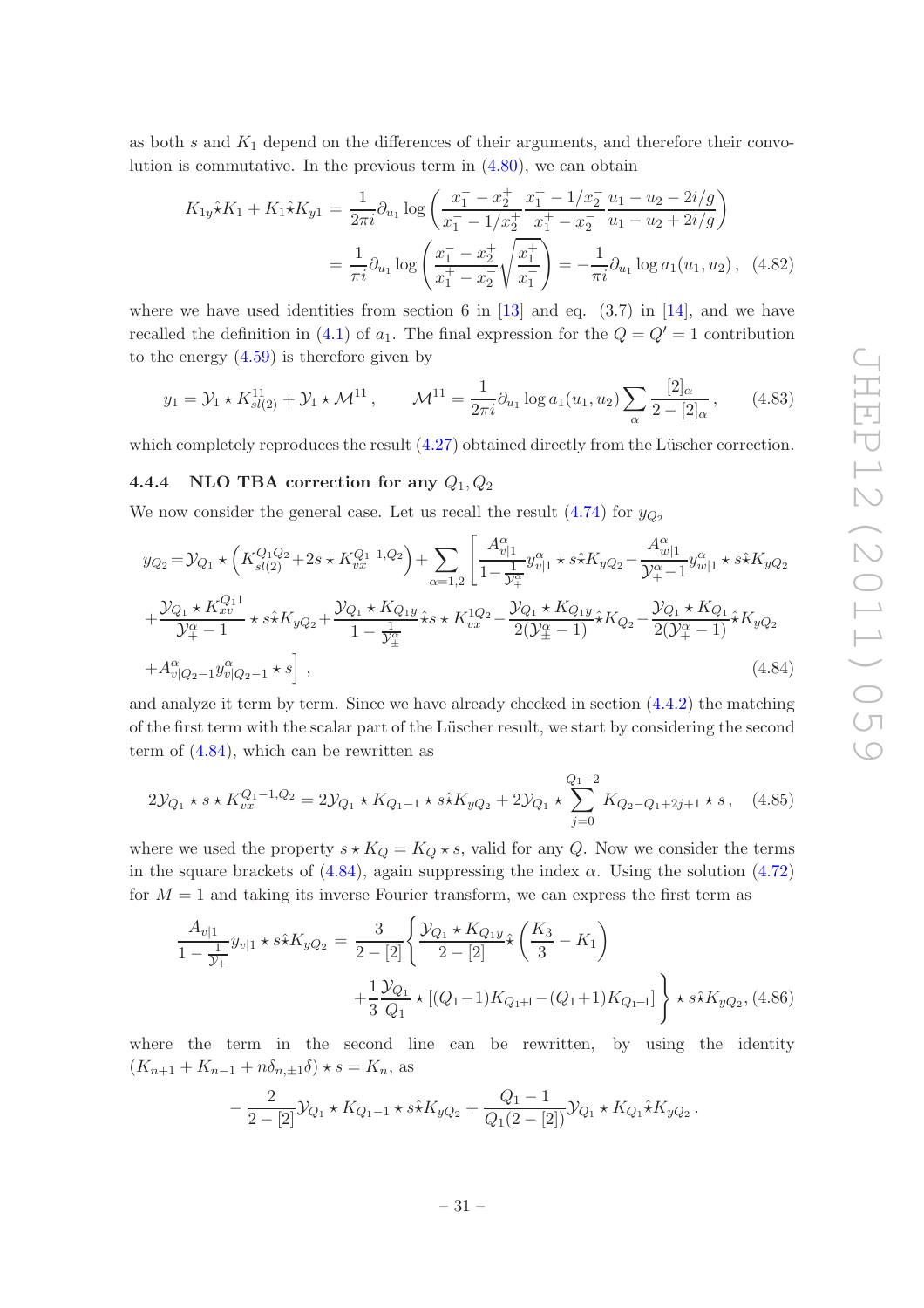The  $K_3$  contribution in the first line of  $(4.86)$  cancels, as we have already seen in the  $Q_1 = Q_2 = 1$  case, with the successive term in  $(4.84)$ 

$$
-\frac{A_{w|1}}{\mathcal{Y}_+-1}y_{w|1}\star s\hat{\star}K_{yQ_2}=-\frac{1}{(2-[2])^2}\mathcal{Y}_{Q_1}\star K_{Q_1y}\hat{\star}(K_3-[3]K_1)\star s\hat{\star}K_{yQ_2},\quad(4.87)
$$

while the terms with  $K_1$  give

$$
\frac{[3]-3}{(2-[2])^2} \mathcal{Y}_{Q_1} \star K_{Q_1y} \hat{\star} K_1 \star s \hat{\star} K_{yQ_2} . \tag{4.88}
$$

Summing this contribution to the first two terms in the second line of [\(4.84\)](#page-31-1), we obtain

$$
\frac{2}{2 - [2]} \left( \mathcal{Y}_{Q_1} \star K_{Q_1 y} \hat{\star} s \star K_1 \hat{\star} K_{yQ_2} - \mathcal{Y}_{Q_1} \star K_{Q_1 y} \hat{\star} K_1 \star s \hat{\star} K_{yQ_2} \right) \n+ \frac{[2]}{2 - [2]} \mathcal{Y}_{Q_1} \star K_{Q_1 - 1} \star s \hat{\star} K_{yQ_2} + \frac{2}{2 - [2]} \mathcal{Y}_{Q_1} \star K_{Q_1 y} \hat{\star} s \star K_{Q_2 - 1},
$$
\n(4.89)

where we used the identities  $K_{vx}^{1Q} = K_1 \hat{\star} K_{yQ} + K_{Q-1}$  and  $K_{xv}^{Q1} = K_{Qy} \hat{\star} K_1 + K_{Q-1}$ .<sup>[8](#page-32-0)</sup> As already noticed for the case  $Q_1 = Q_2 = 1$ , the first line in the expression above vanishes because  $K_1 \star s = s \star K_1$ . The successive two terms in the second line of [\(4.84\)](#page-31-1) give

$$
-\frac{[2]}{2\pi(2-[2])}\mathcal{Y}_{Q_1}\star i\partial_{u_1}\log a_1^{Q_1Q_2}(u_1,u_2)\,,\tag{4.90}
$$

where we used the identity  $(4.82)$  generalized for any  $Q_1, Q_2$ ,

<span id="page-32-2"></span>
$$
K_{Q_1y} \hat{\star} K_{Q_2} + K_{Q_1} \hat{\star} K_{yQ_2} = \frac{1}{\pi i} \partial_{u_1} \log \left( \frac{x_1^{-Q_1} - x_2^{+Q_2}}{x_1^{+Q_1} - x_2^{-Q_2}} \sqrt{\frac{x_1^{+Q_1}}{x_1^{-Q_1}}} \right) = -\frac{1}{\pi i} \partial_{u_1} \log a_1^{Q_1 Q_2}(u_1, u_2).
$$
\n(4.91)

Let us turn to the last and most complicated term. Using the inverse Fourier transform of [\(4.72\)](#page-29-2) for  $M = Q_2 - 1$ , we can write it as follows

<span id="page-32-1"></span>
$$
A_{v|Q_2-1}y_{v|Q_2-1} \star s = \frac{y_{Q_1}}{Q_1Q_2} \star \sum_{k=0}^{Q_1-1} k(k-Q_1) \left[ (Q_2+1)K_{Q_2-Q_1+2k-1} - (Q_2-1)K_{Q_2-Q_1+2k+1} \right] \star s
$$
  
 
$$
+ \frac{y_{Q_1} \star K_{Q_1y}}{Q_2(2-[2])} \hat{\star} \left[ (Q_2-1)K_{Q_2+1} - (Q_2+1)K_{Q_2-1} \right] \star s, \qquad (4.92)
$$

where the second line can be expressed as

$$
-\frac{2}{2-[2]} \mathcal{Y}_{Q_1} \star K_{Q_1y} \hat{\star} s \star K_{Q_2-1} + \frac{Q_2-1}{Q_2(2-[2])} \mathcal{Y}_{Q_1} \star K_{Q_1y} \hat{\star} K_{Q_2}. \tag{4.93}
$$

Now, taking into account that in summing over  $\alpha$  the first term in [\(4.92\)](#page-32-1) gets a factor 2 and the other terms get similar coefficients with  $q \rightarrow \dot{q}$ , we can sum all the contributions

<span id="page-32-0"></span><sup>&</sup>lt;sup>8</sup>The latter identity is reported in footnote 4 of  $[16]$ ; the former can be derived analogously using equations (6.19) and (6.39) in [\[13](#page-46-13)]. The same equations, together with (6.14), can also be used to obtain [\(4.85\)](#page-31-4).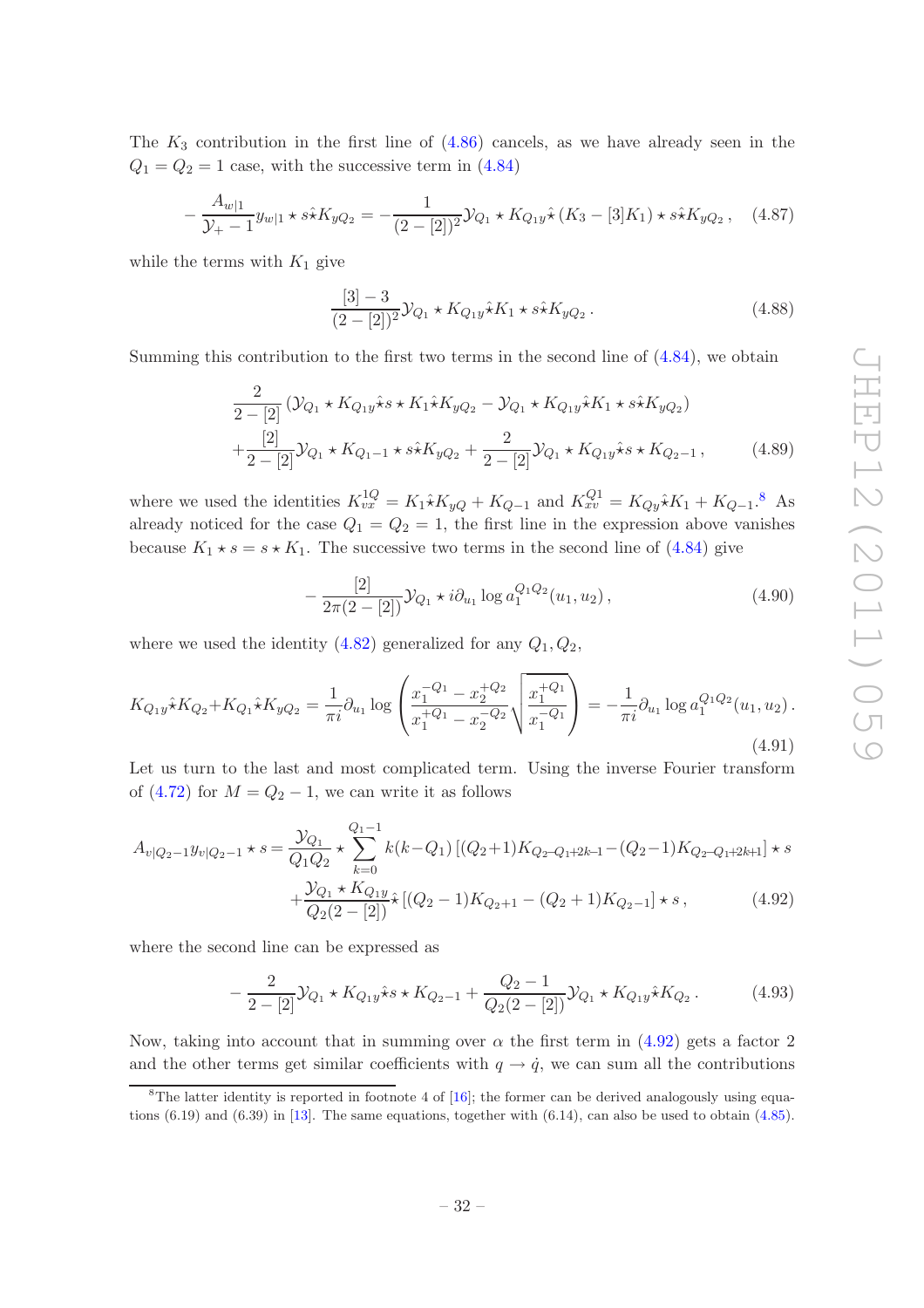above to get the solution for  $y_{Q_2}$  for generic values of  $Q_1, Q_2$ :

<span id="page-33-1"></span>
$$
y_{Q_2} = \mathcal{Y}_{Q_1} \star \left\{ K_{sl(2)}^{Q_1 Q_2} + 2 \sum_{j=0}^{Q_1 - 2} K_{Q_2 - Q_1 + 2j + 1} \star s - \frac{\partial_{u_1} \log a_1^{Q_1 Q_2}(u_1, u_2)}{\pi i} - \sum_{\alpha = \pm} \left[ \frac{\partial_{u_1} \log a_2^{Q_1 Q_2}(u_1, u_2)}{2\pi i Q_2 (2 - [2]_{\alpha})} + \frac{\partial_{u_1} \log a_2^{Q_2 Q_1}(u_2, u_1)^{\star}}{2\pi i Q_1 (2 - [2]_{\alpha})} \right] + \frac{2}{Q_1 Q_2} \sum_{k=0}^{Q_1 - 1} k(k - Q_1) \left[ (Q_2 + 1) K_{Q_2 - Q_1 + 2k - 1} - (Q_2 - 1) K_{Q_2 - Q_1 + 2k + 1} \right] \star s \right\}, (4.94)
$$

where we used the following identity

$$
K_{Q_1y} * K_{Q_2} = \frac{1}{2\pi i} \partial_{u_1} \log \left( \frac{x_1^{-Q_1} - x_2^{+Q_2}}{x_1^{+Q_1} - x_2^{-Q_2}} \frac{x_1^{+Q_1} - 1/x_2^{+Q_2}}{x_1^{-Q_1} - 1/x_2^{-Q_2}} \right) \equiv \frac{1}{2\pi i} \partial_{u_1} \log a_2^{Q_1Q_2}(u_1, u_2),
$$
\n(4.95)

its hermitian conjugate (recall that  $x(u)^* = 1/x(u^*)$  in the mirror kinematics)<sup>[9](#page-33-0)</sup>

<span id="page-33-2"></span>
$$
K_{Q_1} * K_{yQ_2} = \frac{1}{2\pi i} \partial_{u_1} \log \left( \frac{x_1^{-Q_1} - x_2^{+Q_2}}{x_1^{+Q_1} - x_2^{-Q_2}} \frac{x_1^{-Q_1} x_2^{-Q_2} - 1}{x_1^{+Q_1} x_2^{+Q_2} - 1} \frac{x_1^{+Q_1}}{x_1^{-Q_1}} \frac{x_2^{-Q_2}}{x_2^{+Q_2}} \right) = \frac{1}{2\pi i} \partial_{u_1} \log a_2^{Q_2 Q_1} (u_2, u_1)^*,
$$
\n
$$
(4.96)
$$

and  $a_2^{Q_1 Q_2}(u_1, u_2) a_2^{Q_2 Q_1}(u_2, u_1)^* = \left[a_1^{Q_1 Q_2}(u_1, u_2)\right]^{-2}$ . Moreover, we can write the sum of the two convolutions involving the universal kernel  $s(u)$  in [\(4.94\)](#page-33-1) as

$$
\frac{1}{Q_1 Q_2} \sum_{k=0}^{Q_1 - 1} k(k - Q_1) \left[ (Q_2 + 1) K_{Q_2 - Q_1 + 2k - 1} - (Q_2 - 1) K_{Q_2 - Q_1 + 2k + 1} \right] \star s
$$
\n
$$
+ \sum_{j=0}^{Q_1 - 2} K_{Q_2 - Q_1 + 2j + 1} \star s = \frac{1}{2\pi i Q_1 Q_2} \partial_{u_1} \mathcal{K}^{Q_1 Q_2} \,, \tag{4.97}
$$

where we used the definition [\(4.31\)](#page-21-3) of  $\mathcal{K}^{Q_1 Q_2}$ . Remarkably, despite the long computation, the final expression for  $y_{Q_2}$  is quite simple and reads

<span id="page-33-3"></span>
$$
y_{Q_2} = \mathcal{Y}_{Q_1} \star \frac{1}{2\pi i} \partial_{u_1} \left\{ \log S_{sl(2)}^{Q_1 Q_2} + \frac{2}{Q_1 Q_2} \mathcal{K}^{Q_1 Q_2} - 2 \log a_1^{Q_1 Q_2} (u_1, u_2) - \sum_{\alpha = \pm} \frac{1}{(2 - [2]_{\alpha})} \left[ \frac{1}{Q_2} \log a_2^{Q_1 Q_2} (u_1, u_2) + \frac{1}{Q_1} \log a_2^{Q_2 Q_1} (u_2, u_1)^{\star} \right] \right\}.
$$
 (4.98)

<span id="page-33-0"></span><sup>9</sup>Actually, identities [\(4.82\)](#page-31-3), [\(4.91\)](#page-32-2), and [\(4.96\)](#page-33-2) are valid up to vanishing derivatives  $\partial_{u_1} \log \sqrt{\frac{x_2}{x_2^+}}$ ,  $\partial_{u_1} \log \sqrt{\frac{x_2^{-Q_2}}{x_2^{+Q_2}}}$  and  $\partial_{u_1} \log \frac{x_2^{+Q_2}}{x_2^{-Q_2}}$ , respectively.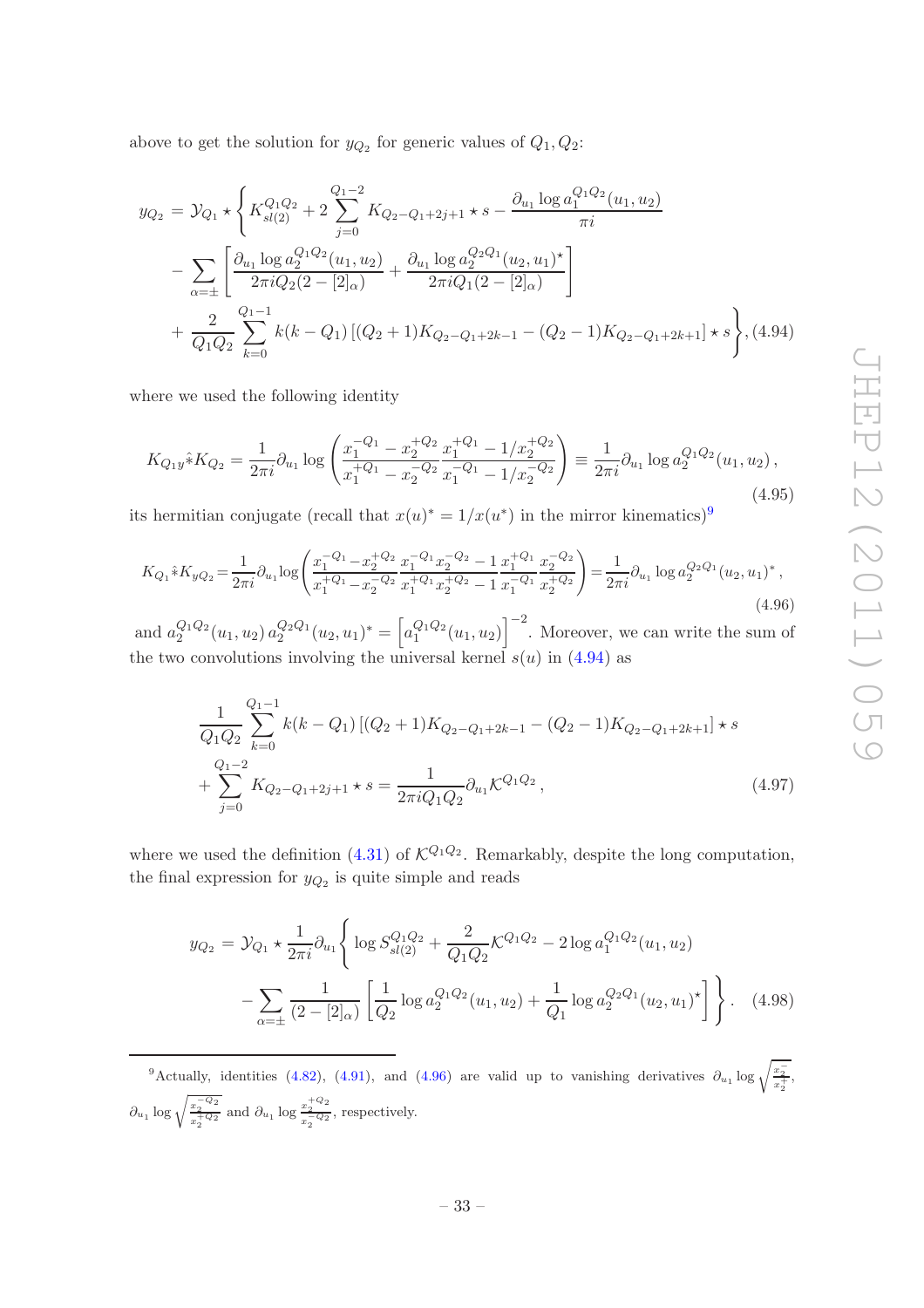Substituting this result, together with the result  $(4.55)$  for  $\mathcal{Y}_{Q_1}$ , into the formula  $(4.59)$  for the energy correction, we obtain

<span id="page-34-3"></span>
$$
E_0^{(2,2)} = \sum_{Q_1,Q_2=1}^{\infty} Q_1 Q_2 \int_{-\infty}^{\infty} \frac{d\tilde{p}_1}{2\pi} e^{-L\tilde{\epsilon}_{Q_1}(\tilde{p}_1)} \int_{-\infty}^{\infty} \frac{d\tilde{p}_2}{2\pi} e^{-L\tilde{\epsilon}_{Q_2}(\tilde{p}_2)} \times i \partial_{\tilde{p}_1} \left\{ (2 - [2]_q)^2 \left[ [3]_q \left( -Q_1 Q_2 \log a_1^{Q_1 Q_2} + \mathcal{K}^{Q_1 Q_2} \right) \right. \\ \left. - [2]_q \left( -4Q_1 Q_2 \log a_1^{Q_1 Q_2} - Q_1 \log a_2^{Q_1 Q_2} - Q_2 \log a_2^{Q_2 Q_1*} + 4\mathcal{K}^{Q_1 Q_2} \right) \right. \\ \left. + [1]_q \left( -5Q_1 Q_2 \log a_1^{Q_1 Q_2} - 2Q_1 \log a_2^{Q_1 Q_2} - 2Q_2 \log a_2^{Q_2 Q_1*} + 5\mathcal{K}^{Q_1 Q_2} \right) \right] \right\} \left. + (q \leftrightarrow \dot{q}) \right. \\ \left. + Q_1 Q_2 (2 - [2]_q)^2 (2 - [2]_{\dot{q}})^2 \log S_{\dot{s}(2)}^{Q_1 Q_2}(\tilde{p}_1, \tilde{p}_2) \right\} . \tag{4.99}
$$

Finally, through the following identifications

$$
a_1^{Q_1 Q_2} = (U_0 U_1 U_2)^{-1}, \quad a_2^{Q_1 Q_2} = U_0 U_2^2 U_3, \quad a_2^{Q_2 Q_1 *} = U_0 U_1^2 U_3^{-1}, \tag{4.100}
$$

<span id="page-34-0"></span>we find full agreement with the result  $(4.32)$  from the Lüscher computation.

#### 5 Weak-coupling expansion

In this section we calculate the weak-coupling expansion of the ground-state energy of the twisted AdS/CFT model. In order to perform the weak-coupling expansion, we use the parameterization

$$
x^{\pm}(\tilde{p}) = \frac{(\tilde{p} - iQ)}{2g} \left( \sqrt{1 + \frac{4g^2}{Q^2 + \tilde{p}^2}} \mp 1 \right),
$$
 (5.1)

which follows from  $(4.10)$  and  $(4.18)$ . At leading order in g, and so at weak coupling, we have

$$
x^{-} = \frac{\tilde{p} - iQ}{g} + O(g), \qquad x^{+} = \frac{g}{\tilde{p} + iQ} + O(g^{3}). \tag{5.2}
$$

#### <span id="page-34-1"></span>5.1 LO contribution, single wrapping

The LO correction can be calculated from [\(4.56\)](#page-27-3) by using the expansion of the exponential term appearing in  $\mathcal{Y}_Q$ :

$$
e^{-L\tilde{\epsilon}_Q(\tilde{p})} = \sum_{j=0}^{\infty} c_j \frac{g^{2(L+j)}}{(\tilde{p}^2 + Q^2)^{L+j}}.
$$
\n(5.3)

In particular  $c_0 = 1$ , while the higher-order terms can be easily generated with Mathematica. Using the fact that  $\frac{1}{n!} f^{(n)}(z) = \oint \frac{dw}{2\pi i}$  $\overline{2\pi i}$  $\frac{f(w)}{(w-z)^{n+1}}$ , we perform the integral in  $(4.56)$ by residues

<span id="page-34-2"></span>
$$
\int_{-\infty}^{\infty} \frac{d\tilde{p}}{2\pi} \frac{1}{(\tilde{p}^2 + Q^2)^k} = \begin{pmatrix} 2k - 2 \\ k - 1 \end{pmatrix} (2Q)^{1 - 2k}.
$$
 (5.4)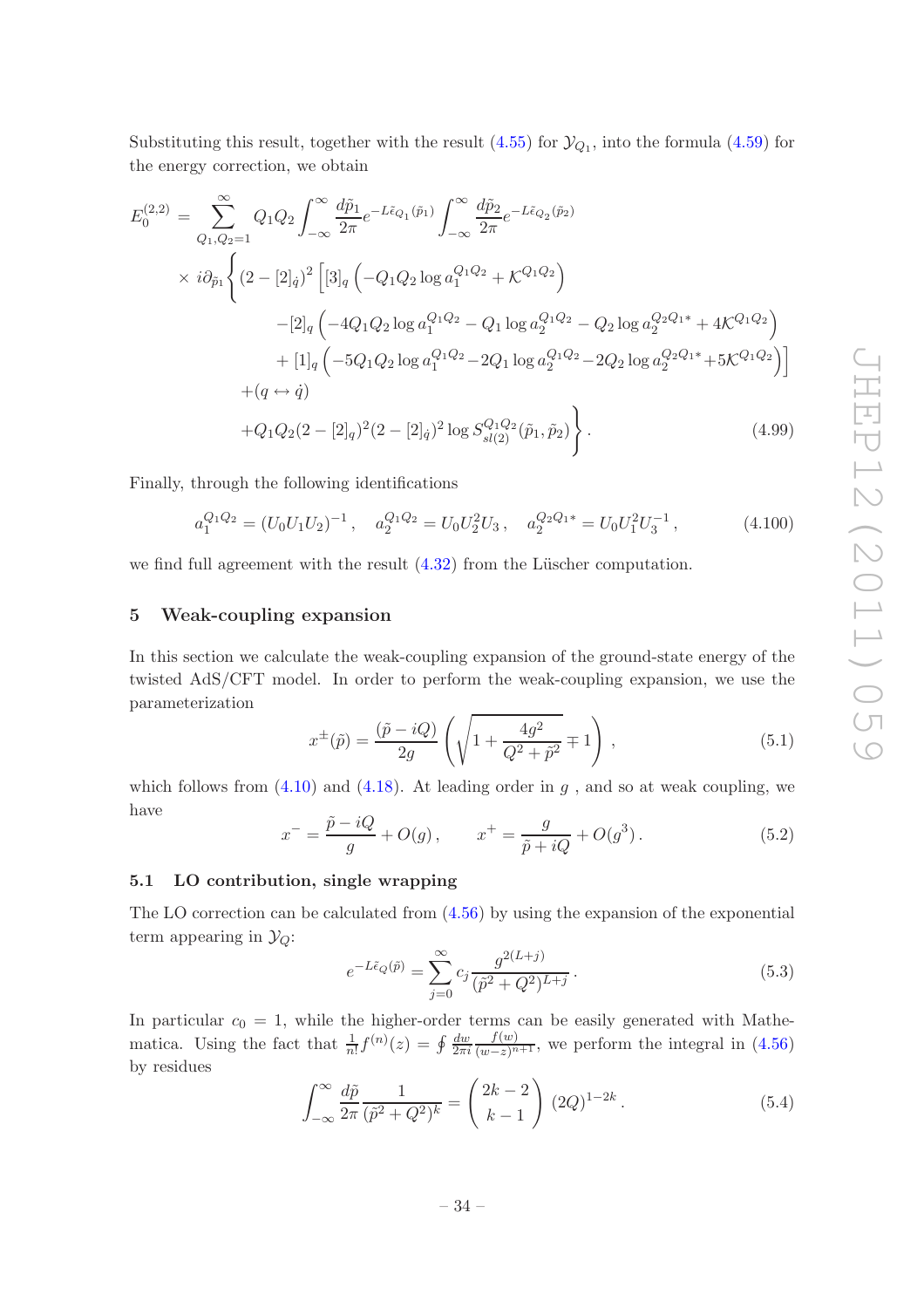The summation over  $Q$  gives rise to a series of  $\zeta$ -functions:

<span id="page-35-2"></span>
$$
E_0^{(1)}(L) = -(2 - [2]_q)(2 - [2]_q) \sum_{j=0}^{\infty} c_j 2^{1-2(L+j)} \left( \frac{2(L+j) - 2}{L+j-1} \right) \zeta_{2(L+j)-3} g^{2(L+j)}.
$$
 (5.5)

This result is exact up to  $g^{4L}$  where the NLO Lüscher correction starts to play a role. We evaluate the leading  $g^{4L}$ -order contribution of the NLO Lüscher correction in the next subsection.

#### <span id="page-35-0"></span>5.2 NLO contribution, double wrapping

The simplest term of the NLO correction comes from  $(4.58)$  and contains  $\mathcal{Y}_Q^2$ . Its contribution at order  $g^{4L}$  can be calculated using eq. [\(5.4\)](#page-34-2) to be

<span id="page-35-3"></span>
$$
E_0^{(2,1)}(L) = (2 - [2]_q)^2 (2 - [2]_{\dot{q}})^2 2^{-4L} \left( \frac{4L - 2}{2L - 1} \right) \zeta_{4L - 5} g^{4L}.
$$
 (5.6)

The most complicated term is  $E_0^{(2,2)}$  $0^{(2,2)}(L)$ . We have to evaluate  $(4.59)$  based on the solution given in [\(4.98\)](#page-33-3). The twist dependence comes in two distinct ways as:

<span id="page-35-4"></span>
$$
E_0^{(2,2)}(L) = (2 - [2]_q)^2 (2 - [2]_q)^2 \left[ A(L) + B(L) \left( \frac{1}{[2]_q - 2} + \frac{1}{[2]_q - 2} \right) \right] g^{4L}.
$$
 (5.7)

We first calculate  $B(L)$  for any value of L. The weak-coupling expansion of the functions  $a_2^{Q_1 Q_2}$  and  $a_2^{Q_2 Q_1*}$  are given by

$$
\partial_{\tilde{p}_1} \log a_2^{Q_1 Q_2}(\tilde{p}_1, \tilde{p}_2) = O(g^2), \qquad \partial_{\tilde{p}_1} \log a_2^{Q_2 Q_1}(\tilde{p}_2, \tilde{p}_1)^* = \frac{2iQ_1}{\tilde{p}_1^2 + Q_1^2} + O(g^2). \tag{5.8}
$$

We substitute these results into  $(4.98)$  and then into  $(4.59)$ , we perform the integrals as in [\(5.4\)](#page-34-2), and sum up the independent terms to obtain:

<span id="page-35-5"></span>
$$
B(L) = -2^{1-4L} \binom{2L-2}{L-1} \binom{2L}{L} \zeta_{2L-1} \zeta_{2L-3}.
$$
 (5.9)

This gives the complete answer for the given  $(2-[2]_q)(2-[2]_q)(4-[2]_q-[2]_q)$  dependence of the double-wrapping correction at leading nonvanishing order for any L.

We now proceed to calculate  $A(L)$ . It acquires contributions from the first line of [\(4.98\)](#page-33-3), which we denote by  $A_{sl(2)}$ ,  $A_{\mathcal{K}}$  and  $A_1$ , respectively,

$$
A(L) = A_{sl(2)}(L) + A_{\mathcal{K}}(L) + A_1(L), \qquad (5.10)
$$

where

<span id="page-35-1"></span>
$$
A_{sl(2)}(L) = \sum_{Q_1, Q_2} Q_1^2 Q_2^2 \int \frac{d\tilde{p}_1}{2\pi} e^{-L\epsilon_{Q_1}(\tilde{p}_1)} \int \frac{d\tilde{p}_2}{2\pi} e^{-L\epsilon_{Q_2}(\tilde{p}_2)} i \partial_{\tilde{p}_1} \log S_{sl(2)}^{Q_1 Q_2}(\tilde{p}_1, \tilde{p}_2), \quad (5.11)
$$

$$
A_{\mathcal{K}}(L) = 2 \sum_{Q_1, Q_2} Q_1 Q_2 \int \frac{d\tilde{p}_1}{2\pi} e^{-L\epsilon_{Q_1}(\tilde{p}_1)} \int \frac{d\tilde{p}_2}{2\pi} e^{-L\epsilon_{Q_2}(\tilde{p}_2)} i \partial_{\tilde{p}_1} \mathcal{K}^{Q_1 Q_2}(\tilde{p}_1, \tilde{p}_2), \qquad (5.12)
$$

$$
A_1(L) = -2 \sum_{Q_1, Q_2} Q_1^2 Q_2^2 \int \frac{d\tilde{p}_1}{2\pi} e^{-L\epsilon_{Q_1}(\tilde{p}_1)} \int \frac{d\tilde{p}_2}{2\pi} e^{-L\epsilon_{Q_2}(\tilde{p}_2)} i \partial_{\tilde{p}_1} \log a_1^{Q_1 Q_2}(\tilde{p}_1, \tilde{p}_2) .
$$
 (5.13)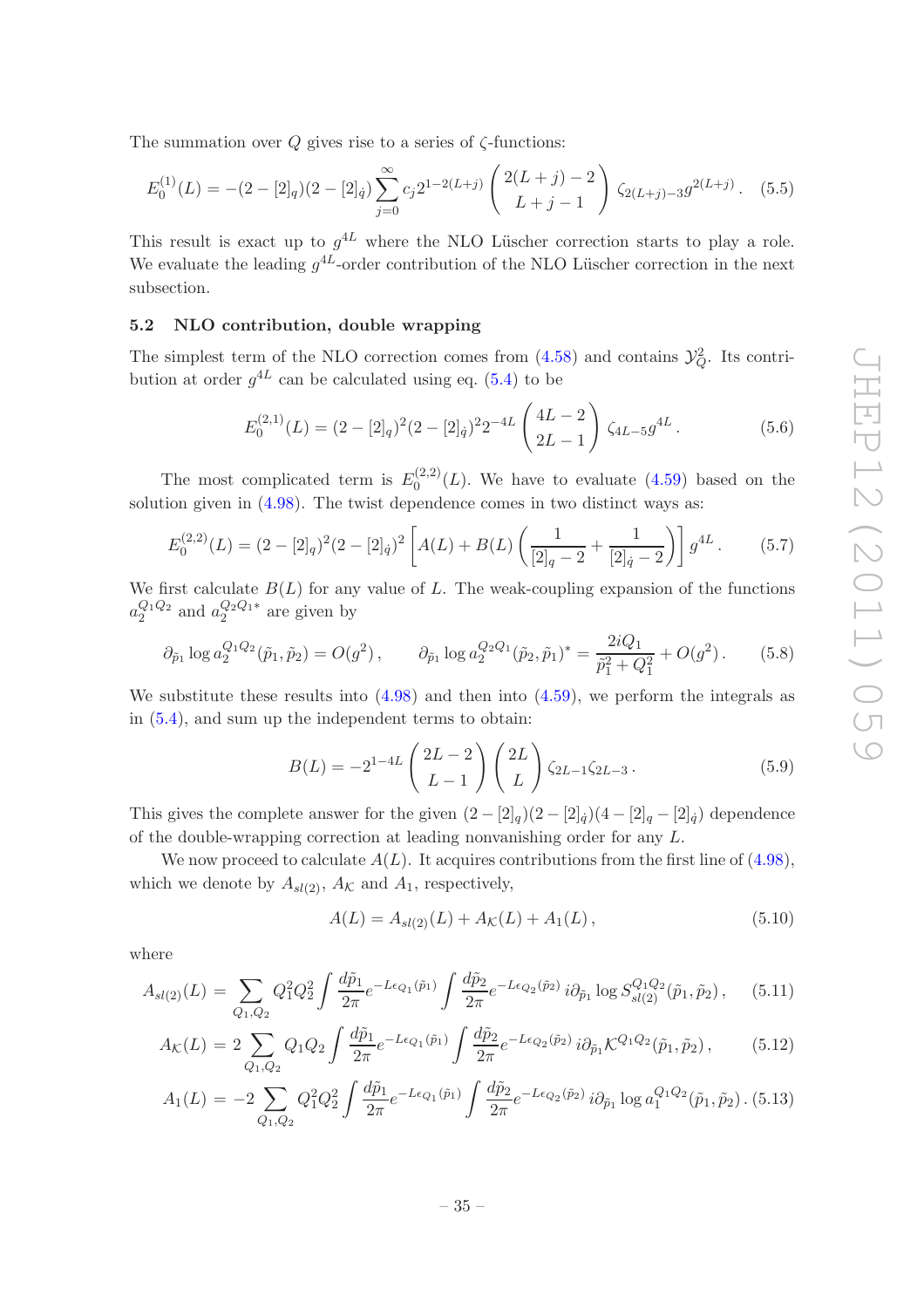In order to compute  $A_1$ , we expand  $a_1^{Q_1 Q_2}$  to leading order in g:

$$
\partial_{\tilde{p}_1} \log a_1^{Q_1 Q_2}(\tilde{p}_1, \tilde{p}_2) = -\frac{iQ_1}{\tilde{p}_1^2 + Q_1^2} + O(g^2).
$$
 (5.14)

Substituting the result back into [\(5.13\)](#page-35-1) gives

<span id="page-36-0"></span>
$$
A_1(L) = -2^{1-4L} \binom{2L-2}{L-1} \binom{2L}{L} \zeta_{2L-2} \zeta_{2L-3}.
$$
 (5.15)

Observe that the transcendentality of  $A(L)$  and  $B(L)$  are different. It seems the deformation  $2 - 2$  carries transcendentality 1. A similar effect was observed already in [\[38](#page-47-9), [54\]](#page-48-11).

To calculate  $A_{sl(2)}$ , we have to expand the logarithm of the dressing factor  $\log S_{sl(2)}^{Q_1Q_2}(\tilde{p}_1,\tilde{p}_2)$  in the mirror-mirror kinematics. According to [\[13\]](#page-46-13), it has the structure  $\log S_{sl(2)}^{Q_1 Q_2}(\tilde{p}_1, \tilde{p}_2) = -\log S_{su(2)}^{Q_1 Q_2}(\tilde{p}_1, \tilde{p}_2) - 2 \log \Sigma^{Q_1 Q_2}(\tilde{p}_1, \tilde{p}_2)$ . Hence, we can write

$$
\frac{1}{2\pi i}\partial_{\tilde{p}_1} \log S_{sl(2)}^{Q_1 Q_2}(\tilde{p}_1, \tilde{p}_2) = -K_{Q_1 Q_2} - \frac{1}{\pi i}\partial_{\tilde{p}_1} \log \Sigma^{Q_1 Q_2}(\tilde{p}_1, \tilde{p}_2).
$$
(5.16)

Explicitly performing the weak-coupling expansion of  $(6.14)$  in [\[51\]](#page-48-8), we obtain (see  $(B.4)$ )

$$
i\partial_{\tilde{p}_1} \log \Sigma^{Q_1 Q_2}(\tilde{p}_1, \tilde{p}_2) = -\frac{1}{2} \bigg[ \psi \bigg( 1 - \frac{i}{2} (\tilde{p}_1 + iQ_1) \bigg) - \psi \bigg( 1 + \frac{1}{2} (i(\tilde{p}_1 - \tilde{p}_2) + Q_1 + Q_2) \bigg) + c.c \bigg],
$$
\n(5.17)

where  $\psi(x) = \partial_x(\log \Gamma(x))$  is the polygamma function. The su(2) scalar factor results in

$$
K_{su(2)}^{Q_1Q_2} = K_{Q_1Q_2} = -\frac{1}{4\pi} \left[ \psi \left( \frac{1}{2} (i(\tilde{p}_2 - \tilde{p}_1) - Q_1 + Q_2) \right) + \psi \left( 1 + \frac{1}{2} (i(\tilde{p}_2 - \tilde{p}_1) - Q_1 + Q_2) \right) (5.18) - \psi \left( \frac{1}{2} (i(\tilde{p}_2 - \tilde{p}_1) + Q_1 + Q_2) \right) - \psi \left( 1 + \frac{1}{2} (i(\tilde{p}_2 - \tilde{p}_1) + Q_1 + Q_2) \right) + c.c \right].
$$

Finally,

$$
i\partial_{\tilde{p}_1} \mathcal{K}^{Q_1 Q_2} = -\frac{1}{8} \left[ 4(Q_1 - 1)Q_2 + ((Q_1 - Q_2)^2 + (\tilde{p}_1 - \tilde{p}_2)^2) \times \right] \times \left( \psi \left( 1 + \frac{1}{2} (i(\tilde{p}_2 - \tilde{p}_1) - Q_1 + Q_2) \right) - \psi \left( \frac{1}{2} (i(\tilde{p}_2 - \tilde{p}_1) + Q_1 + Q_2) \right) \right) + c.c. \right].
$$
\n(5.19)

Denoting the contributions to  $A_{sl(2)}$  by  $A_{\Sigma}$  and  $A_{su(2)}$ , we have that

$$
A_{sl(2)}(L) = A_{\Sigma}(L) + A_{su(2)}(L), \qquad (5.20)
$$

where

<span id="page-36-1"></span>
$$
A_{\Sigma}(L) = -2 \sum_{Q_1, Q_2} Q_1^2 Q_2^2 \int \frac{d\tilde{p}_1}{2\pi} e^{-L\epsilon_{Q_1}(\tilde{p}_1)} \int \frac{d\tilde{p}_2}{2\pi} e^{-L\epsilon_{Q_2}(\tilde{p}_2)} i \partial_{\tilde{p}_1} \log \Sigma^{Q_1 Q_2}(\tilde{p}_1, \tilde{p}_2), (5.21)
$$

$$
A_{su(2)}(L) = \sum_{Q_1, Q_2} Q_1^2 Q_2^2 \int \frac{d\tilde{p}_1}{2\pi} e^{-L\epsilon_{Q_1}(\tilde{p}_1)} \int \frac{d\tilde{p}_2}{2\pi} e^{-L\epsilon_{Q_2}(\tilde{p}_2)} 2\pi K_{Q_1 Q_2}(\tilde{p}_1, \tilde{p}_2).
$$
(5.22)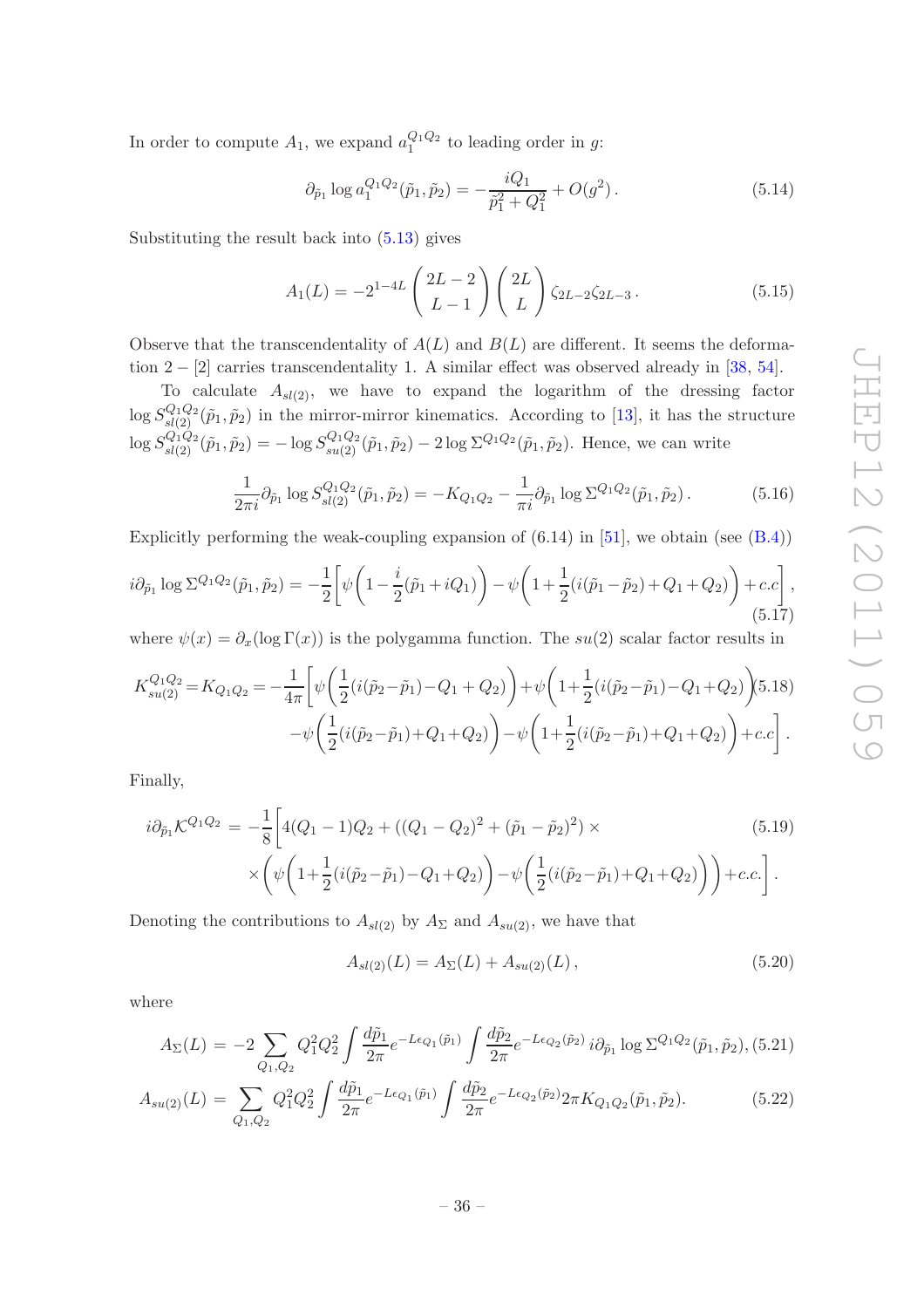Using methods explained in appendix [B,](#page-43-0) we evaluated the integrals by residues. To demonstrate the structure of the result, we write out explicitly  $A_{\Sigma}$  (see [\(B.10\)](#page-45-4) and [\(B.13\)](#page-45-5)):

<span id="page-37-3"></span>
$$
A_{\Sigma}(L) = -2^{2-2L} \binom{2L-2}{L-1} \zeta_{2L-3} \sum_{Q_1} \sum_{j=0}^{L-1} \binom{L+j-1}{j} \frac{2^{-2L+1}}{(L-1-j)!} (-Q_1)^{2-L-j} \psi^{(L-j-1)}(Q_1+1)
$$

$$
- \sum_{Q_1, Q_2} \sum_{j_1, j_2=0}^{L-1} \binom{L+j_1-1}{j_1} \frac{2^{-2L+2}}{(L-1-j_1)!} (-Q_1)^{2-L-j_1}
$$

$$
\times \binom{L+j_2-1}{j_2} \frac{2^{-2L+1}}{(L-1-j_2)!} (-Q_2)^{2-L-j_2} \psi^{(2L-j_1-j_2-2)}(Q_1+Q_2+1) \tag{5.23}
$$

These terms can be expressed in terms of multiple zeta values  $(MZV)$  by rewriting<sup>[10](#page-37-1)</sup>

<span id="page-37-2"></span>
$$
\psi^{(n)}(Q+1) = (-1)^{n+1} n! (\zeta(n+1) - \sum_{j=1}^{Q} j^{-n-1}), \qquad (5.24)
$$

and performing the sums explicitly. We will, however, not pursue this calculation further here as we did not find an explicit answer for generic L. The integrals can be evaluated similarly for  $A_{su(2)}$  and  $A_{\mathcal{K}}$  with a similar structural final result, although some care must be taken to the  $Q_1 - Q_2$  dependent term for  $Q_1 = Q_2$ . In the next subsection, we present explicit results for the smallest nontrivial length:  $L = 3$ .

## <span id="page-37-0"></span>5.3 Specific calculations for  $L = 3$

The LO wrapping correction [\(5.5\)](#page-35-2) for  $L = 2$  is divergent, as we have for  $j = 0$  the term  $\zeta_{2L-3} = \zeta_1$ . Similar observations were made in [\[38,](#page-47-9) [55](#page-48-12)]. We therefore focus now on the first nontrivial case, namely  $L = 3$ . The LO correction for this case goes as follows:

$$
E_0^{(1)}(3) = -(2 - [2]_q)(2 - [2]_{\dot{q}}) \left( \frac{3}{16} \zeta_3 g^6 - \frac{15}{16} \zeta_5 g^8 + \frac{945}{256} \zeta_7 g^{10} - \frac{3465}{256} \zeta_9 g^{12} + \dots \right) .
$$
 (5.25)

The simple double-wrapping contribution [\(5.6\)](#page-35-3) at leading order is

$$
E_0^{(2,1)}(3) = (2 - [2]_q)^2 (2 - [2]_{\dot{q}})^2 \frac{63}{1024} \zeta_7 g^{12}.
$$
 (5.26)

In calculating the term  $E_0^{(2,2)}$  $0^{(2,2)}(3)$ , we recall from  $(5.7)$  that

$$
E_0^{(2,2)}(3) = (2 - [2]_q)^2 (2 - [2]_q)^2 \left[ A(3) + B(3) \left( \frac{1}{[2]_q - 2} + \frac{1}{[2]_q - 2} \right) \right] g^{12}.
$$
 (5.27)

From  $(5.9)$ , we have

$$
B(3) = -\frac{15}{256}\zeta_3\zeta_5\,. \tag{5.28}
$$

We calculated the contributions to  $A(3)$  one by one. The simplest is

$$
A_1(3) = -\frac{15}{256}\zeta_3\zeta_4,\tag{5.29}
$$

as follows from [\(5.15\)](#page-36-0). In the more complicated terms, we calculated the integrals by residues as explained in appendix [B.](#page-43-0) Then, in summing up the expressions, we employed the following strategies:

<span id="page-37-1"></span><sup>&</sup>lt;sup>10</sup>For  $n = 0$ , one has to replace  $\zeta(1)$  with  $\gamma_E$ .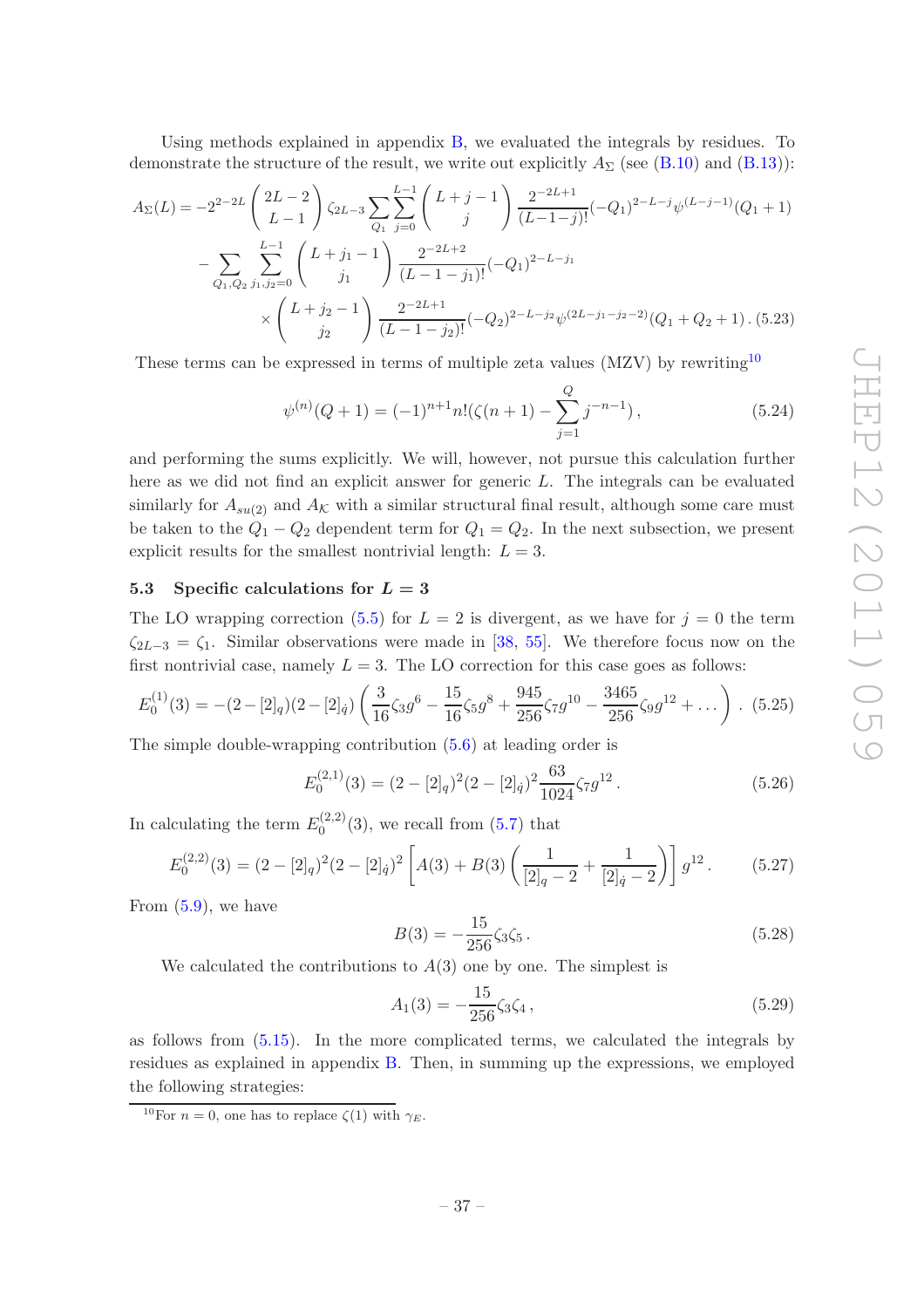- We performed the sums analytically by replacing the polygamma functions with harmonic sums using [\(5.24\)](#page-37-2), and then rearranging all the sums into MZVs. These MZVs could then be expressed in terms of elementary ones, which contained only products of simple zetas with transcendentality less than or equal to 7.
- Alternatively, for terms involving polygamma functions depending on  $Q_1 + Q_2$ , we replaced the polygamma functions with their integral representations

$$
\psi^{(n)}(z) = \int_0^\infty \left( \delta_{n,0} \frac{e^{-t}}{t} - (-1)^n \frac{t^n e^{-tz}}{1 - e^{-t}} \right) dt,
$$
\n(5.30)

and performed the summations  $\sum_{Q_1,Q_2=1}^{\infty}$  explicitly. The remaining integral over t could be evaluated numerically with very high precision (100 digits), and the result could be expressed in terms of products of zeta functions (and the Euler constant  $\gamma_E$ ) with the help of the online MZV calculator, EZ-Face.<sup>[11](#page-38-0)</sup>

• Finally, for polygamma functions depending on  $Q_1 - Q_2$ , we evaluated the sums numerically as  $\sum_{Q_1,Q_2=1}^{\infty} = 2 \sum_{Q_1}^{\infty} \sum_{Q_2=1}^{Q_1-1} + \sum_{Q_1=Q_2=1}^{\infty}$ , and again expressed the result in terms of zeta functions using EZ-Face.

We found the following results:

$$
A_{\Sigma}(3) = \frac{81}{1024}\zeta_3\zeta_4 + \frac{21}{512}\zeta_2\zeta_5 - \frac{441}{2048}\zeta_7,
$$
  
\n
$$
A_{su(2)}(3) = -\frac{9}{512}\zeta_3\zeta_4 + \frac{315}{4096}\zeta_7,
$$
  
\n
$$
A_{\mathcal{K}}(3) = -\frac{9}{256}\zeta_3^2 - \frac{3}{1024}\zeta_3\zeta_4 - \frac{21}{512}\zeta_2\zeta_5 + \frac{63}{512}\zeta_7.
$$
\n(5.31)

By summing up, we obtain the total  $A$  contribution

$$
A(3) = A_{\Sigma}(3) + A_{su(2)}(3) + A_{\mathcal{K}}(3) + A_1(3) = -\frac{9}{256}\zeta_3^2 - \frac{63}{4096}\zeta_7. \tag{5.32}
$$

Thus, the total anomalous dimension is

<span id="page-38-1"></span>
$$
E_0(3) = E_0^{(1)}(3) + E_0^{(2,1)}(3) + E_0^{(2,2)}(3) + \dots
$$
  
\n
$$
= -(2 - [2]_q)(2 - [2]_{\dot{q}}) \left( \frac{3}{16} \zeta_3 g^6 - \frac{15}{16} \zeta_5 g^8 + \frac{945}{256} \zeta_7 g^{10} - \frac{3465}{256} \zeta_9 g^{12} + \dots \right)
$$
  
\n
$$
- (2 - [2]_q)(2 - [2]_{\dot{q}}) ([2]_q + [2]_{\dot{q}} - 4)) \frac{15}{256} \zeta_3 \zeta_5 g^{12} + \dots
$$
  
\n
$$
+ (2 - [2]_q)^2 (2 - [2]_{\dot{q}})^2 \left( -\frac{9}{256} \zeta_3^2 + \frac{189}{4096} \zeta_7 \right) g^{12} + \dots,
$$
\n(5.33)

where we recall that  $2 - [2]_q = 4 \sin(\frac{\gamma_+}{2})^2$  and  $2 - [2]_q = 4 \sin(\frac{\gamma_-}{2})^2$  in terms of the deformation parameters  $\gamma_{\pm} = (\gamma_3 \pm \gamma_2)^{\frac{3}{2}}$  $\frac{3}{2}$ , as in our case  $L = 3$ .

The result [\(5.33\)](#page-38-1) is indeed the total anomalous dimension, since the vacuum energy does not receive any contributions from the asymptotic Bethe ansatz. Remarkably, even though at intermediate stages of the computation there appear terms involving even zeta functions and Euler's constant  $\gamma_E$ , all such terms finally cancel.

<span id="page-38-0"></span><sup>&</sup>lt;sup>11</sup>EZ-Face is documented in  $[56]$ .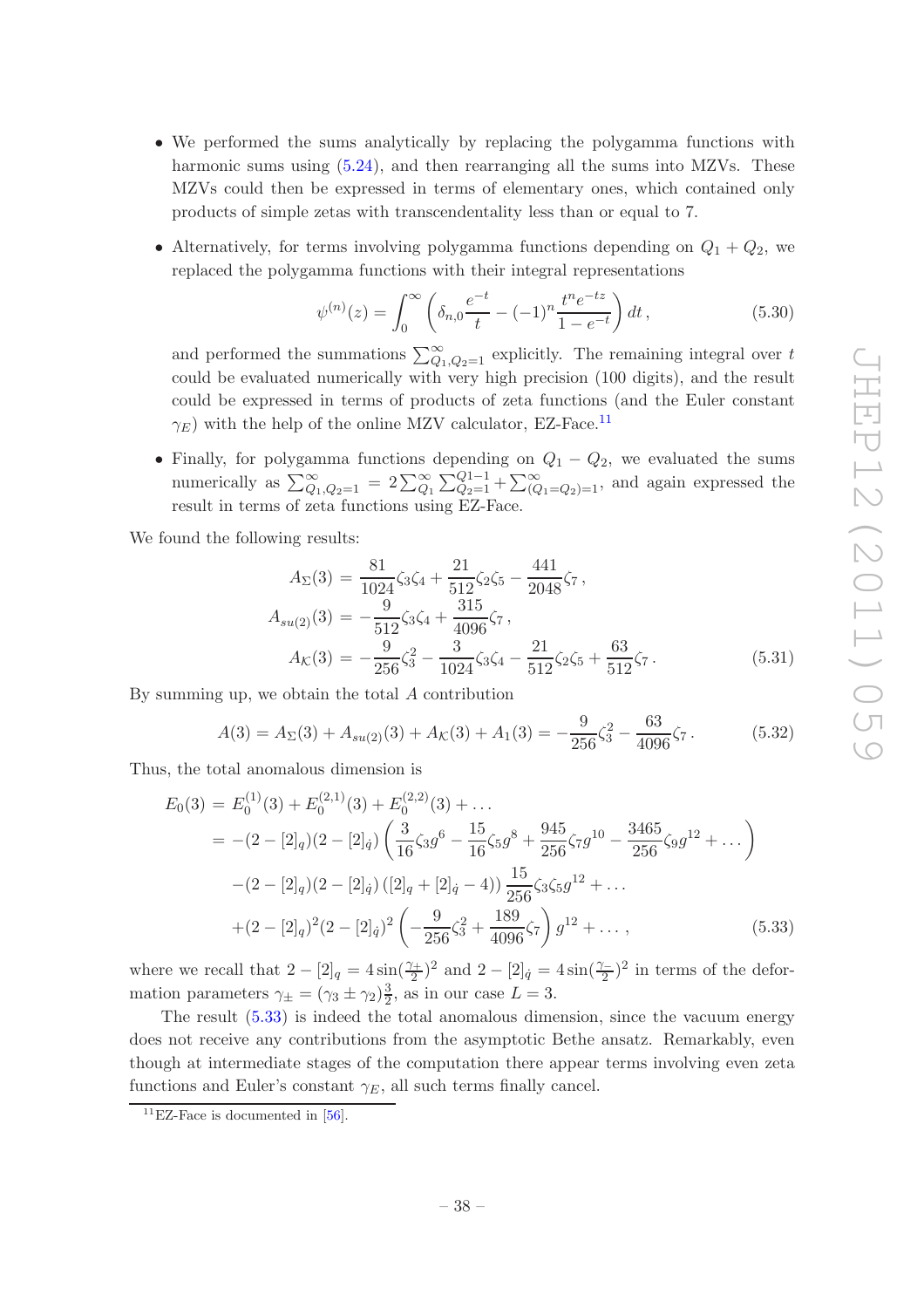#### <span id="page-39-0"></span>6 Conclusion

We have computed the NLO finite-volume correction to the vacuum energy in twisted AdS/CFT by two apparently independent approaches: Lüscher  $(4.32)$  and TBA  $(4.99)$ . The fact that both approaches yield identical results provides a strong consistency check on the AdS/CFT S-matrices and TBA equations that have been developed in the literature, as well as on the final result. This result is expressed in terms of a double infinite sum of contributions from the infinitely-many types of massive mirror bound states. Our computations check the complete (both horizontal and vertical parts of the) Y -system, and go beyond the five-loop calculations presented in [\[17](#page-46-14), [57](#page-48-14), [58\]](#page-48-15), which checked at the single wrapping order only the vertical part.

Our result is valid for any value of the coupling constant. However, by making a weak-coupling expansion, we have obtained a prediction [\(5.33\)](#page-38-1) for the anomalous dimension of the operator  $TrZ^3$  in the twisted gauge theory up to six loops. It should be possible to check this prediction directly in perturbation theory by taking into account both single-wrapping and double-wrapping diagrams. To our knowledge, this is the first complete computation of double wrapping in the literature. It may be interesting to investigate also the strong-coupling limit.

The key results needed for the NLO Lüscher computation were the determinants of the (untwisted) AdS/CFT S-matrices in all the  $su(2)<sub>L</sub> \otimes su(2)<sub>R</sub>$  sectors, presented in tables [1](#page-22-0) and [2.](#page-22-1) The simplicity of these results suggests that they may have some group-theoretical formulation. In particular, it should be possible to find a general proof, presumably based on  $su(2|2)$  Yangian symmetry.

It would be interesting to extend our analysis of finite-size corrections in twisted AdS/CFT, which has so far been restricted to the ground state, to excited states beyond the LO result of [\[38](#page-47-9)]. It would also be interesting to understand the origin of the divergence of the LO and NLO results for  $L = 2$ , which was already noticed in similar contexts in [\[38](#page-47-9), [55](#page-48-12)]. Finally, one can now begin to contemplate triple and higher wrapping.

## Acknowledgments

We thank Orlando Alvarez, Gleb Arutyunov, János Balog, Sergey Frolov, Árpád Hegedűs, Marius de Leeuw, Christoph Sieg and Stijn van Tongeren for useful discussions and/or correspondence; and the referees for their valuable comments. CA, DB and RN are grateful for the warm hospitality extended to them at ELTE and at the Perimeter Institute during the course of this work. This work was supported in part by WCU Grant No. R32- 2008-000-101300 (CA), OTKA 81461 (ZB), the FCT fellowship SFRH/BPD/69813/2010 and the network UNIFY for travel financial support (DB), and by the National Science Foundation under Grant PHY-0854366 and a Cooper fellowship (RN).

## <span id="page-39-1"></span>A Determinants of S-matrices in the  $su(2)_L \otimes su(2)_R$  sectors

We describe here how we obtained the results in tables [1](#page-22-0) and [2](#page-22-1) for det  $S^{(Q_1,Q_2)}(s_L,s_R)$ , the determinants of the AdS/CFT S-matrices in the  $su(2)_L \otimes su(2)_R$  sectors, which enter into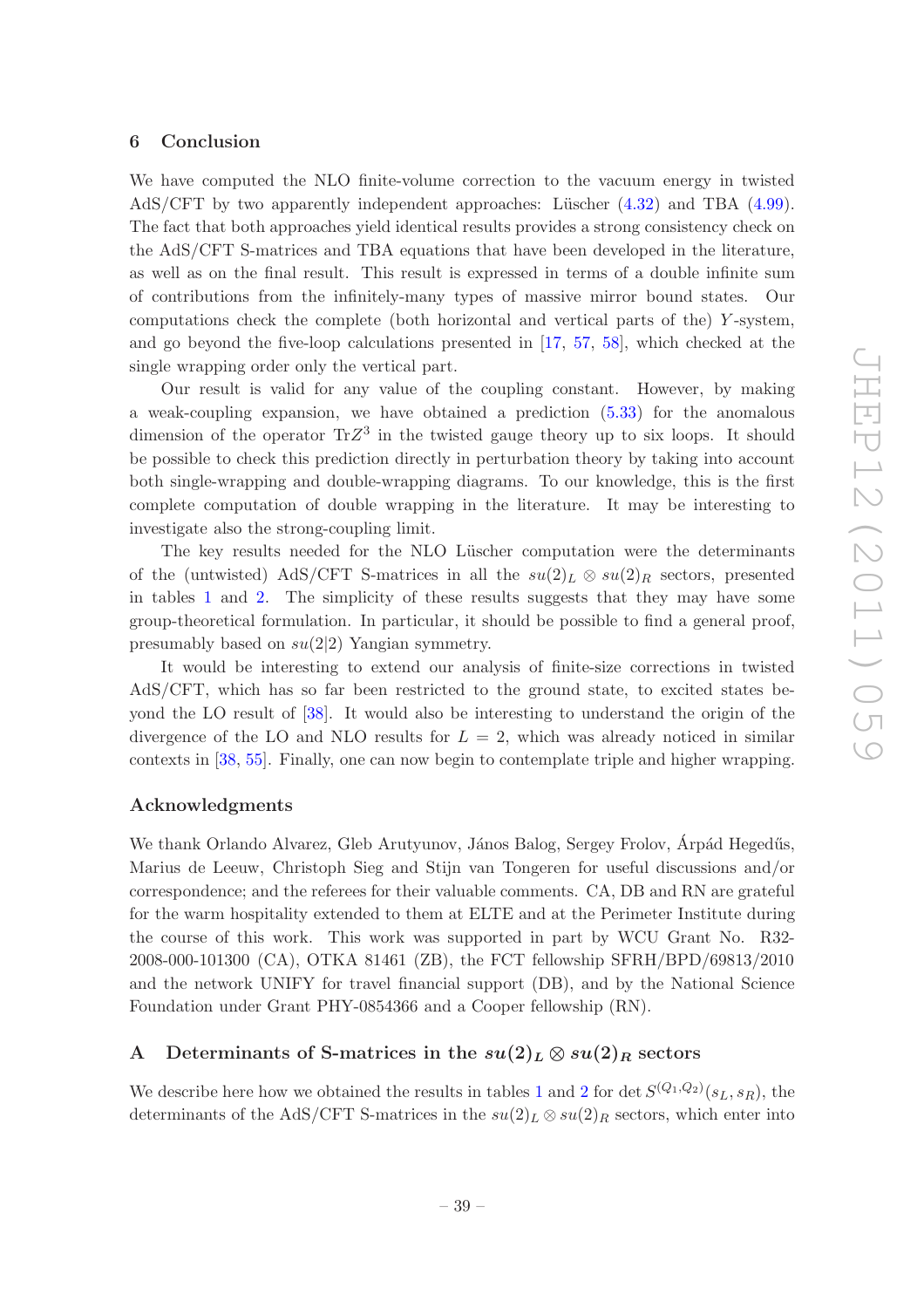the NLO Lüscher computation. Our straightforward approach was to explicitly compute these determinants for small values of  $Q_1$  and  $Q_2$  (up to 8), and then infer the general pattern.

For the cases  $(Q_1, Q_2) = (1, 1), (1, 2), (2, 2)$ , we used the explicit S-matrices from [\[52\]](#page-48-9) to directly compute the eigenvalues. For the cases  $(Q_1, Q_2) = (1, Q)$ , we used results from [\[59](#page-48-16)]: from eq. (56) there, it follows that (up to the overall factors),

<span id="page-40-1"></span>
$$
\det S^{(1,Q)}\left(\frac{Q-1}{2},1\right) = a_9^9,
$$
  
\n
$$
\det S^{(1,Q)}\left(\frac{Q}{2},\frac{1}{2}\right) = \frac{1}{Q} \det \begin{pmatrix} a_9^5 & a_9^6 \\ a_9^5 & a_9^6 \end{pmatrix},
$$
  
\n
$$
\det S^{(1,Q)}\left(\frac{Q-2}{2},\frac{1}{2}\right) = Q \det \begin{pmatrix} a_7^7 & a_7^8 \\ a_8^7 & a_8^8 \end{pmatrix},
$$
  
\n
$$
\det S^{(1,Q)}\left(\frac{Q+1}{2},0\right) = a_1^1 = 1,
$$
  
\n
$$
\det S^{(1,Q)}\left(\frac{Q-1}{2},0\right) = \frac{Q+1}{Q-1} \det \begin{pmatrix} a_2^2 & a_2^3 & a_2^4 \\ a_3^2 & a_3^3 & a_3^4 \\ a_4^2 & a_4^3 & a_4^4 \end{pmatrix},
$$
  
\n
$$
\det S^{(1,Q)}\left(\frac{Q-3}{2},0\right) = \frac{Q-1}{2} a_{10}^{10}.
$$
 (A.1)

One can verify using the explicit values of  $a_i^j$  $i$ <sup>that<sup>[12](#page-40-0)</sup></sup>

<span id="page-40-2"></span>
$$
a_9^9 = \frac{1}{Q} \det \begin{pmatrix} a_5^5 & a_5^6 \ a_6^5 & a_6^6 \end{pmatrix} = U_0 U_1 U_2 ,
$$
  
\n
$$
Q \det \begin{pmatrix} a_7^7 & a_7^8 \ a_8^7 & a_8^8 \end{pmatrix} = \frac{Q+1}{Q-1} \det \begin{pmatrix} a_2^2 & a_2^3 & a_2^4 \ a_3^2 & a_3^3 & a_3^4 \ a_4^2 & a_4^3 & a_4^4 \end{pmatrix} = U_0^2 U_1 U_2^3 U_3 ,
$$
  
\n
$$
\frac{Q-1}{2} a_{10}^{10} = U_0 U_2^2 U_3 ,
$$
\n(A.2)

where the notation is defined in  $(4.29)$  $(4.29)$  $(4.29)$ . It is then easy to see that the expressions in table 2 are consistent with the results  $(A.1)$ ,  $(A.2)$ .

For general values of  $(Q_1, Q_2)$ , we made use of the formalism developed in [\[49\]](#page-48-6). As an example, let us consider the case  $(Q_1, Q_2) = (2, 3)$ . Since the state of a single Q-particle (the 4Q-dimensional totally symmetric representation of  $su(2|2)$ ) has the  $su(2)_L \otimes su(2)_R$ decomposition

<span id="page-40-4"></span>
$$
V^{\frac{Q}{2}} \times V^0 + V^{\frac{Q-1}{2}} \times V^{\frac{1}{2}} + V^{\frac{Q-2}{2}} \times V^0, \tag{A.3}
$$

the decomposition of the corresponding 2-particle states can be obtained from the tensor product

<span id="page-40-3"></span>
$$
\left(V^{1} \times V^{0} + V^{\frac{1}{2}} \times V^{\frac{1}{2}} + V^{0} \times V^{0}\right) \otimes \left(V^{\frac{3}{2}} \times V^{0} + V^{1} \times V^{\frac{1}{2}} + V^{\frac{1}{2}} \times V^{0}\right), \quad (A.4)
$$

<span id="page-40-0"></span><sup>&</sup>lt;sup>12</sup>We note a couple of typos in appendix B of [\[59](#page-48-16)]:  $a_3^2$  should not have the factor  $x^+z^+$  in the denominator; and  $a_3^3$  is missing an overall minus sign.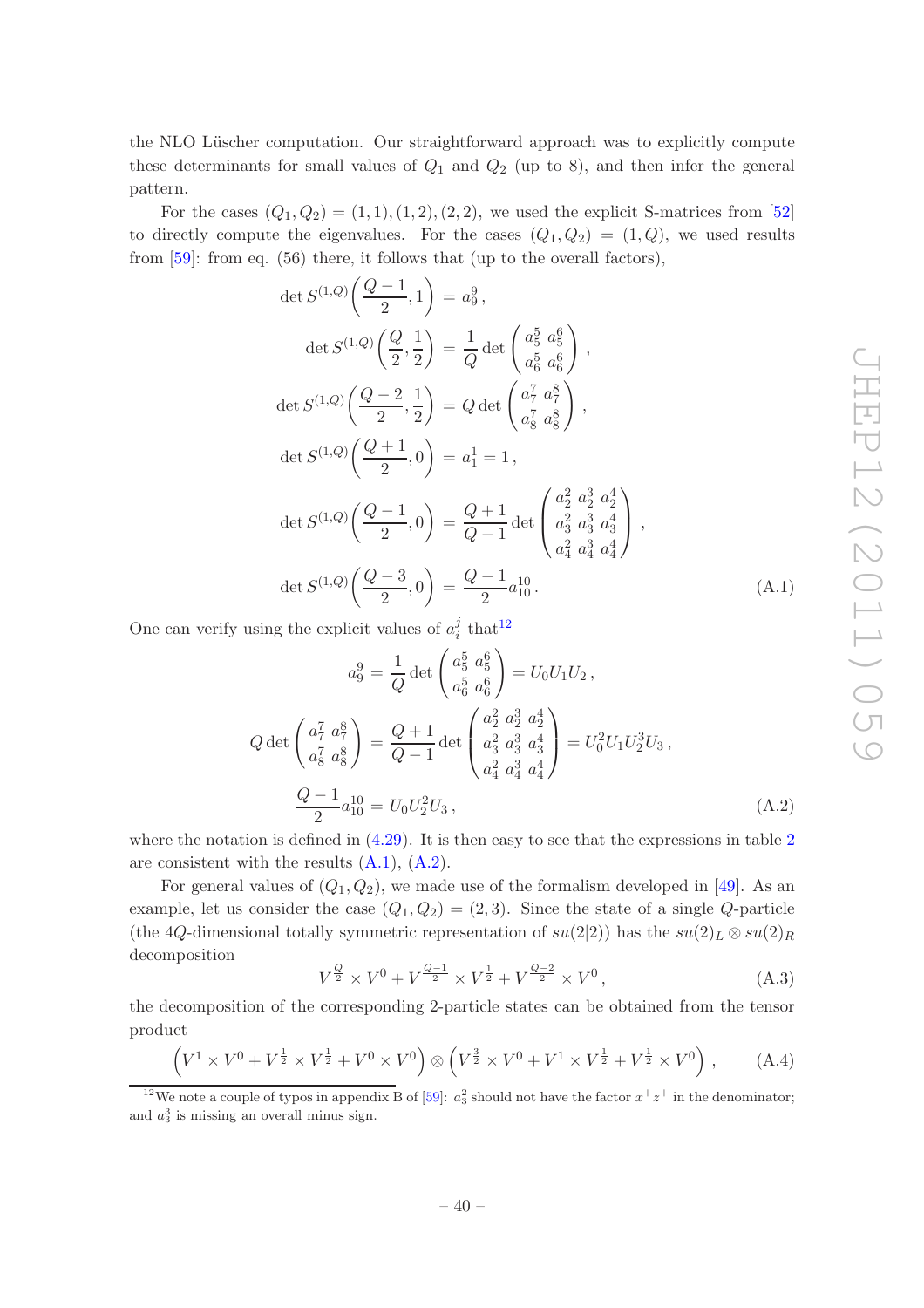where in this appendix we denote by  $\times$  the tensor product of the  $su(2)_L$  and  $su(2)_R$ representations. For concreteness, let us focus on the computation of det  $S^{(2,3)}(1, \frac{1}{2})$  $(\frac{1}{2})$ . The tensor product in [\(A.4\)](#page-40-3) can be decomposed, by the Clebsch-Gordan theorem, into a sum of irreducible representations of  $su(2)_L \otimes su(2)_R$ . In this decomposition, there appear four representations with  $(s_L, s_R) = (1, \frac{1}{2})$  $\frac{1}{2}$ , which are the relevant ones for computing this determinant. These four representations come from the following channels:

<span id="page-41-2"></span>1: 
$$
(V^1 \times V^0) \otimes (V^1 \times V^{\frac{1}{2}})
$$
  
\n2: 
$$
(V^{\frac{1}{2}} \times V^{\frac{1}{2}}) \otimes (V^{\frac{1}{2}} \times V^0)
$$
  
\n3: 
$$
(V^0 \times V^0) \otimes (V^1 \times V^{\frac{1}{2}})
$$
  
\n4: 
$$
(V^{\frac{1}{2}} \times V^{\frac{1}{2}}) \otimes (V^{\frac{3}{2}} \times V^0)
$$
 (A.5)

The corresponding highest-weight states  $|\psi_I^{(Q_1,Q_2)}\rangle$  $I_I^{(Q_1,Q_2)}(s_L,s_R)$  with  $s_L = m_L = 1$  and  $s_R = m_R = \frac{1}{2}$  $\frac{1}{2}$  are given (up to an overall normalization factor) by

<span id="page-41-1"></span>
$$
|\psi_1^{(2,3)}(1,\frac{1}{2})\rangle \propto |0,1\rangle_2^{\text{II}} - |1,0\rangle_2^{\text{II}},
$$
  

$$
|\psi_2^{(2,3)}(1,\frac{1}{2})\rangle \propto |0,1\rangle_3^{\text{II}},
$$
  

$$
|\psi_3^{(2,3)}(1,\frac{1}{2})\rangle \propto |1,0\rangle_4^{\text{II}},
$$
  

$$
|\psi_4^{(2,3)}(1,\frac{1}{2})\rangle \propto |0,1\rangle_1^{\text{II}} - |1,0\rangle_1^{\text{II}},
$$
 (A.6)

respectively, where the states  $|k,l\rangle_i^{\text{II}}$  are defined in [\[49](#page-48-6)]. It is convenient to introduce a basis  $|e_i\rangle$  of these so-called type-II states with  $N \equiv k + l = 1$ :

$$
|e_1\rangle = |0, 1\rangle_1^{\text{II}},
$$
  
\n
$$
|e_2\rangle = |0, 1\rangle_2^{\text{II}},
$$
  
\n
$$
|e_3\rangle = |0, 1\rangle_3^{\text{II}},
$$
  
\n
$$
|e_4\rangle = |1, 0\rangle_1^{\text{II}},
$$
  
\n
$$
|e_5\rangle = |1, 0\rangle_2^{\text{II}},
$$
  
\n
$$
|e_6\rangle = |1, 0\rangle_4^{\text{II}}.
$$
  
\n(A.7)

Although these states are orthogonal, they are not normalized.<sup>[13](#page-41-0)</sup> Indeed, defining

$$
n_i \equiv \langle e_i | e_i \rangle \,, \tag{A.8}
$$

it readily follows from the definitions of the states [\[49\]](#page-48-6) that here  $n_i = (2, 2, 1, 6, 2, 2)$ . An orthonormal basis  $|\tilde{e}_i\rangle$  is therefore given by

$$
|\tilde{e}_i\rangle \equiv \frac{1}{\sqrt{n_i}}|e_i\rangle, \qquad \langle \tilde{e}_i|\tilde{e}_j\rangle = \delta_{ij}.
$$
 (A.9)

<span id="page-41-0"></span><sup>13</sup>We are grateful to M. de Leeuw for pointing this out to us.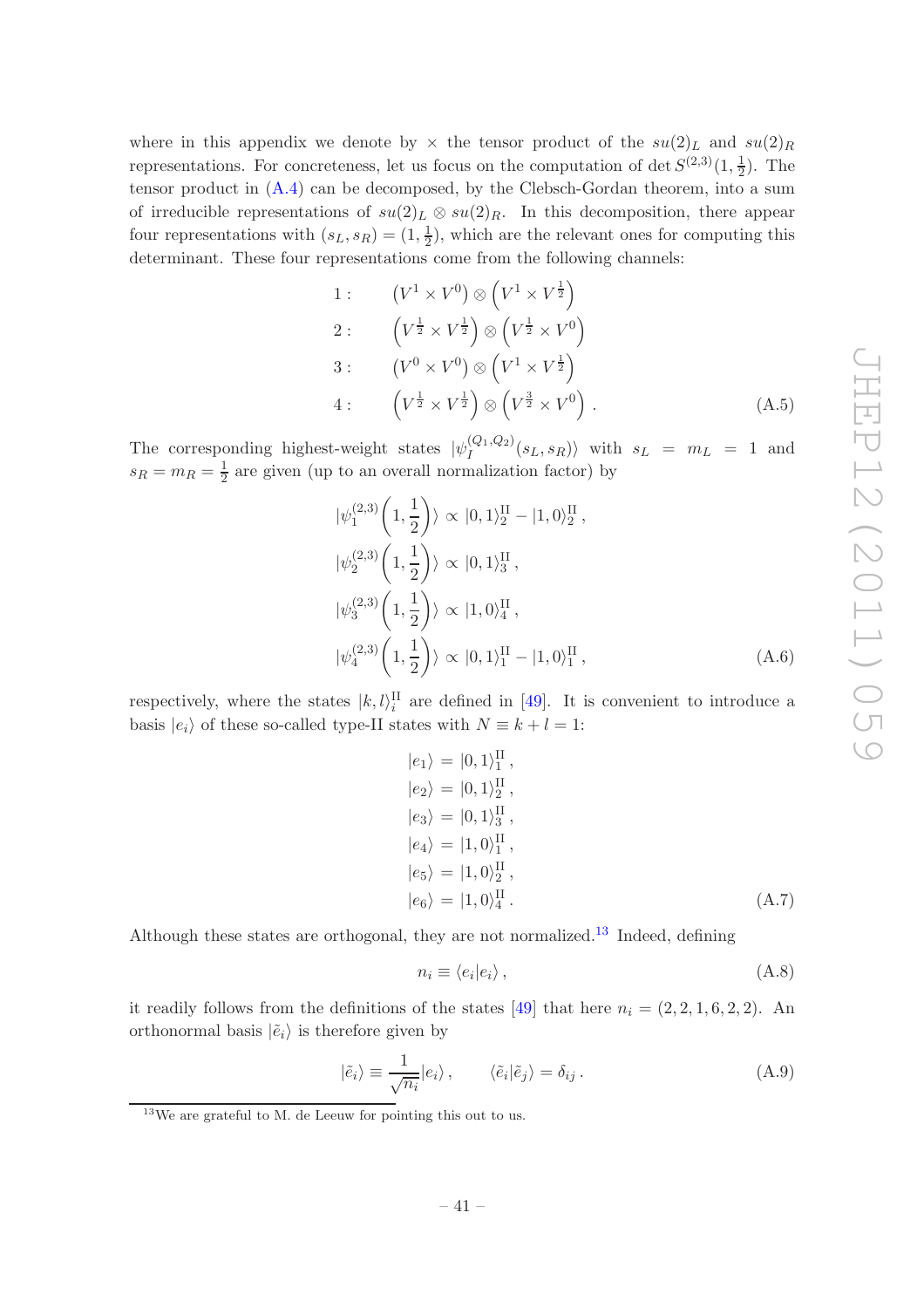The S-matrix acts as

$$
S|e_i\rangle = \sum_j |e_j\rangle U_{ji}.
$$
\n(A.10)

Numerical values for the coefficients  $U_{ji}$  can be computed using formulas in [\[49\]](#page-48-6), for given numerical values of momenta  $p_1, p_2$ , coupling constant g, and representations  $Q_1, Q_2$ .<sup>[14](#page-42-0)</sup> Hence, we can obtain the corresponding coefficients  $\tilde{U}_{ji}$  in the normalized basis

$$
\tilde{U}_{ji} \equiv \langle \tilde{e}_j | S | \tilde{e}_i \rangle
$$
\n
$$
= \sqrt{\frac{n_j}{n_i}} U_{ji} = \sum_{k,l} M_{jk} U_{kl} M_{li}^{-1},
$$
\n(A.11)

where we have introduced the diagonal matrix  $M_{ij} \equiv \sqrt{n_i} \delta_{ij}$ . A useful check is that the matrix  $\tilde{U}_{ji}$  (unlike  $U_{ji}$ ) is unitary.

We use [\(A.6\)](#page-41-1) to express the highest-weight states  $|\psi_I^{(Q_1,Q_2)}|$  $I_I^{(Q_1,Q_2)}(s_L,s_R)$  in terms of the normalized basis

$$
|\psi_I^{(Q_1, Q_2)}(s_L, s_R)\rangle = \sum_i |\tilde{e}_i\rangle c_{iI}, \qquad c_{iI} \equiv \langle \tilde{e}_i | \psi_I^{(Q_1, Q_2)}(s_L, s_R) \rangle, \tag{A.12}
$$

where the states themselves are normalized,

$$
\langle \psi_I^{(Q_1, Q_2)}(s_L, s_R) | \psi_J^{(Q_1, Q_2)}(s_L, s_R) \rangle = \delta_{IJ} \,. \tag{A.13}
$$

We can finally construct the S-matrix in the  $(s_L, s_R)$  sector,

<span id="page-42-2"></span>
$$
S_{IJ}^{(Q_1,Q_2)}(s_L,s_R) \equiv \langle \psi_I^{(Q_1,Q_2)}(s_L,s_R) | S | \psi_J^{(Q_1,Q_2)}(s_L,s_R) \rangle = \sum_{i,j} c_{iI}^* \tilde{U}_{ij} c_{jJ} . \tag{A.14}
$$

Another useful check is that the matrix  $S_{IJ}^{(Q_1,Q_2)}(s_L,s_R)$  is also unitary. Computing nu-merically the determinant of this matrix<sup>[15](#page-42-1)</sup>

$$
\det S^{(Q_1, Q_2)}(s_L, s_R) \equiv \det \left( S_{IJ}^{(Q_1, Q_2)}(s_L, s_R) \right) , \qquad (A.15)
$$

we find for the case in question (namely,  $(Q_1, Q_2) = (2, 3)$  and  $(s_L, s_R) = (1, \frac{1}{2})$ ) that the re-2 sult coincides with  $(U_0U_1U_2)^4 S_3^2$ , in agreement with table [1.](#page-22-0) Other cases  $(Q_1, Q_2)$  and other sectors  $(s_L, s_R)$  can be treated in a similar way. Note that sectors with  $s_R = 1, \frac{1}{2}$  $\frac{1}{2}$ , 0 are constructed with states of type I, II, III, respectively. After some effort to accumulate results for sufficiently many cases, the general pattern summarized in tables [1](#page-22-0) and [2](#page-22-1) became evident.

Before closing this section, it may be worthwhile to frame the problem that we have addressed here in a more general context. Consider an S-matrix (solution of the Yang-Baxter equation) that is invariant under a group G, which here is  $su(2)_L \otimes su(2)_R$ . As is

<span id="page-42-0"></span> $14$ We note that version 1 in the arXiv of [\[49](#page-48-6)] contains a number of typos, most of which are corrected in the journal. However, some typos remain in the latter. In particular, in (5.14):  $\overline{Q}_{ij} = b_i d_j - b_j d_i$ . Also, in  $A^{-1}$  in (5.17): in the (2,2) element of the big matrix,  $c_1^-$  should be instead  $c_1^+$ ; and in the (2,1) matrix element, the sign in front of  $[M + (l_1 - l_2)/2]$  should be plus instead of minus. Finally, in (A.8), the formulas for  $b_1, \ldots, b_4$  should have sign plus instead of minus; and the formulas for  $d_2$  and  $d_3$  should not have i in the denominator. We are grateful to G. Arutyunov and M. de Leeuw for correspondence on these points.

<span id="page-42-1"></span><sup>&</sup>lt;sup>15</sup>We use the convention that the determinant of a number (i.e., a  $1 \times 1$  matrix) is the number itself.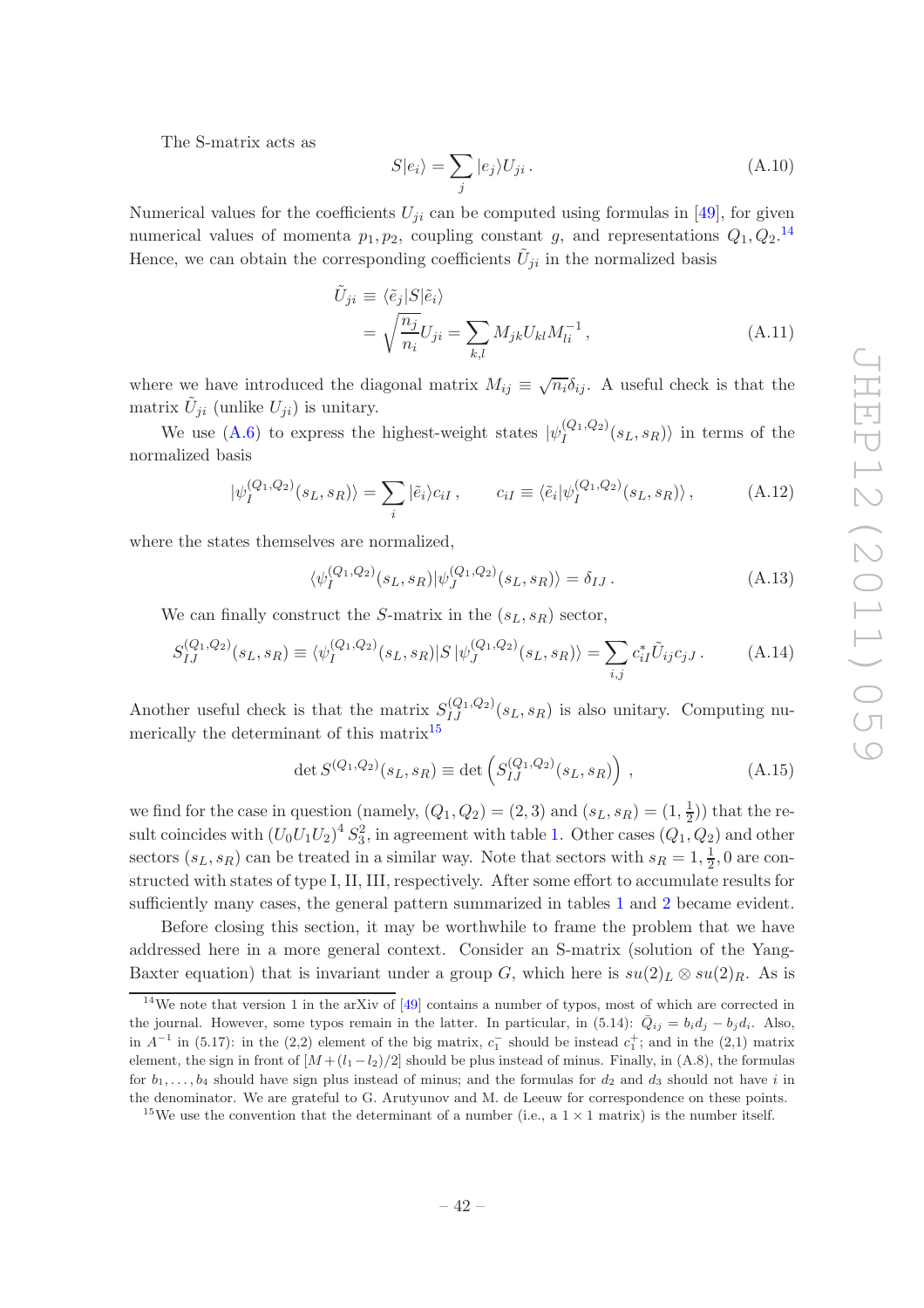well known (see e.g.  $[60, 61]$  $[60, 61]$ ), the S-matrix is a matrix  $S_{ab}$  defined in the tensor product of two vector spaces  $V_a \otimes V_b$  in which representations  $\Pi_a$  and  $\Pi_b$  of G act,<sup>[16](#page-43-2)</sup>

<span id="page-43-3"></span>
$$
[\Pi_a(g) \otimes \Pi_b(g), S_{ab}] = 0, \qquad g \in G. \tag{A.16}
$$

The representation space decomposes into a sum of irreducible representations of G parameterized by highest weights  $\Lambda_k$ , which here are  $(s_L, s_R)$ ,

<span id="page-43-4"></span>
$$
V_a \otimes V_b = \sum_k V(\Lambda_k). \tag{A.17}
$$

Since the S-matrix is  $G$ -invariant  $(A.16)$ , it has the corresponding spectral resolution

<span id="page-43-5"></span>
$$
S_{ab} = \sum_{k} \rho_k P_{\Lambda_k} \,, \tag{A.18}
$$

where  $P_{\Lambda_k}$  is a projector onto the irreducible subspace  $V(\Lambda_k)$ .

In the seminal work  $[60]$  on the construction of rational S-matrices, it was essential to assume that the Clebsch-Gordan series  $(A.17)$  is multiplicity free (i.e., a given irreducible representation appears at most once), in which case  $\rho_k$  in  $(A.18)$  is a scalar. For AdS/CFT, the decomposition  $(A.17)$  is unfortunately not multiplicity free: the Clebsch-Gordan series contains multiple irreducible representations, as we have seen in the example  $(A.5)$ . Hence,  $\rho_k$  becomes an  $r \times r$  matrix, where r is the multiplicity of the corresponding irreducible representation with highest weight  $\Lambda_k$ . In the AdS/CFT case,  $\rho_k$  is the matrix that we have defined in  $(A.14)$ . The problem of explicitly determining this matrix can be quite complicated even for rational S-matrices, see e.g.  $[61]$ . In the present work, we have restricted to the problem of computing its determinant.

## <span id="page-43-1"></span><span id="page-43-0"></span>B Details of the weak-coupling expansion

#### B.1 Weak coupling expansion of the dressing phase

The dressing phase in the mirror-mirror kinematics is given by [\[51](#page-48-8)]

$$
-i \log \Sigma_{Q_1Q_2}(y_1, y_2) = \Phi(y_1^+, y_2^+) - \Phi(y_1^+, y_2^-) - \Phi(y_1^-, y_2^+) + \Phi(y_1^-, y_2^-)
$$
  

$$
+ \frac{1}{2} \left[ -\Psi(y_1^+, y_2^+) + \Psi(y_1^+, y_2^-) - \Psi(y_1^-, y_2^+) + \Psi(y_1^-, y_2^-) \right]
$$
  

$$
- \frac{1}{2} \left[ -\Psi(y_2^+, y_1^+) + \Psi(y_2^+, y_1^-) - \Psi(y_2^-, y_1^+) + \Psi(y_2^-, y_1^-) \right]
$$
(B.1)  

$$
+ \frac{1}{i} \log \left[ \frac{i^{Q_1} \Gamma(Q_2 - \frac{i}{2} g(y_1^+ + \frac{1}{y_1^+} - y_2^+ - \frac{1}{y_2^+}))}{i^{Q_2} \Gamma(Q_1 + \frac{i}{2} g(y_1^+ + \frac{1}{y_1^+} - y_2^+ - \frac{1}{y_2^+}))} \left( \frac{1 - \frac{1}{y_1^+ y_2^-}}{1 - \frac{1}{y_1^- y_2^+}} \right) \sqrt{\frac{y_1^+ y_2^-}{y_1^- y_2^+}} \right],
$$

where

<span id="page-43-6"></span>
$$
\Psi(x_1, x_2) = i \oint_{C_1} \frac{dw_2}{2\pi i} \frac{1}{w_2 - x_2} \log \frac{\Gamma(1 + i\frac{g}{2}(x_1 + x_1^{-1} - w_2 - w_2^{-1}))}{\Gamma(1 - i\frac{g}{2}(x_1 + x_1^{-1} - w_2 - w_2^{-1}))},
$$
(B.2)

<span id="page-43-2"></span><sup>&</sup>lt;sup>16</sup>The representations  $\Pi_a$  and  $\Pi_b$  need not be irreducible representations of G. Indeed, in the AdS/CFT case, they are sums of irreducible representations, as in [\(A.3\)](#page-40-4).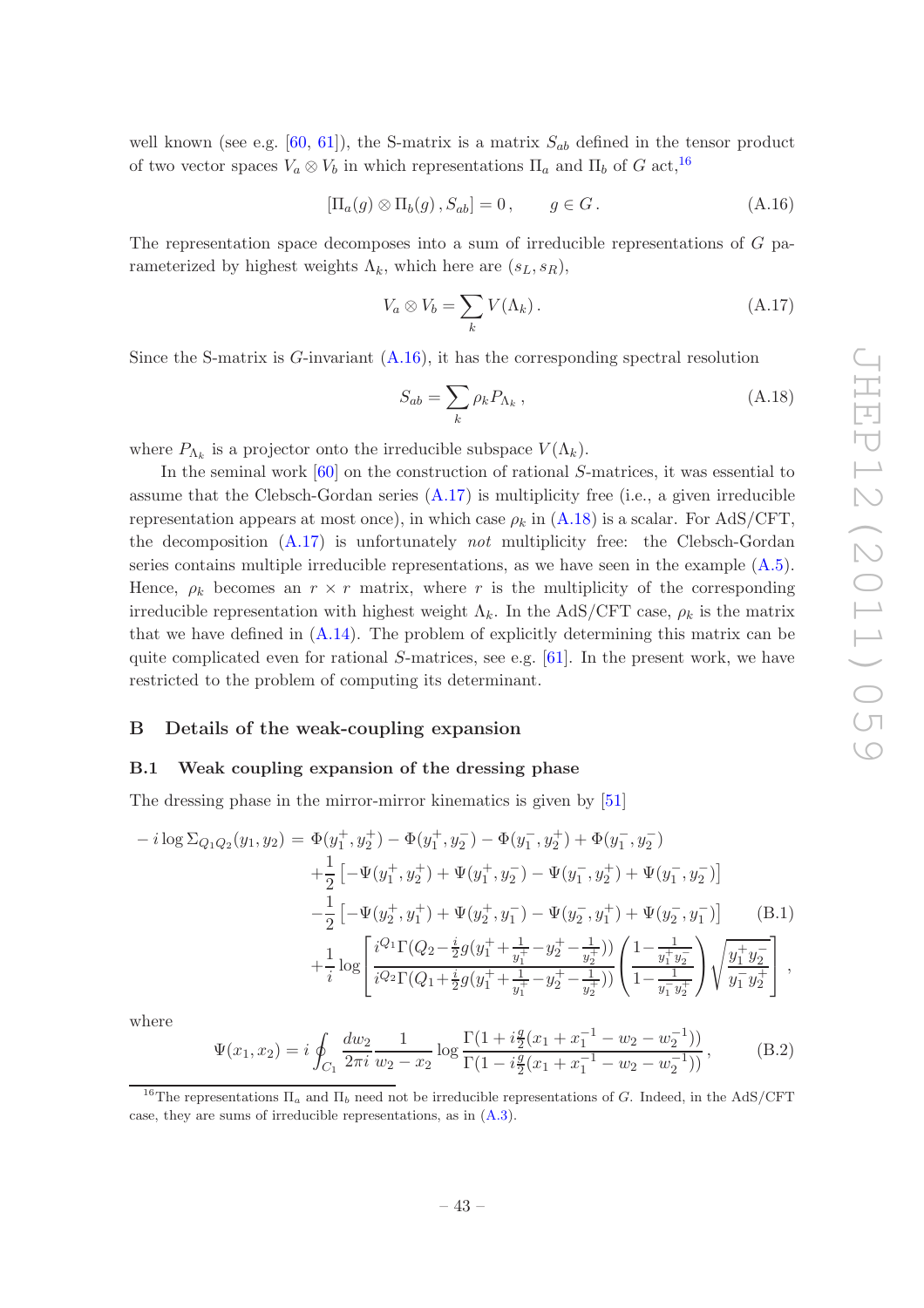JHEP12 (2011) 059 JHEP12(2011)059

and for  $\Phi(x_1, x_2)$  we just note that it starts in any kinematics at least with  $g^2$ . We calculate the O(1) expansion of the phase [\(B.2\)](#page-43-6). Using the property  $\Psi(x_1,x_2) = \Psi(x_1,0)$  –  $\Psi(x_1, x_2^{-1})$ , being valid if  $|x_2| \neq 1$ , and that for  $|x_2| > 1$  it starts at  $g^2$ , it is easy to see that we need to calculate  $\Psi(x_1, x_2) \equiv \Psi(x_1, 0)$  for  $|x_2| < 1$ , i.e. for  $x_2^+$ . Since we are interested in the derivative of the expanded functions with respect to the first argument  $\partial_1$ , we need to expand  $-\frac{1}{2}$  $\frac{1}{2}(\Psi(y_1^+,0) + \Psi(y_1^-,0))$  only. Rescaling the integration variable  $w_2$  by g and evaluating the leading residue for small  $q$ , we obtain

$$
\Psi(y_1^+,0) = i \log \frac{\Gamma(1 + \frac{i}{2}(\tilde{p}_1 + iQ_1))}{\Gamma(1 - \frac{i}{2}(\tilde{p}_1 + iQ_1))} + \dots, \qquad \Psi(y_1^-,0) = i \log \frac{\Gamma(1 + \frac{i}{2}(\tilde{p}_1 - iQ_1))}{\Gamma(1 - \frac{i}{2}(\tilde{p}_1 - iQ_1))} + \dots
$$
\n(B.3)

The logarithmic derivative of the whole dressing phase is then

<span id="page-44-1"></span>
$$
-\frac{1}{\pi i}\partial_{\tilde{p}_1} \log \Sigma^{Q_1 Q_2}(\tilde{p}_1, \tilde{p}_2) = \frac{1}{2\pi} \left[ -\psi \left( 1 - \frac{i}{2} (\tilde{p}_1 + iQ_1) \right) + \psi \left( 1 + \frac{1}{2} (i(\tilde{p}_1 - \tilde{p}_2) + Q_1 + Q_2) \right) + c.c \right],
$$
\n(B.4)

where c.c. denotes complex conjugate, and we used that  $\psi(-\frac{i}{2})$  $\frac{i}{2}(\tilde{p}-iQ)$ ) + c.c =  $\psi(1-\frac{i}{2})$  $rac{i}{2}(\tilde{p} +$  $i(Q)$ ) + c.c for integer Q.

#### <span id="page-44-0"></span>B.2 Performing the integrals by residues

We demonstrate here how we performed the integrals by evaluating  $A_{\Sigma}$  [\(5.21\)](#page-36-1). In view of the result [\(B.4\)](#page-44-1), we start by evaluating the term with  $\psi(1-\frac{i}{2})$  $\frac{i}{2}(\tilde{p}_1 + iQ_1) + c.c..$ Its contribution factorizes for the indices  $1, 2$  into a product of two factors. The more complicated factor is

$$
\sum_{Q_1} Q_1^2 \int_{-\infty}^{\infty} \frac{d\tilde{p}_1}{2\pi} \frac{1}{\left(\tilde{p}_1^2 + Q_1^2\right)^L} \left[ \psi \left(1 - \frac{i}{2} (\tilde{p}_1 + i Q_1) \right) + \psi \left(1 + \frac{i}{2} (\tilde{p}_1 - i Q_1) \right) \right]. \tag{B.5}
$$

Let us analyze the pole structure of the integrand. Additionally to the two "kinematical" poles at  $\tilde{p} = \pm iQ$ , the polygamma function has poles for  $\psi(-n)$  if  $n \geq 0$ . These poles are located on the lower half plane (LHP) for the first and on the upper half plane (UHP) for second polygamma function:

$$
\frac{1}{2}(Q_1 + 2 \mp i\tilde{p}_1) = -n \quad \longrightarrow \quad \tilde{p}_1 = \mp i(2(n+1) + Q_1).
$$
 (B.6)

We now use the trick in [\[62](#page-48-19)] of exploiting the reality of the integrand to rewrite the integral as

$$
2\Re e \sum_{Q_1} Q_1^2 \int_{-\infty}^{\infty} \frac{d\tilde{p}_1}{2\pi} \frac{1}{(\tilde{p}_1^2 + Q_1^2)^L} \left[ \psi \left( 1 - \frac{i}{2} (\tilde{p}_1 + i Q_1) \right) \right], \tag{B.7}
$$

and close the contour on the UHP. In so doing, we have to pick up the residue at  $\tilde{p}_1 = iQ_1$ only:

$$
2i\sum_{Q_1} Q_1^2 \frac{\partial_{\tilde{p}_1}^{L-1}}{(L-1)!} \frac{\psi(1-\frac{i}{2}(\tilde{p}_1+iQ_1))}{(\tilde{p}_1+iQ_1)^L}|_{\tilde{p}_1=iQ_1}
$$
  
= 
$$
-\sum_{Q_1} \sum_{j=0}^{L-1} \binom{L+j-1}{j} \frac{2^{-2L+2}}{(L-1-j)!} (-Q_1)^{2-L-j} \psi^{(L-j-1)}(Q_1+1).
$$
 (B.8)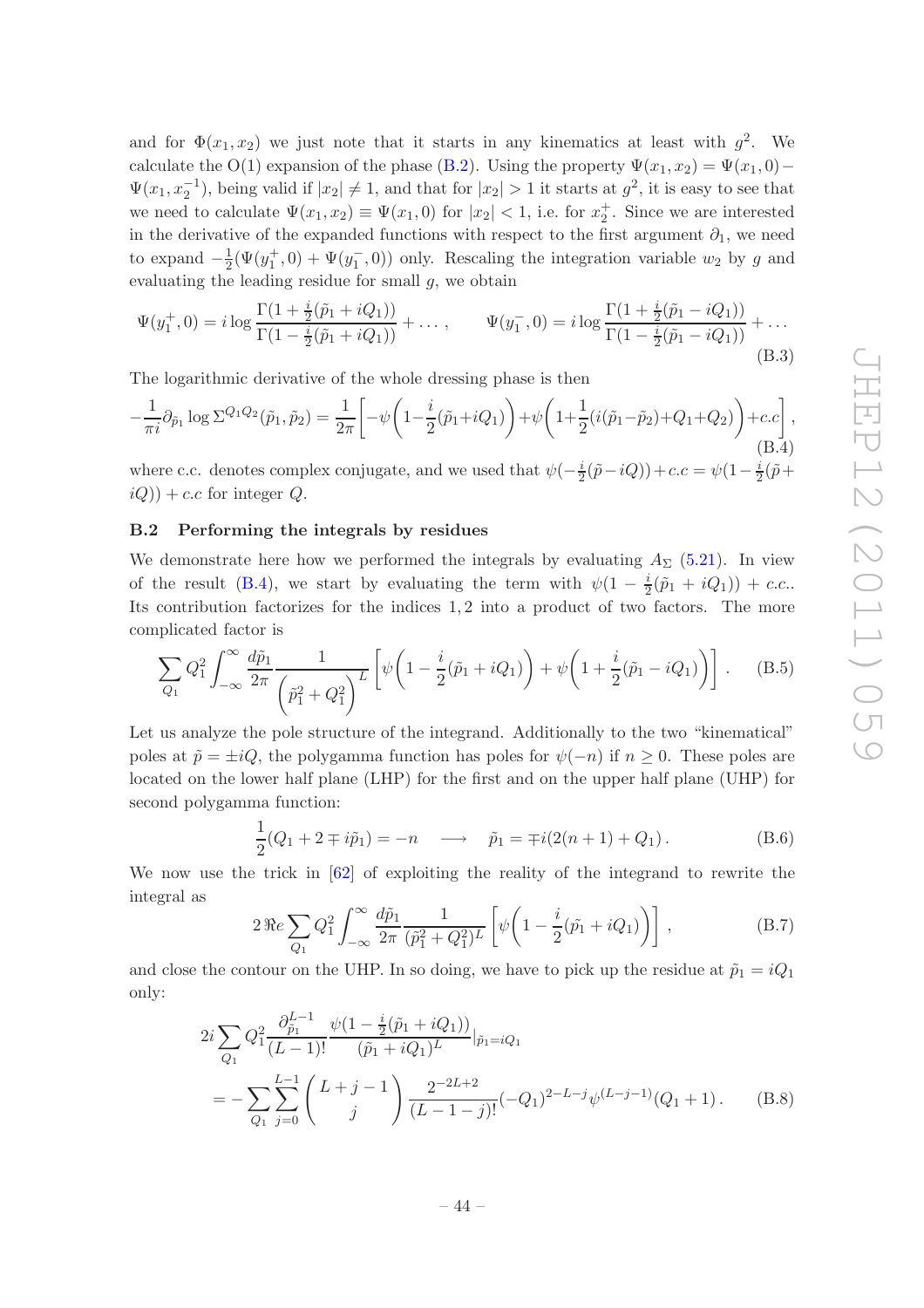We now note that the  $Q_2$ -dependent terms give

$$
\sum_{Q_2=1}^{\infty} Q_2^2 \int_{-\infty}^{\infty} \frac{d\tilde{p}_2}{2\pi} \frac{1}{(\tilde{p}_2^2 + Q_2^2)^L} = \sum_{Q_2=1}^{\infty} \binom{2L-2}{L-1} Q_2^{3-2L} 2^{1-2L} = 2^{1-2L} \binom{2L-2}{L-1} \zeta_{2L-3}.
$$
\n(B.9)

Hence, the factorizing contribution to  $A_{\Sigma}$ , which we denote by  $A_{\Sigma}^{(1)}$  $\sum_{i=1}^{N}$ , is given by

<span id="page-45-4"></span>
$$
A_{\Sigma}^{(1)} = -2^{1-2L} \begin{pmatrix} 2L-2 \ L-1 \end{pmatrix} \zeta_{2L-3} \sum_{Q_1} \sum_{j=0}^{L-1} \begin{pmatrix} L+j-1 \ j \end{pmatrix} \frac{2^{-2L+2}}{(L-1-j)!} (-Q_1)^{2-L-j} \psi^{(L-j-1)}(Q_1+1).
$$
\n(B.10)

Let us concentrate now on the nonfactorizing contributions, which we denote by  $A_{\Sigma}^{(2)}$  $\sum^{\left( 2\right) }$ Using again the reality trick, we can write

$$
A_{\Sigma}^{(2)} = -2 \sum_{Q_1, Q_2} Q_1^2 Q_2^2 \int \frac{d\tilde{p}_1}{2\pi} \int \frac{d\tilde{p}_2}{2\pi} \frac{1}{(\tilde{p}_2^2 + Q_2^2)^L (\tilde{p}_1^2 + Q_1^2)^L} \psi \left( 1 + \frac{1}{2} (Q_1 + Q_2 - i(\tilde{p}_2 - \tilde{p}_1)) \right),
$$
\n(B.11)

and close the  $\tilde{p}_2$  integration contour on the UHP. By picking up the only residue at  $\tilde{p}_2 = iQ_2$ , the result is

$$
-2i\sum_{Q_2} Q_2^2 \frac{\partial_{\tilde{p}_2}^{L-1}}{(L-1)!} \frac{\psi(1+\frac{1}{2}(Q_1+Q_2-i(\tilde{p}_2-\tilde{p}_1)))}{(\tilde{p}_2+iQ_2)^L}|_{\tilde{p}_2=iQ_2}
$$
  
=
$$
\sum_{Q_2} \sum_{j=0}^{L-1} {L+j-1 \choose j} \frac{2^{-2L+2}}{(L-1-j)!} (-Q_2)^{2-L-j} \psi^{(L-j-1)} \left(Q_2+1+\frac{1}{2}(Q_1+i\tilde{p}_1)\right).
$$
 (B.12)

The next integral we close on the lower half plane and pick up the residue at  $-iQ_1$ :

<span id="page-45-5"></span>
$$
A_{\Sigma}^{(2)} = -\sum_{Q_1, Q_2} \sum_{j_1, j_2=0}^{L-1} \binom{L+j_1-1}{j_1} \frac{2^{-2L+2}}{(L-1-j_1)!} (-Q_1)^{2-L-j_1} \times \binom{L+j_2-1}{j_2} \frac{2^{-2L+1}}{(L-1-j_2)!} (-Q_2)^{2-L-j_2} \psi^{(2L-j_1-j_2-2)}(Q_1+Q_2+1). \tag{B.13}
$$

Adding the two terms  $A_{\Sigma} = A_{\Sigma}^{(1)} + A_{\Sigma}^{(2)}$  $_{\Sigma}^{(2)}$  gives the result we presented in  $(5.23)$ .

## References

- <span id="page-45-0"></span>[1] C. Kristjansen, M. Staudacher and A. Tseytlin eds., Gauge-string duality and integrability: progress and outlook, J. Phys. A 42 [\(2009\) 250301.](http://dx.doi.org/10.1088/1751-8121/42/25/250301)
- <span id="page-45-1"></span>[2] N. Beisert et al., *Review of AdS/CFT integrability: an overview*,  $\arXiv:1012.3982$  $\arXiv:1012.3982$  [IN[SPIRE](http://inspirehep.net/search?p=find+EPRINT+arXiv:1012.3982)].
- <span id="page-45-2"></span>[3] M. Staudacher, Review of  $AdS/CFT$  integrability, chapter III.1: Bethe ansätze and the R-matrix formalism, [arXiv:1012.3990](http://arxiv.org/abs/1012.3990) [IN[SPIRE](http://inspirehep.net/search?p=find+EPRINT+arXiv:1012.3990)].
- <span id="page-45-3"></span>[4] C. Ahn and R.I. Nepomechie, Review of AdS/CFT integrability, chapter III.2: exact world-sheet S-matrix,  $arXiv:1012.3991$  [IN[SPIRE](http://inspirehep.net/search?p=find+EPRINT+arXiv:1012.3991)].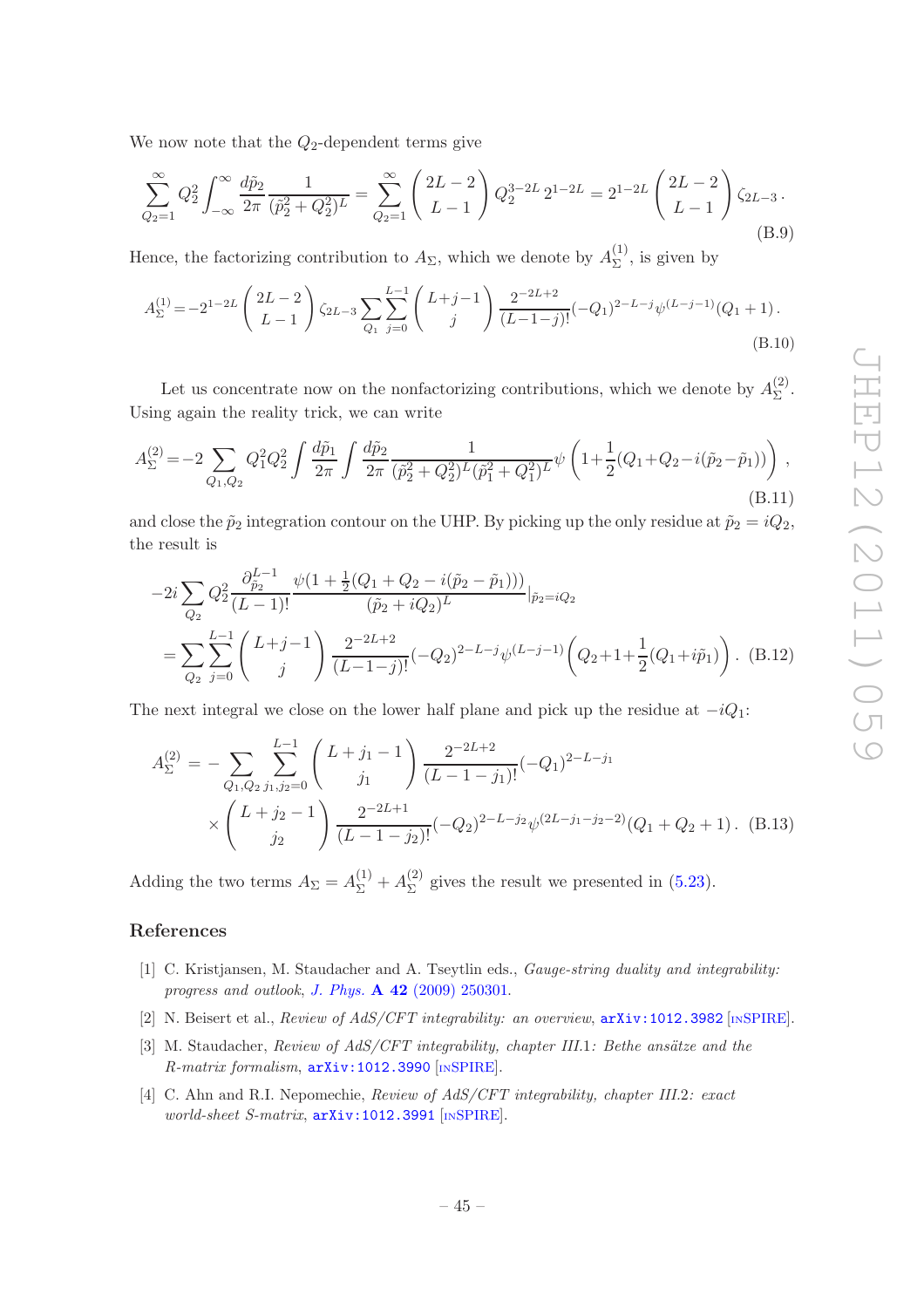- <span id="page-46-0"></span>[5] C. Sieg, Review of AdS/CFT integrability, chapter I.2: the spectrum from perturbative gauge theory,  $arXiv:1012.3984$  [IN[SPIRE](http://inspirehep.net/search?p=find+EPRINT+arXiv:1012.3984)].
- <span id="page-46-1"></span>[6] R.A. Janik, Review of  $AdS/CFT$  integrability, chapter III.5: Lüscher corrections, [arXiv:1012.3994](http://arxiv.org/abs/1012.3994) [IN[SPIRE](http://inspirehep.net/search?p=find+EPRINT+arXiv:1012.3994)].
- <span id="page-46-2"></span>[7] J. Ambjørn, R.A. Janik and C. Kristjansen, Wrapping interactions and a new source of corrections to the spin-chain/string duality, [Nucl. Phys.](http://dx.doi.org/10.1016/j.nuclphysb.2005.12.007) **B 736** (2006) 288 [[hep-th/0510171](http://arxiv.org/abs/hep-th/0510171)] [IN[SPIRE](http://inspirehep.net/search?p=find+EPRINT+hep-th/0510171)].
- [8] G. Arutyunov and S. Frolov, On string S-matrix, bound states and TBA, JHEP 12 [\(2007\) 024](http://dx.doi.org/10.1088/1126-6708/2007/12/024) [[arXiv:0710.1568](http://arxiv.org/abs/0710.1568)] [IN[SPIRE](http://inspirehep.net/search?p=find+EPRINT+arXiv:0710.1568)].
- [9] Z. Bajnok, Review of AdS/CFT integrability, chapter III.6: thermodynamic Bethe ansatz, [arXiv:1012.3995](http://arxiv.org/abs/1012.3995) [IN[SPIRE](http://inspirehep.net/search?p=find+EPRINT+arXiv:1012.3995)].
- <span id="page-46-11"></span>[10] N. Gromov, V. Kazakov and P. Vieira, Exact spectrum of anomalous dimensions of planar  $N = 4$  supersymmetric Yang-Mills theory, [Phys. Rev. Lett.](http://dx.doi.org/10.1103/PhysRevLett.103.131601) 103 (2009) 131601 [[arXiv:0901.3753](http://arxiv.org/abs/0901.3753)] [IN[SPIRE](http://inspirehep.net/search?p=find+EPRINT+arXiv:0901.3753)].
- <span id="page-46-12"></span>[11] D. Bombardelli, D. Fioravanti and R. Tateo, Thermodynamic Bethe ansatz for planar AdS/CFT: a proposal, J. Phys. A 42 [\(2009\) 375401](http://dx.doi.org/10.1088/1751-8113/42/37/375401) [[arXiv:0902.3930](http://arxiv.org/abs/0902.3930)] [IN[SPIRE](http://inspirehep.net/search?p=find+EPRINT+arXiv:0902.3930)].
- [12] N. Gromov, V. Kazakov, A. Kozak and P. Vieira, Exact spectrum of anomalous dimensions of planar  $N = 4$  supersymmetric Yang-Mills theory: TBA and excited states, [Lett. Math. Phys.](http://dx.doi.org/10.1007/s11005-010-0374-8) 91 (2010) 265 [[arXiv:0902.4458](http://arxiv.org/abs/0902.4458)] [IN[SPIRE](http://inspirehep.net/search?p=find+EPRINT+arXiv:0902.4458)].
- <span id="page-46-13"></span>[13] G. Arutyunov and S. Frolov, *Thermodynamic Bethe ansatz for the AdS*<sub>5</sub>  $\times$  S<sup>5</sup> mirror model, JHEP 05 [\(2009\) 068](http://dx.doi.org/10.1088/1126-6708/2009/05/068) [[arXiv:0903.0141](http://arxiv.org/abs/0903.0141)] [IN[SPIRE](http://inspirehep.net/search?p=find+EPRINT+arXiv:0903.0141)].
- <span id="page-46-3"></span>[14] G. Arutyunov and S. Frolov, *Simplified TBA equations of the AdS*<sub>5</sub>  $\times$  *S*<sup>5</sup> *mirror model*, JHEP 11 [\(2009\) 019](http://dx.doi.org/10.1088/1126-6708/2009/11/019) [[arXiv:0907.2647](http://arxiv.org/abs/0907.2647)] [IN[SPIRE](http://inspirehep.net/search?p=find+EPRINT+arXiv:0907.2647)].
- <span id="page-46-4"></span>[15] N. Gromov and V. Kazakov, Review of AdS/CFT integrability, chapter III.7: Hirota dynamics for quantum integrability,  $arXiv:1012.3996$  [IN[SPIRE](http://inspirehep.net/search?p=find+EPRINT+arXiv:1012.3996)].
- <span id="page-46-5"></span>[16] G. Arutyunov, S. Frolov and R. Suzuki, Exploring the mirror TBA, JHEP 05 [\(2010\) 031](http://dx.doi.org/10.1007/JHEP05(2010)031) [[arXiv:0911.2224](http://arxiv.org/abs/0911.2224)] [IN[SPIRE](http://inspirehep.net/search?p=find+EPRINT+arXiv:0911.2224)].
- <span id="page-46-14"></span>[17] G. Arutyunov, S. Frolov and R. Suzuki, Five-loop Konishi from the mirror TBA, JHEP 04  $(2010)$  069  $\text{arXiv:1002.1711}$  $\text{arXiv:1002.1711}$  $\text{arXiv:1002.1711}$   $\text{lnSPIRE}$  $\text{lnSPIRE}$  $\text{lnSPIRE}$ .
- <span id="page-46-6"></span>[18] G. Arutyunov and S. Frolov, Comments on the mirror TBA, JHEP 05 [\(2011\) 082](http://dx.doi.org/10.1007/JHEP05(2011)082) [[arXiv:1103.2708](http://arxiv.org/abs/1103.2708)] [IN[SPIRE](http://inspirehep.net/search?p=find+EPRINT+arXiv:1103.2708)].
- <span id="page-46-7"></span>[19] A. Cavaglia, D. Fioravanti and R. Tateo, *Extended Y-system for the*  $AdS_5/CFT_4$ correspondence, [Nucl. Phys.](http://dx.doi.org/10.1016/j.nuclphysb.2010.09.015) B 843 (2011) 302 [[arXiv:1005.3016](http://arxiv.org/abs/1005.3016)] [IN[SPIRE](http://inspirehep.net/search?p=find+EPRINT+arXiv:1005.3016)].
- <span id="page-46-8"></span>[20] A. Cavaglia, D. Fioravanti, M. Mattelliano and R. Tateo, On the  $AdS_5/CFT_4$  TBA and its analytic properties,  $arXiv:1103.0499$  [IN[SPIRE](http://inspirehep.net/search?p=find+EPRINT+arXiv:1103.0499)].
- <span id="page-46-9"></span>[21] J. Balog and A. Hegedus,  $AdS_5 \times S^5$  mirror TBA equations from Y-system and discontinuity relations, JHEP 08 [\(2011\) 095](http://dx.doi.org/10.1007/JHEP08(2011)095) [[arXiv:1104.4054](http://arxiv.org/abs/1104.4054)] [IN[SPIRE](http://inspirehep.net/search?p=find+EPRINT+arXiv:1104.4054)].
- <span id="page-46-10"></span>[22] J. Balog and A. Hegedus, Quasi-local formulation of the mirror TBA, [arXiv:1106.2100](http://arxiv.org/abs/1106.2100) [IN[SPIRE](http://inspirehep.net/search?p=find+EPRINT+arXiv:1106.2100)].
- [23] A. Hegedus, Discrete Hirota dynamics for AdS/CFT, [Nucl. Phys.](http://dx.doi.org/10.1016/j.nuclphysb.2009.09.012) B 825 (2010) 341 [[arXiv:0906.2546](http://arxiv.org/abs/0906.2546)] [IN[SPIRE](http://inspirehep.net/search?p=find+EPRINT+arXiv:0906.2546)].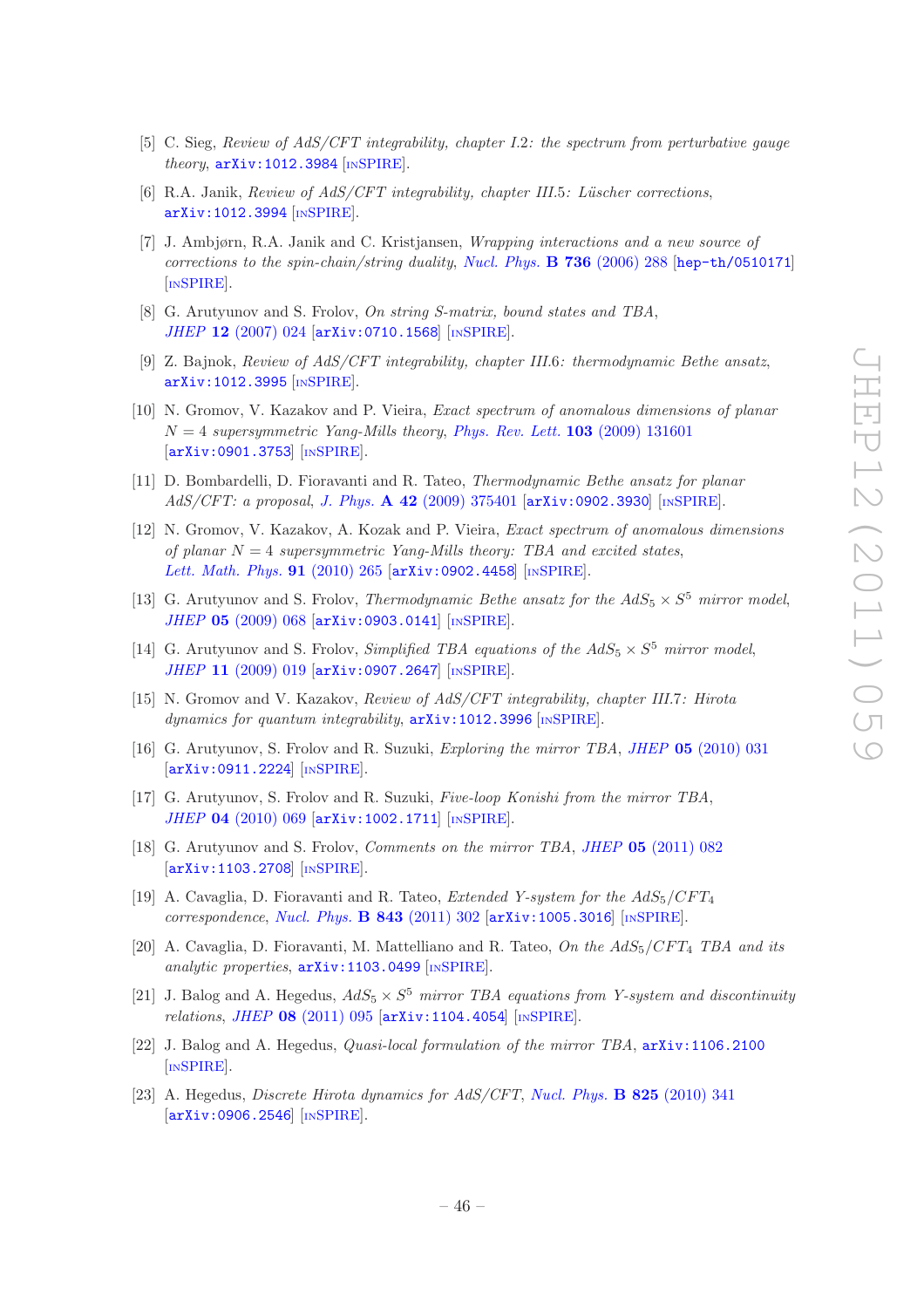- [24] N. Gromov, V. Kazakov, S. Leurent and Z. Tsuboi, Wronskian solution for AdS/CFT Y-system, JHEP 01 [\(2011\) 155](http://dx.doi.org/10.1007/JHEP01(2011)155) [[arXiv:1010.2720](http://arxiv.org/abs/1010.2720)] [IN[SPIRE](http://inspirehep.net/search?p=find+EPRINT+arXiv:1010.2720)].
- [25] N. Gromov, V. Kazakov and Z. Tsuboi, PSU(2, 2|4) character of quasiclassical AdS/CFT, JHEP 07 [\(2010\) 097](http://dx.doi.org/10.1007/JHEP07(2010)097) [[arXiv:1002.3981](http://arxiv.org/abs/1002.3981)] [IN[SPIRE](http://inspirehep.net/search?p=find+EPRINT+arXiv:1002.3981)].
- <span id="page-47-0"></span>[26] R. Suzuki, *Hybrid NLIE for the mirror*  $AdS_5 \times S^5$ *, J. Phys.* **A 44** [\(2011\) 235401](http://dx.doi.org/10.1088/1751-8113/44/23/235401) [[arXiv:1101.5165](http://arxiv.org/abs/1101.5165)] [IN[SPIRE](http://inspirehep.net/search?p=find+EPRINT+arXiv:1101.5165)].
- <span id="page-47-1"></span>[27] O. Lunin and J.M. Maldacena, *Deforming field theories with*  $U(1) \times U(1)$  global symmetry and their gravity duals, JHEP  $05$  [\(2005\) 033](http://dx.doi.org/10.1088/1126-6708/2005/05/033) [[hep-th/0502086](http://arxiv.org/abs/hep-th/0502086)] [IN[SPIRE](http://inspirehep.net/search?p=find+EPRINT+hep-th/0502086)].
- [28] S. Frolov, Lax pair for strings in Lunin-Maldacena background, JHEP 05 [\(2005\) 069](http://dx.doi.org/10.1088/1126-6708/2005/05/069) [[hep-th/0503201](http://arxiv.org/abs/hep-th/0503201)] [IN[SPIRE](http://inspirehep.net/search?p=find+EPRINT+hep-th/0503201)].
- <span id="page-47-14"></span>[29] N. Beisert and R. Roiban, *Beauty and the twist: the Bethe ansatz for twisted*  $N = 4$  *SYM*, JHEP 08 [\(2005\) 039](http://dx.doi.org/10.1088/1126-6708/2005/08/039) [[hep-th/0505187](http://arxiv.org/abs/hep-th/0505187)] [IN[SPIRE](http://inspirehep.net/search?p=find+EPRINT+hep-th/0505187)].
- <span id="page-47-15"></span>[30] S. Frolov, R. Roiban and A.A. Tseytlin, Gauge-string duality for (non)supersymmetric deformations of  $N = 4$  super Yang-Mills theory, [Nucl. Phys.](http://dx.doi.org/10.1016/j.nuclphysb.2005.10.004) **B** 731 (2005) 1 [[hep-th/0507021](http://arxiv.org/abs/hep-th/0507021)] [IN[SPIRE](http://inspirehep.net/search?p=find+EPRINT+hep-th/0507021)].
- <span id="page-47-2"></span>[31] K. Zoubos, Review of AdS/CFT integrability, chapter IV.2: deformations, orbifolds and open boundaries,  $arXiv:1012.3998$  [IN[SPIRE](http://inspirehep.net/search?p=find+EPRINT+arXiv:1012.3998)].
- <span id="page-47-3"></span>[32] N. Reshetikhin, *Multiparameter quantum groups and twisted quasitriangular Hopf algebras*, [Lett. Math. Phys.](http://dx.doi.org/10.1007/BF00626530) 20 (1990) 331.
- <span id="page-47-4"></span>[33] S. Ananth, S. Kovacs and H. Shimada, Proof of ultra-violet finiteness for a planar non-supersymmetric Yang-Mills theory, [Nucl. Phys.](http://dx.doi.org/10.1016/j.nuclphysb.2007.04.005) **B 783** (2007) 227 [[hep-th/0702020](http://arxiv.org/abs/hep-th/0702020)] [IN[SPIRE](http://inspirehep.net/search?p=find+EPRINT+hep-th/0702020)].
- <span id="page-47-5"></span>[34] G. Arutyunov, M. de Leeuw and S.J. van Tongeren, Twisting the mirror TBA, JHEP 02 [\(2011\) 025](http://dx.doi.org/10.1007/JHEP02(2011)025) [[arXiv:1009.4118](http://arxiv.org/abs/1009.4118)] [IN[SPIRE](http://inspirehep.net/search?p=find+EPRINT+arXiv:1009.4118)].
- <span id="page-47-6"></span>[35] C. Ahn, Z. Bajnok, D. Bombardelli and R.I. Nepomechie, Finite-size effect for four-loop Konishi of the  $\beta$ -deformed  $N = 4$  SYM, [Phys. Lett.](http://dx.doi.org/10.1016/j.physletb.2010.08.056) **B 693** (2010) 380 [[arXiv:1006.2209](http://arxiv.org/abs/1006.2209)] [IN[SPIRE](http://inspirehep.net/search?p=find+EPRINT+arXiv:1006.2209)].
- <span id="page-47-7"></span>[36] C. Ahn, Z. Bajnok, D. Bombardelli and R.I. Nepomechie, Twisted Bethe equations from a twisted S-matrix, JHEP  $\overline{02}$  [\(2011\) 027](http://dx.doi.org/10.1007/JHEP02(2011)027)  $\overline{arXiv:1010.3229}$  $\overline{arXiv:1010.3229}$  $\overline{arXiv:1010.3229}$  [IN[SPIRE](http://inspirehep.net/search?p=find+EPRINT+arXiv:1010.3229)].
- <span id="page-47-8"></span>[37] N. Gromov and F. Levkovich-Maslyuk, Y-system and  $\beta$ -deformed  $N = 4$  super-Yang-Mills, J. Phys. A 44 [\(2011\) 015402](http://dx.doi.org/10.1088/1751-8113/44/1/015402) [[arXiv:1006.5438](http://arxiv.org/abs/1006.5438)] [IN[SPIRE](http://inspirehep.net/search?p=find+EPRINT+arXiv:1006.5438)].
- <span id="page-47-9"></span>[38] M. de Leeuw and S.J. van Tongeren, Orbifolded Konishi from the mirror TBA, J. Phys. A 44 [\(2011\) 325404](http://dx.doi.org/10.1088/1751-8113/44/32/325404) [[arXiv:1103.5853](http://arxiv.org/abs/1103.5853)] [IN[SPIRE](http://inspirehep.net/search?p=find+EPRINT+arXiv:1103.5853)].
- <span id="page-47-10"></span>[39] M. Beccaria and G. Macorini, *Y-system for*  $Z_S$  orbifolds of  $N = 4$  SYM, JHEP 06 [\(2011\) 004](http://dx.doi.org/10.1007/JHEP06(2011)004) [[arXiv:1104.0883](http://arxiv.org/abs/1104.0883)] [IN[SPIRE](http://inspirehep.net/search?p=find+EPRINT+arXiv:1104.0883)].
- <span id="page-47-11"></span>[40] Z. Bajnok and A. George, From defects to boundaries, [Int. J. Mod. Phys.](http://dx.doi.org/10.1142/S0217751X06025262) A 21 (2006) 1063 [[hep-th/0404199](http://arxiv.org/abs/hep-th/0404199)] [IN[SPIRE](http://inspirehep.net/search?p=find+EPRINT+hep-th/0404199)].
- <span id="page-47-12"></span>[41] P. Dorey, D. Fioravanti, C. Rim and R. Tateo, Integrable quantum field theory with boundaries: the exact q function, [Nucl. Phys.](http://dx.doi.org/10.1016/j.nuclphysb.2004.06.045)  $\bf{B}$  696 (2004) 445 [[hep-th/0404014](http://arxiv.org/abs/hep-th/0404014)] [IN[SPIRE](http://inspirehep.net/search?p=find+EPRINT+hep-th/0404014)].
- <span id="page-47-13"></span>[42] Z. Bajnok, L. Palla and G. Takács, Finite size effects in quantum field theories with boundary from scattering data, [Nucl. Phys.](http://dx.doi.org/10.1016/j.nuclphysb.2005.03.021)  $\bf{B}$  716 (2005) 519 [[hep-th/0412192](http://arxiv.org/abs/hep-th/0412192)] [IN[SPIRE](http://inspirehep.net/search?p=find+EPRINT+hep-th/0412192)].